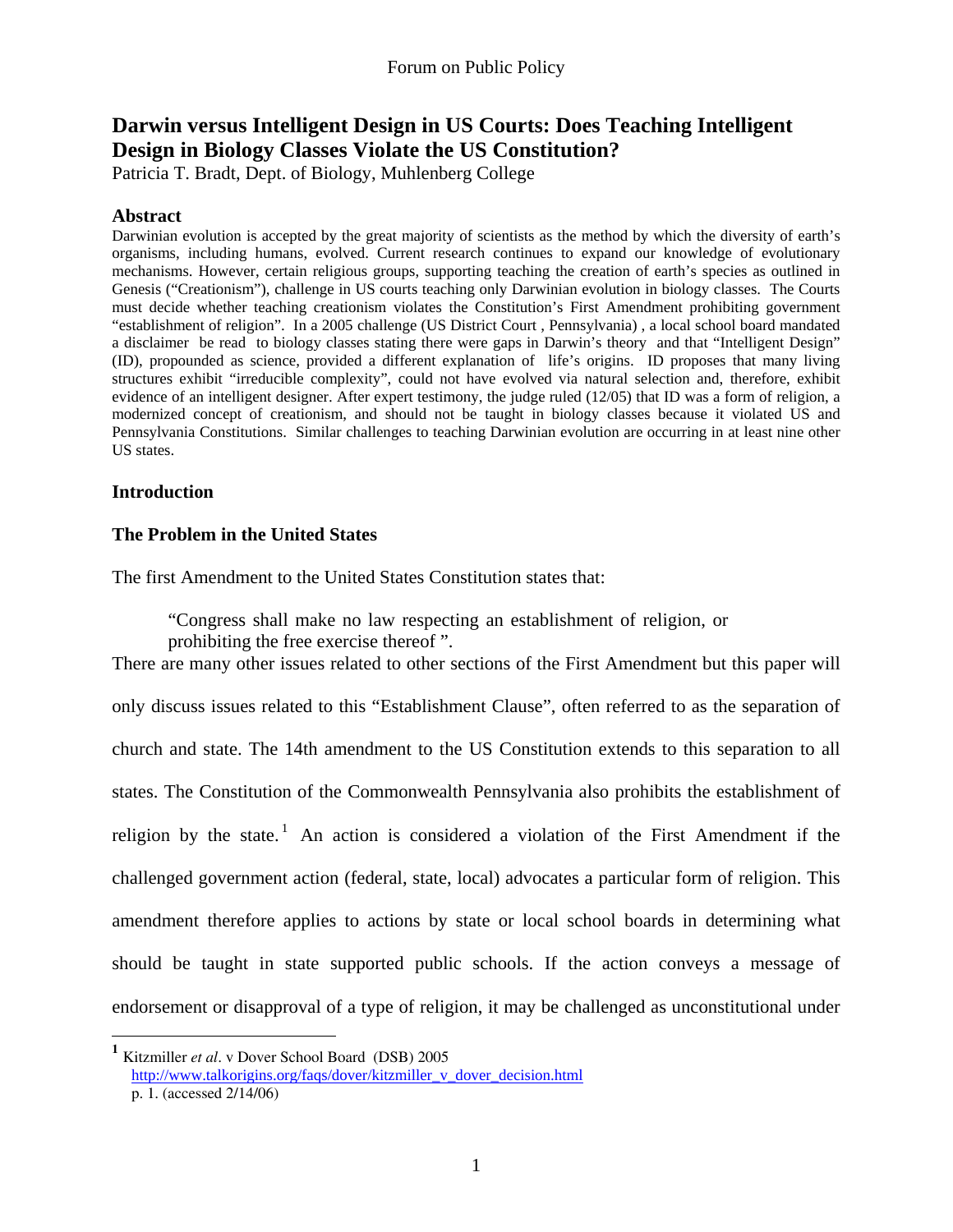the "Establishment Clause" of the First Amendment. The issue is then decided in US Federal Courts (94 District Courts, 12 Regional Courts of Appeals, One Supreme Court) because these courts resolve cases related to constitutional issues.

 Currently in the United States, Fundamentalist Christians and other antievolutionists want "Intelligent Design" (ID) taught in high school biology classes to 15 and 16 year olds, as an alternative to the theory of evolution. This theory of evolution was first proposed by Charles Darwin in 1859 and has been greatly expanded and revised by the subsequent 145 years of scientific research.

As political conservatives have gained more public support in the US, and as states are required to have educational standards that include science, there are more challenges to the teaching of evolution in public schools. Proposals, of various forms, but hostile to teaching evolution, are being considered in at least nine US states.

 Opposition to teaching biological evolution grew out of the religious tradition, Christian Fundamentalism. This fundamentalism began in the US in the 19th century in response to social change, new religious thought and the publication of Darwin's *Origin of the Species* .[2](#page-1-0) These opponents of evolution considered these developments as contrary to the teachings of the Bible and objected to Darwin's theory of evolution as a scientific explanation for the diversity of species.<sup>[3](#page-1-1)</sup> In response to an upsurge of the fundamentalist religious movement in the 1920's, religiously motivated groups lobbied state legislatures to adopt laws to prohibit public schools from teaching evolution. This prohibition culminated in the Scopes ("Monkey") trial in 1927 in

<span id="page-1-0"></span><sup>2</sup> . McLean v. Arkansas Board of Education. 1982. Decision by U.S. District Court Judge William R. Overton. 1/5/82. <http://www.talkorigins.org/faqs/mclean-v-arkansas.html>. (accessed 3/15/06)

<span id="page-1-1"></span><sup>&</sup>lt;sup>3</sup> Scott. E. C. 2004. *Evolution vs. Creationism*. An introduction. Greenwood Press Westport, CT.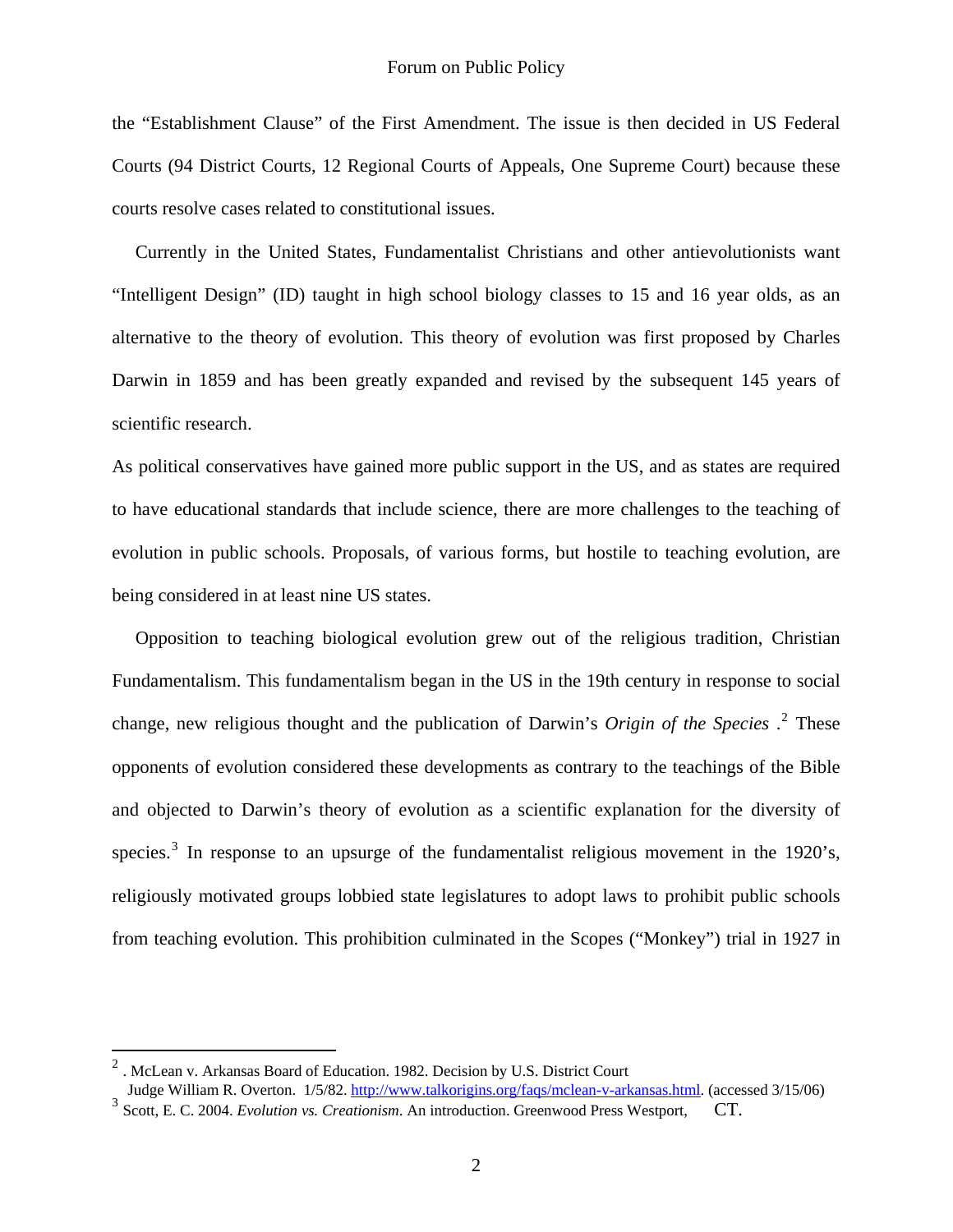Tennessee when a teacher was criminally prosecuted for teaching evolution in defiance of the state law prohibiting such teachings.<sup>4</sup>

 Most states now have state educational standards for kindergarten through twelfth grade. These standards are established by state educational boards. In Pennsylvania, for example, the Academic Standards for Science and Technology require students to acquire knowledge and skills needed to explain the mechanisms of the theory of evolution. **[5](#page-2-1)** However there are at least 17,000 local school boards in the US and these boards can decide how state standards are implemented in the local public schools  $6$ . According to the Thomas B. Fordham Institute, Pennsylvania received a "C" for it's science standards, but a "sound" for the teaching of evolution. **[7](#page-2-3)**

#### **Why is teaching of biological evolution such a controversial subject in US?**

 From Table 1 it is obvious that Americans are divided about the teaching of evolution in public schools. Because such a large number of US citizens do not accept or understand evolution, it is often just not taught in biology, unless mandated by state science standards. For example, because evolution is so controversial many high school teachers avoided the subject completely in the '50's and '60's or only made brief reference to it.<sup>[8](#page-2-4)</sup> In addition there is considerable confusion among the American public caused by the terms creationism and evolution. Given the lack of understanding and acceptance of evolution, it is not surprising that such controversies have arisen concerning teaching evolution in science classes in public schools.

<span id="page-2-0"></span><sup>&</sup>lt;sup>4</sup> Scopes Trial 1927. http://themonkeytrial.com (accessed 5/10/06)  $\frac{5 \text{ Vitmiller at } al \text{ } \text{USSP} \text{ } \text{ } \Omega}$ 

<span id="page-2-1"></span> $<sup>5</sup>$  Kitzmiller *et al.* v DSB. p 2.</sup>

<span id="page-2-2"></span>**<sup>6</sup>** Gross, P. R., U. Goodenough, L. S. Lerner, S. Haack, M. Schwartz, R. Schwartz and C. E. Finn. 2005. *The State of State Science Standards 2005*. Thomas B. Fordham Institute, Washington, D.C. (accessed 5/4/06) <http://www.edexcellence.net/institute/publication/publication.cfm?id=52>

<span id="page-2-3"></span> $\frac{7}{1}$ ibid

<span id="page-2-4"></span><sup>8</sup> Miller, K. 1999. *Finding Darwin's God*.. HarperCollins, New York. p10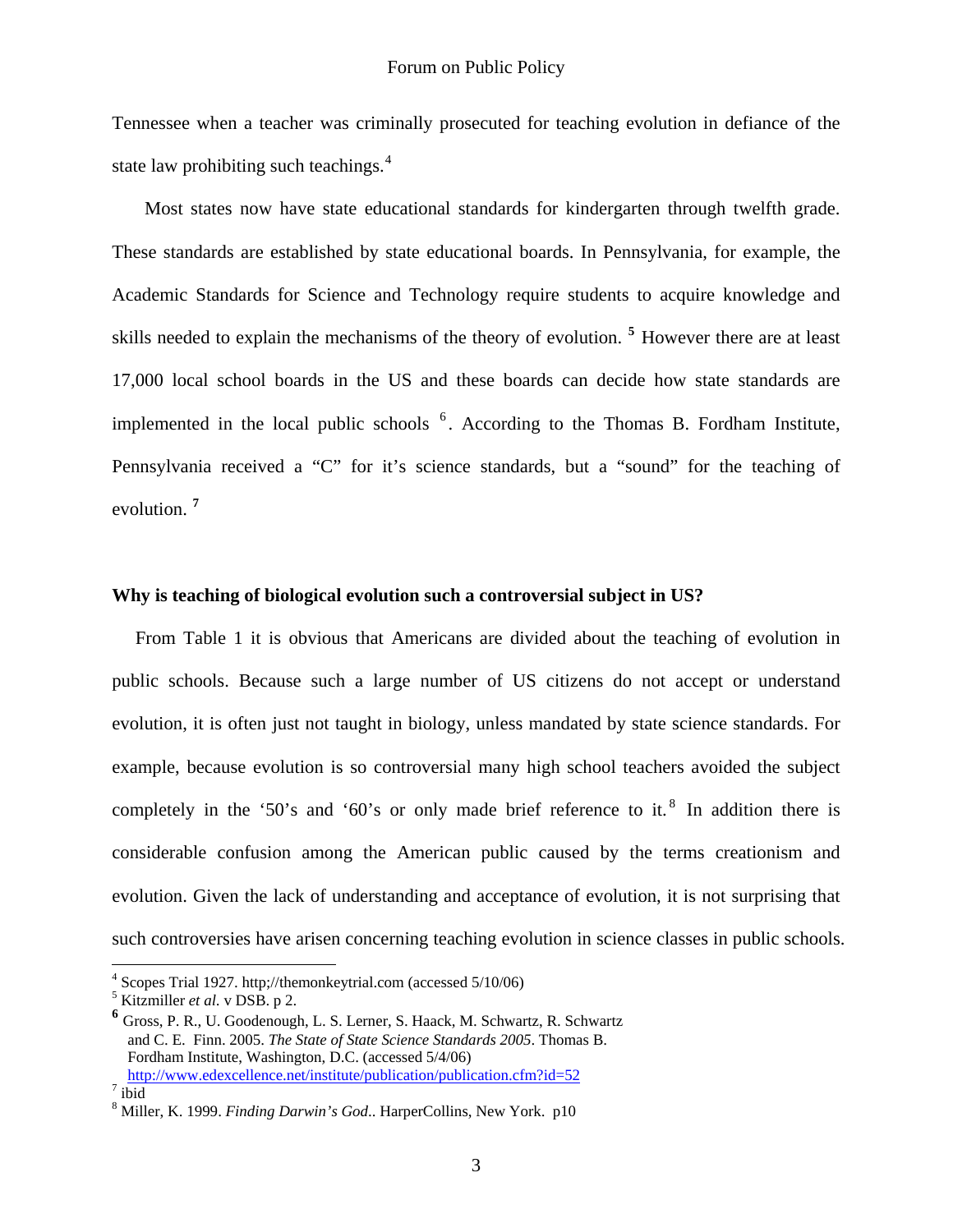The teaching of evolution has been labeled a "national educational crisis". <sup>[9](#page-3-0)</sup> Even many college students in the US today have not learned about evolution in high school, therefore do not understand it's premises. So evolution is also being challenged occasionally at the college and university levels.<sup>[10](#page-3-1)</sup> The interim president of Cornell University (Ithaca, NY), Hunter Rawlings III, considered the teaching of ID such an important issue that he devoted his entire "State of the University' address to it, with much emphasis on freedom of thought. President Rawlings stated "The issue in question is the challenge to science posed by religiously-based opposition to evolution, described, in its current form, as "intelligent design".<sup>[11](#page-3-2)</sup> He called ID a "religious belief" masquerading as a secular idea". <sup>[12](#page-3-3)</sup>

Scientific illiteracy is a growing concern among scientists in the US.  $^{13}$  $^{13}$  $^{13}$  According to evolutionary biologist Massimo Pigliucci, "more scientists ought to face the realities of public misunderstanding of science"<sup>[14](#page-3-5)</sup>.

 Another important question is: does the general public really understand what a scientific theory is? "The word 'theory' is the most misunderstood word in science".[15](#page-3-6) When evolution is deemed a theory, does the public understand what this means? To the general public "theory" implies a "guess" or a "hunch". However to scientists, this is not the meaning. The National Academy of Sciences defines theory as "a well substantiated explanation of some aspect of the natural world that can incorporate facts, laws, inferences, and test hypotheses." <sup>16</sup>

<span id="page-3-0"></span><sup>&</sup>lt;sup>9</sup> Nehm, R. H. 2006. "Faith-based evolution education?" *BioScience* 56 (8): 638-639

<span id="page-3-1"></span><sup>&</sup>lt;sup>10</sup> Holden, C. 2006. "Darwin's Place On Campus Is Secure – But Not Supreme." *Science* 311: 769-771.<br><sup>11</sup> Rawlings, H. R.. III. 2005. State of the University. Address to Cornell Board of Trustees and the University

<span id="page-3-2"></span>Council. 10/21/05

<span id="page-3-3"></span> $12$ . ibid.

<span id="page-3-4"></span><sup>13</sup> Gross, L. 2006. Scientific illiteracy and the partisan takeover of biology. *PloS Biol* 4(5): e167

<span id="page-3-5"></span><sup>14</sup> Pigliucci, M. 2006. Have we solved Darwin's Dilemma? *American Scientist* 94: 272-274.<br><sup>15</sup> Scott, E. C. 2004. *Evolution vs. Creationism.* p. 14

<span id="page-3-6"></span>

<span id="page-3-7"></span><sup>&</sup>lt;sup>16</sup> National Academy of Sciences (NAS). 1998. *Teaching about Evolution and the Nature of Science*, National Academy Press, Washington, DC. p 7.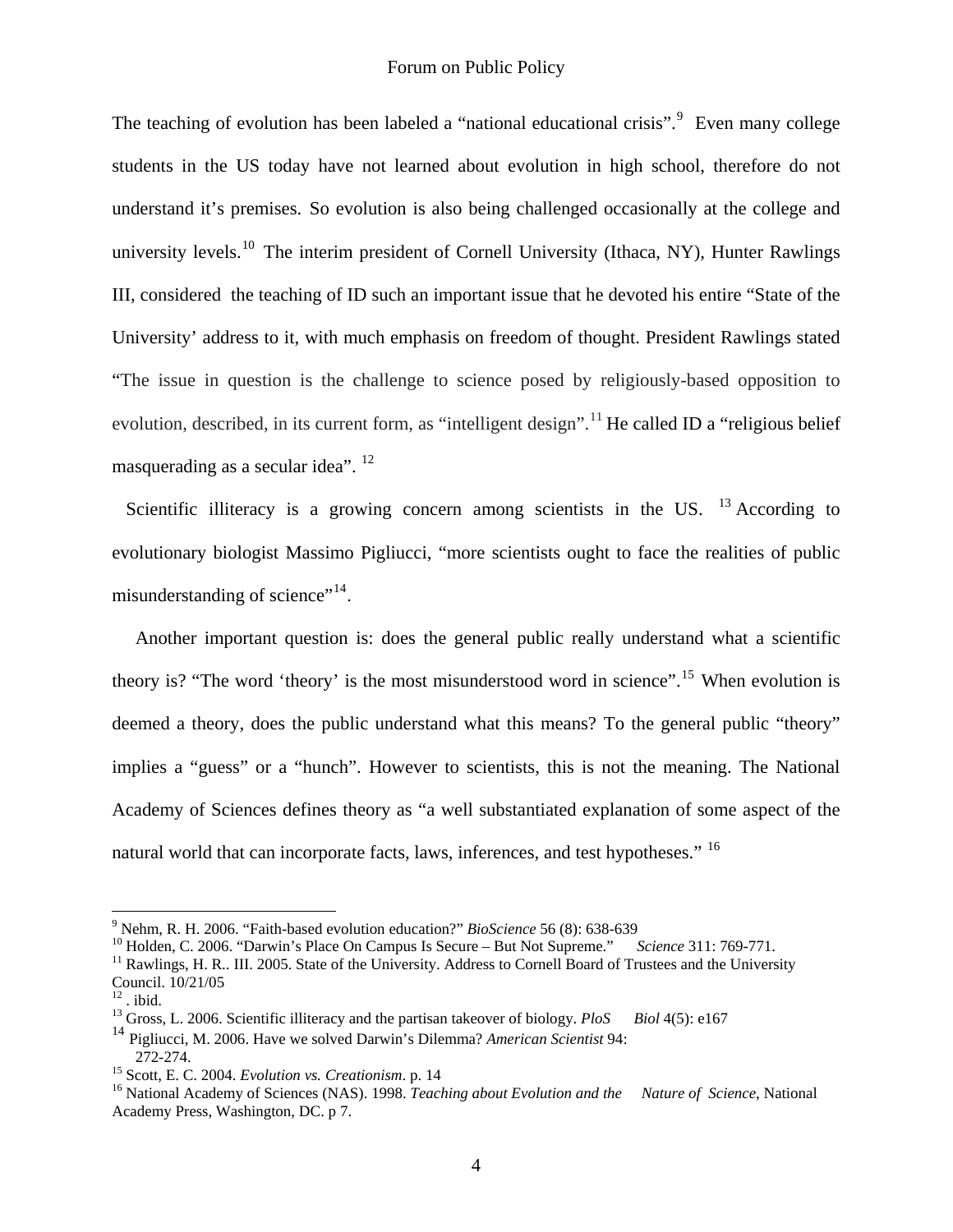## **Table 1**

## **US Public Opinion Polls**

## **Teaching Evolution and Creationism in Public Schools**

| Question                                    | Percentage<br>$\overline{\text{US}}$<br><b>of</b> | <b>Source</b>                    |
|---------------------------------------------|---------------------------------------------------|----------------------------------|
|                                             | population                                        |                                  |
| Life on earth existed in present form since | $\overline{42}$                                   | Pew Forum on Religion and        |
| beginning of time                           |                                                   | Public Life 8/30/05 <sup>a</sup> |
| White evangelical protestants               | 70                                                | Pew Forum 2005                   |
| <b>Mainline protestants</b>                 | 32                                                | Pew Forum 2005                   |
| <b>White Roman Catholics</b>                | 31                                                | Pew Forum 2005                   |
| Life evolved over time                      | 48                                                | Pew Forum 2005                   |
| <b>Evolution guided by</b>                  | 18                                                | Pew Forum 2005                   |
| <b>Supreme being</b>                        |                                                   |                                  |
| <b>Evolution via natural selection</b>      | 26                                                | Pew Forum 2005                   |
| Don't know how life evolved                 | $\overline{\mathbf{4}}$                           | Pew Forum 2005                   |
| Don't know about evolution of life          | 10                                                | Pew Forum 2005                   |
|                                             |                                                   |                                  |
| Open to teaching creationism with evolution | 64                                                | Pew Forum 2005                   |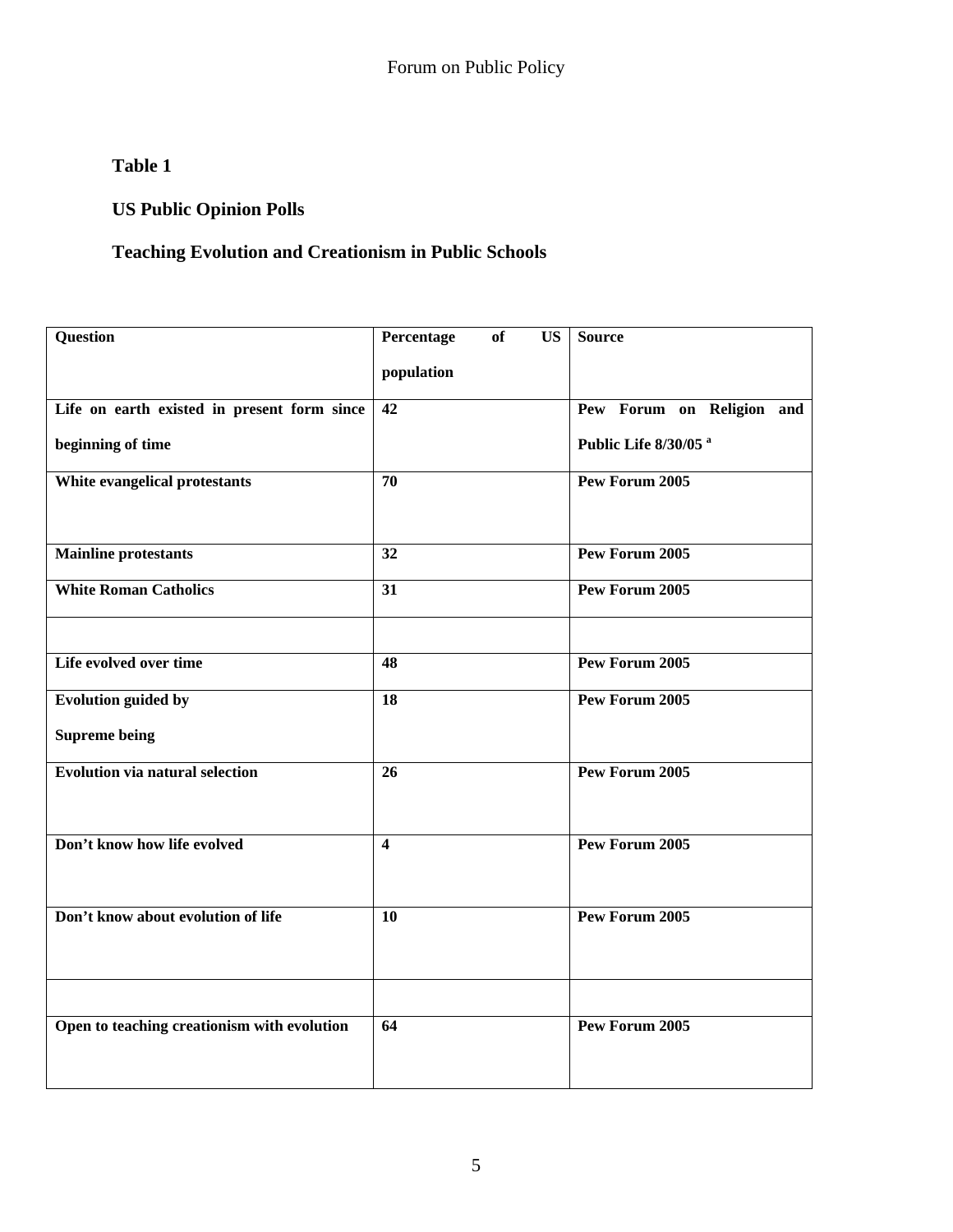| Replace evolution with teaching creationism                                                                | 38 | Pew Forum 2005                         |
|------------------------------------------------------------------------------------------------------------|----|----------------------------------------|
| Students reporting being uncomfortable with<br>subject of evolution in school                              | 6  | <b>Pew Forum 2005</b>                  |
| Parents should be primarily responsible for                                                                | 41 | Pew Forum 2005                         |
| how evolution taught                                                                                       |    |                                        |
| School boards should be primarily responsible<br>for how evolution taught                                  | 21 | Pew Forum 2005                         |
| Scientists should be primarily responsible for<br>how evolution taught                                     | 28 | Pew Forum 2005                         |
|                                                                                                            |    |                                        |
| Reject theory of evolution, God created<br>humans in present form<br>(CBS News Poll $10/05$ ) <sup>b</sup> | 51 | Collins, NY Times 11/7/05 <sup>b</sup> |

**a**. Pew Forum on Religion and Public Life. 2005. Public Divided on Origins of Life. Washington DC. 8/30/05 <http://pewforum.org/surveys/origins/#3> (accessed 3/3/06)

**b.** Collins, G. 2005. "An Evolutionist's Evolution." *New York Times*. 11/7/05

 A theory is an explanation based on observation, reasoning, testing and support from many scientists. Therefore, scientists do not mean an unsubstantiated idea or hunch, but an idea that is highly likely and well supported by experimental and statistical evidence. A theory. as discussed by scientists, is different from the general public's understanding. Consequently, the average American does not understand the meaning of the theory of evolution.

 The subject of the origin of life is even more controversial than the study of evolution, that happened once life arrived on Earth. The origin of life is within province of biology, but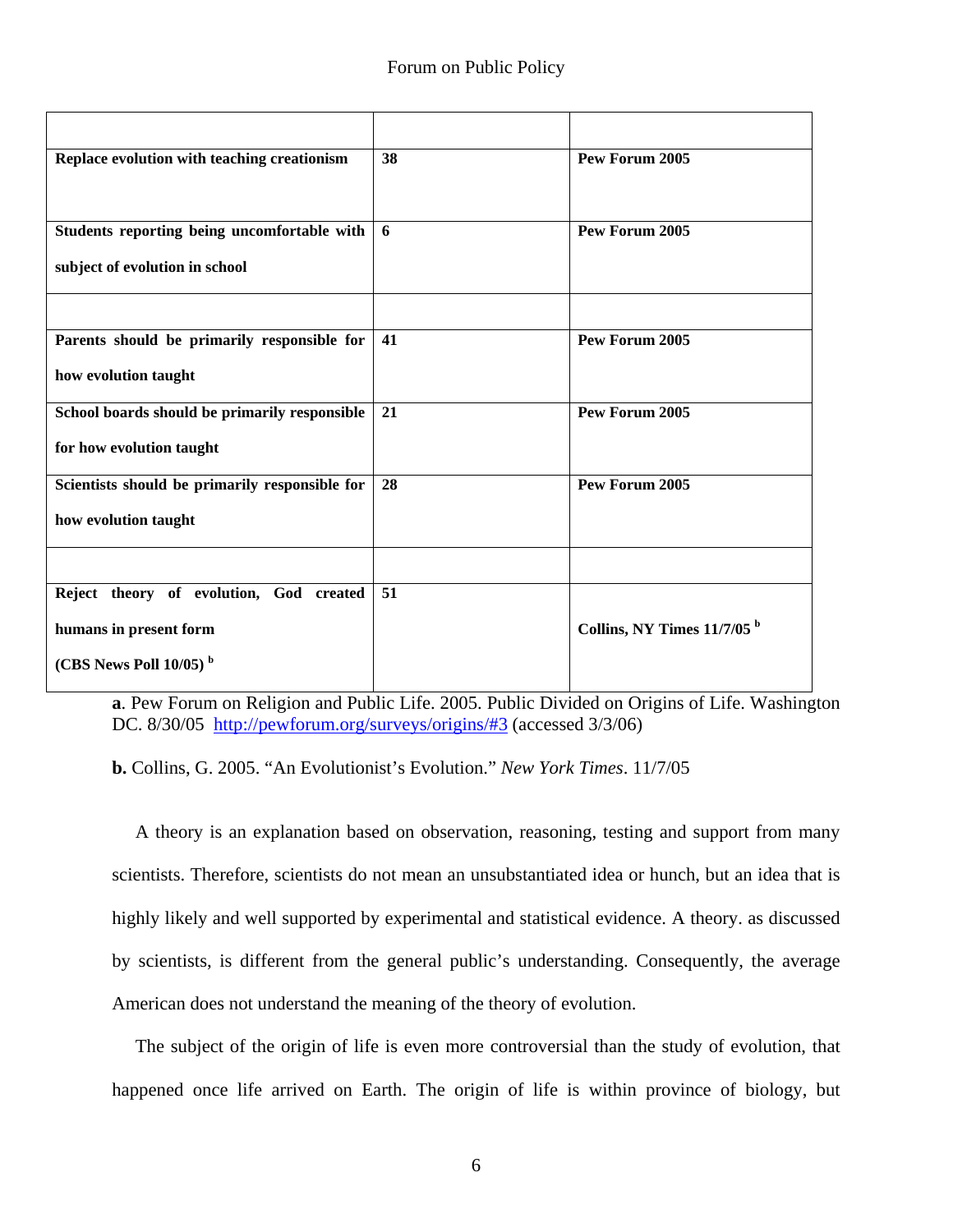biologists do not consider life's origins as part of evolutionary theory. <sup>[17](#page-6-0)</sup>Evolution focuses on the evolution of life forms once life had originated <sup>18</sup>

 Another factor contributing to American's misunderstanding of evolutionary theory is the treatment of the subject by the press. Rosenhouse, J. and G. Branch discuss the media (television, newspapers, magazines) coverage of the Dover trial and conclude that often reporters, with no scientific training, distorted the science, contributing further to public misunderstanding.  $19$ Antievolutionists encourage journalists to present both sides of the issue. This may lead to misconceptions on the part of the public that scientists are equally divided on the issue, when, in fact, the great majority of scientists enthusiastically accept evolution.<sup>20</sup>

#### **What are the Legal Challenges to Teaching Creationism, Scientific Creationism and Creation Science?**

 The teaching of creationism, the literal interpretation of the creation story from Genesis I, has created controversy since the Scopes Trial (Scopes v. Tennessee, Table 2) when a teacher was criminally prosecuted and found guilty of teaching evolution in his class when state law forbade it. This trial is the subject of the play *Inherit the Wind*, first performed in 1955. <sup>[21](#page-6-4)</sup>Since then there have been many challenges to teaching evolution**.** The court system has been most vigilant in monitoring schools compliance with the "Establishment Clause" because the classroom should not

<span id="page-6-0"></span><sup>&</sup>lt;sup>17</sup> Matsumura, M. 2001. Eight major court decisions against teaching creationism as science. National Council on Science Education. Oakland, CA. 2 pp.

[www.ncseweb.org/resources/articles/3747\\_8\\_major\\_court\\_decisions\\_against\\_2\\_15\\_2](http://%20%20www.ncseweb.org/resources/articles/3747_8_major_court_decisions_against_2_15_2) 18 ibid.

<span id="page-6-1"></span>

<span id="page-6-2"></span><sup>&</sup>lt;sup>19</sup> Rosenhouse, J. and G. Branch. 2006. Media coverage of "Intelligent Design". *BioScience* 56 (3): 247-252<br><sup>20</sup> ibid

<span id="page-6-3"></span>

<span id="page-6-4"></span><sup>21</sup> Lawrence, J. and R. E. Lee 1955. *Inherit the Wind*. Bantam Books, New York.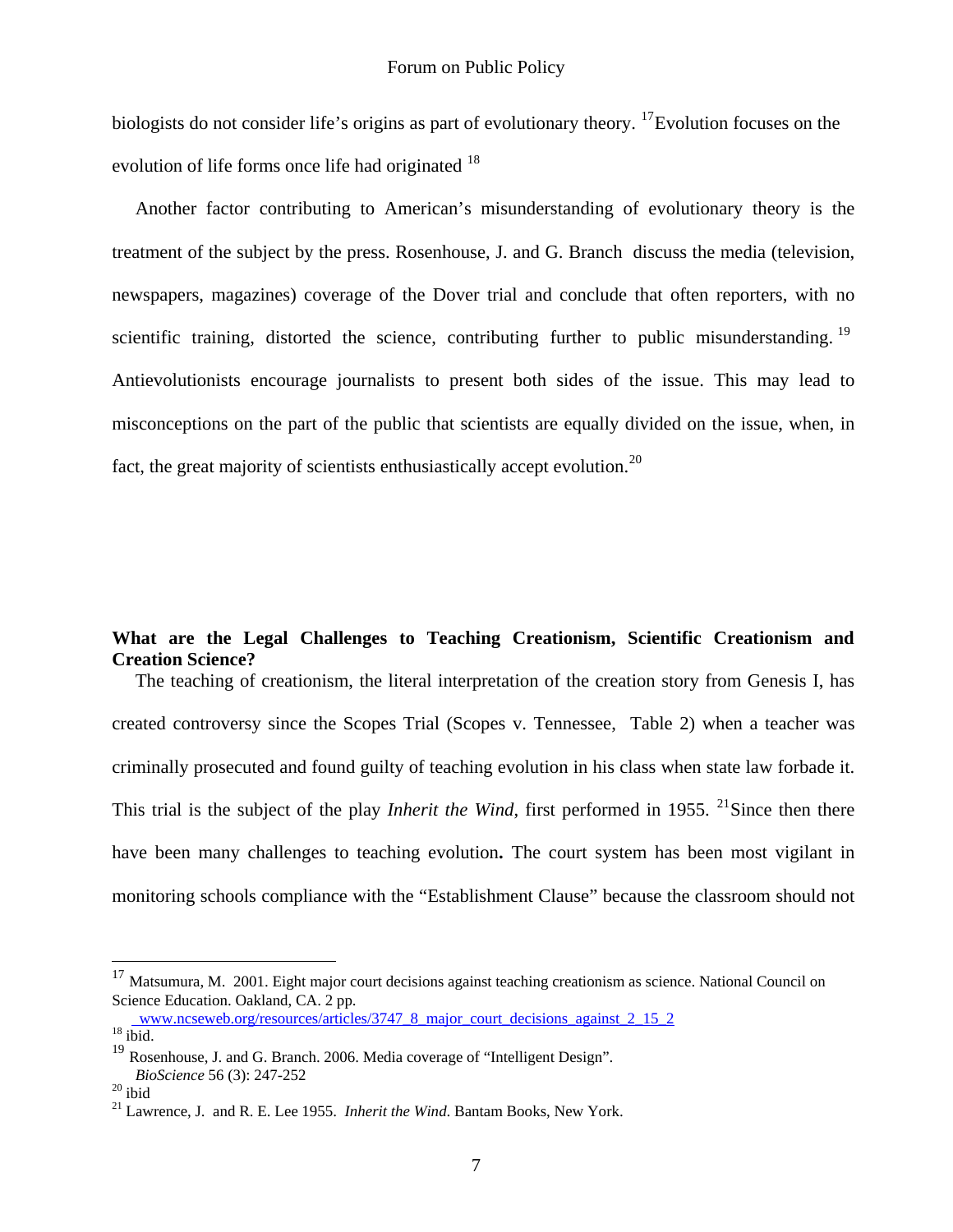be used to advance religious beliefs that may conflict with students' family beliefs. <sup>[22](#page-7-0)</sup>

 After Epperson v. Arkansas in 1968 (Table 2) when the US Supreme Court declared the teaching of Creationism was unconstitutional, evolution opponents proposed a "balanced treatment" for both evolution and the biblical version of creation, "Creationism".<sup>[23](#page-7-1)</sup> However, this tactic was also declared a violation of the "Establishment Clause".  $24$  Then evolution opponents proposed scientific sounding subjects such as "Creation Science" and "Scientific Creationism" be taught as alternatives to evolution  $.25$  $.25$  These opponents claimed that the creation story and the origins of man as written in the Book of Genesis, were supported by scientific data.

<span id="page-7-0"></span><sup>22</sup> Edwards *et al*. v. Aguillard *et al*. 1987. No. 85-1513. <http://www.talkorigins.org/faqs/edwards-v-aguillard.html> (accessed 2/20/06<br><sup>23</sup> Kitzmiller *et al.* v. DSB. P. 8<br><sup>24</sup> Daniels v. Waters <http://www.talkorigins.org/faqs/daniel-v-waters.html>(accessed 5/5/06

<span id="page-7-2"></span><span id="page-7-1"></span>

<span id="page-7-3"></span> $^{25}$  McLean v Arkansas Bd. Education 1982 . 1/5/82. <http://www.talkorigins.org/faqs/mclean-v-arkansas.html>(accessed 3/15/06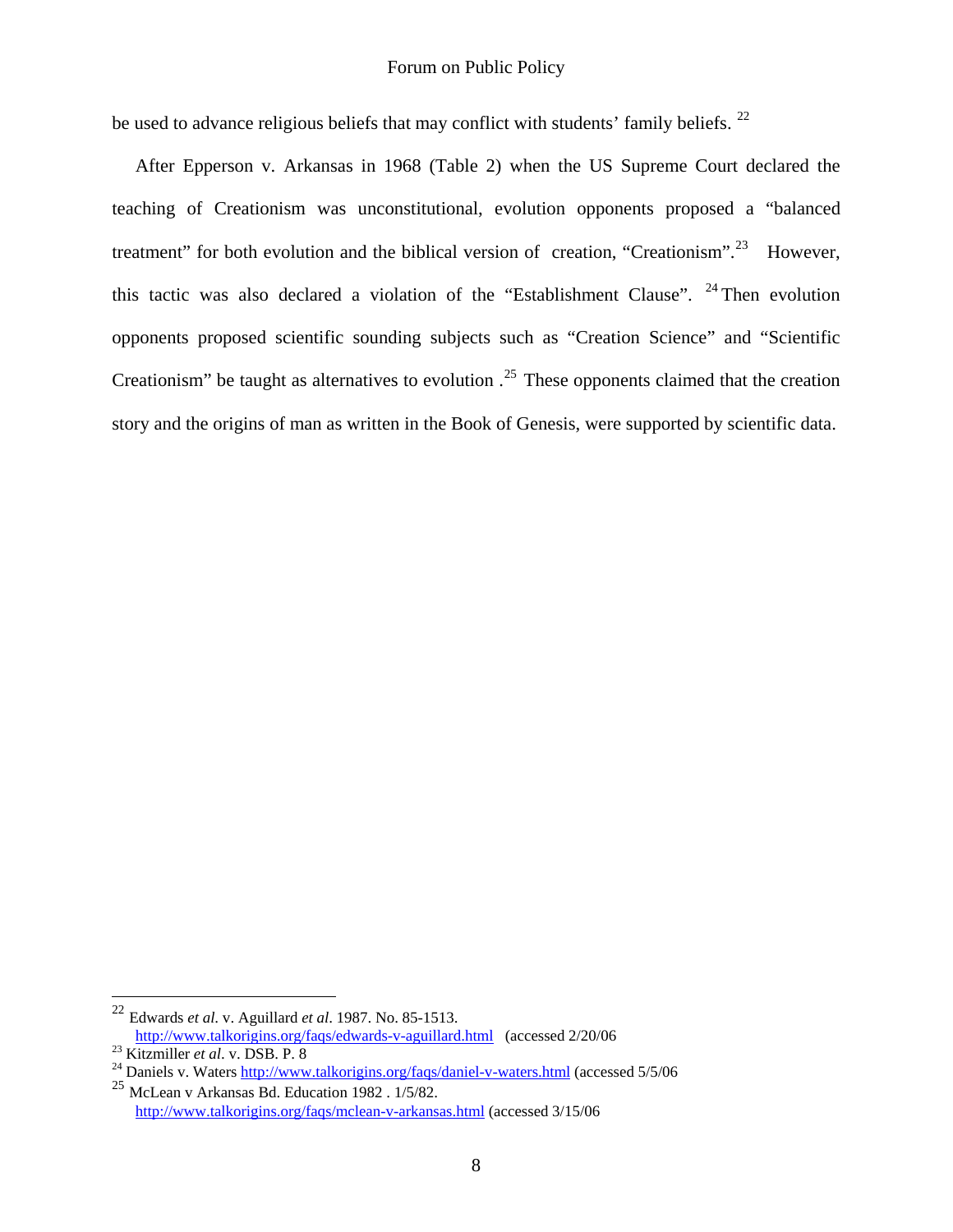## **Table 2 Relevant Court Decisions Constitutionality of Teaching Creationism as Science**

| <b>DATE</b> | <b>NAME OF CASE</b>                                          | <b>RESULTS</b>                                                                      |
|-------------|--------------------------------------------------------------|-------------------------------------------------------------------------------------|
|             |                                                              |                                                                                     |
| 1927        | <b>Scopes v. Tennessee</b>                                   | criminal prosecution of teacher for teaching evolution against                      |
|             |                                                              | Tennessee law http://www.themonkeytrial.com/                                        |
| 1968        | Epperson v. Arkansas                                         | US Supreme Court declared unconstitutional Arkansas law prohibiting                 |
|             |                                                              | 1 <sup>st</sup><br>teaching of evolution under "Establishment Clause"<br>of         |
|             |                                                              | <b>Constitutional Amendment</b>                                                     |
|             |                                                              | http://www.talkorigins.org/faqs/epperson-v-arkansas.html                            |
|             |                                                              |                                                                                     |
| 1975        | Daniel v Waters - US Court                                   |                                                                                     |
|             | $\boldsymbol{6}^{\text{th}}$<br>of Appeals<br><b>Circuit</b> | Tennessee law requiring "balanced treatment" of teaching                            |
|             | (TN, KY, OH)                                                 | 1 <sup>st</sup><br>violated<br>both<br>evolution<br>creationism<br>Amendment<br>and |
|             |                                                              | "Establishment" clause                                                              |
|             |                                                              | http://www.talkorigins.org/faqs/daniel-v-waters.html                                |
| 1982        | McLean v. Arkansas Board                                     | Federal District Court declared unconstitutional Arkansas law                       |
|             | <b>Of Education</b>                                          | requiring creation science be taught with evolution - creation science              |
|             |                                                              | was merely biblical creationism in a new guise - used "Lemon Test"* to              |
|             |                                                              | evaluate the constitutionality of law                                               |
|             |                                                              | http://www.talkorigins.org/faqs/mclean-v-arkansas.html                              |
|             |                                                              |                                                                                     |
| 1987        | <b>Edwards v. Aguillard</b>                                  | US Supreme Court ruled unconstitutional Louisiana law requiring                     |
|             | No. 85-1513                                                  | "balanced" treatment of creation science with evolution - Stated science            |
|             |                                                              | curriculum restructured to conform to a particular religious viewpoint              |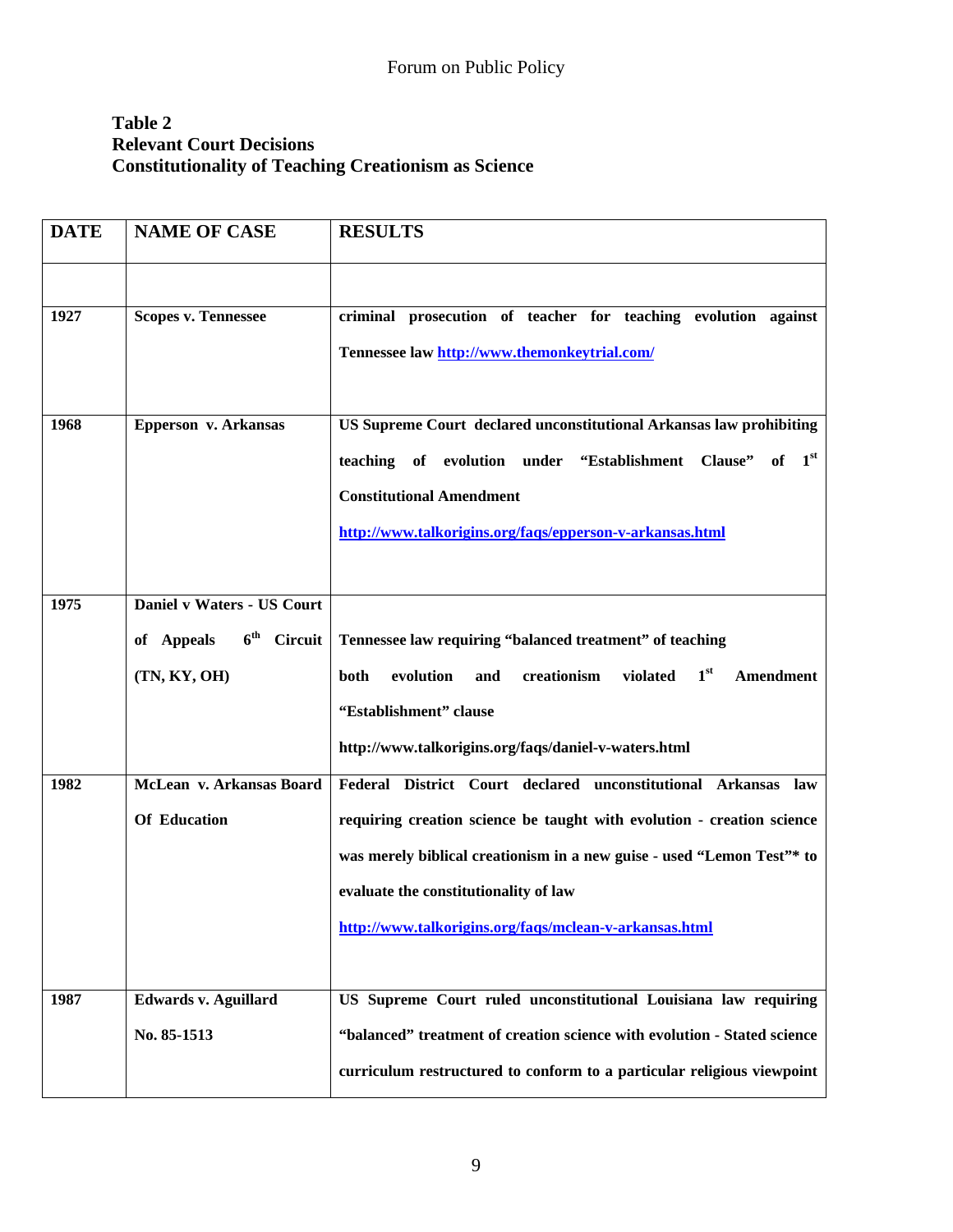|      |                             | Decision made a national prohibition against teaching                  |
|------|-----------------------------|------------------------------------------------------------------------|
|      |                             | creation science in US public schools                                  |
|      |                             | the challenged law failed on all 3 prongs of "Lemon test"              |
|      |                             | http://www.talkorigins.org/faqs/edwards-v-aguillard.html               |
|      |                             |                                                                        |
| 2005 | Kitzmiller et al. v. Dover  | Federal District (Pennsylvania) Court ruled ID was                     |
|      | Area School District et al. | religion, not science, and should not be taught in                     |
|      |                             | high school biology classes                                            |
|      |                             | Decision based on previous court decisions and the "Lemon Test"        |
|      |                             | http://www.talkorigins.org/faqs/dover/kitzmiller v dover decision.html |
|      |                             |                                                                        |

 However, this approach was also labeled a violation of the "Establishment Clause" (Table 2 - McLean v. Arkansas Board of Education 1982 ).<sup>[26](#page-9-0)</sup> The Court stated that creation science rested on a "contrived dualism" that recognized only two possible explanations for life, the scientific theory of evolution and biblical creationism. According to this court decision, evolution and creationism were treated as mutually exclusive so that "one must accept the literal interpretation of Genesis or else believe in the godless system of evolution". [27](#page-9-1)

Creation-science includes the scientific evidence and related inferences that

indicate:

1) Sudden creation of the universe, energy, and life from nothing;

<span id="page-9-0"></span><sup>26</sup> McLean v Arkansas Bd. Education 1982

<span id="page-9-1"></span> $27$  ibid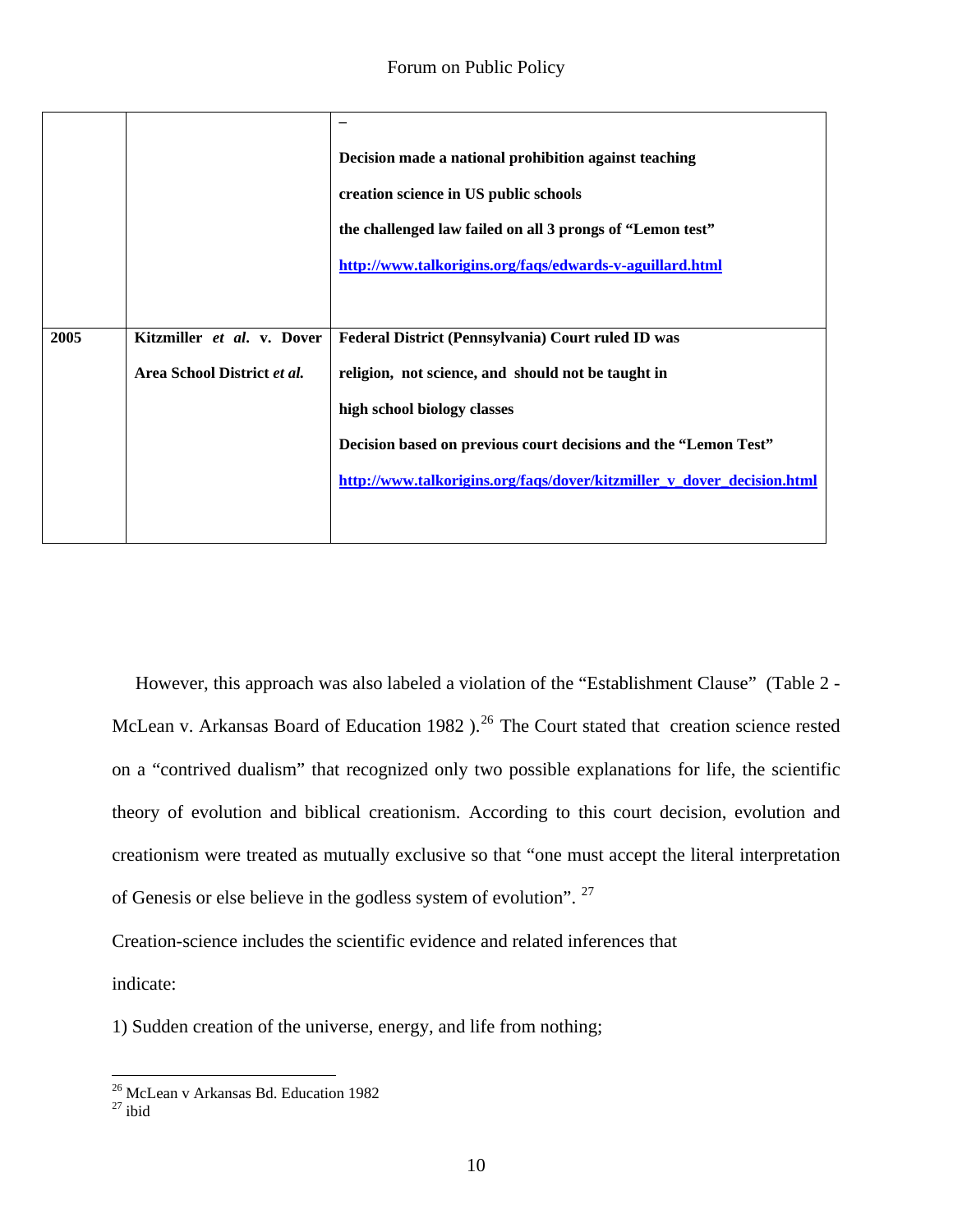- 2) The insufficiency of mutation and natural selection in bringing about development of all living kinds from a single organism;
- 3) Changes only within fixed limits of originally created kinds of plants and animals;
- 4) Separate ancestry for man and apes;
- 5) Explanation of the earth's geology by catastrophism, including the Occurrence of a worldwide flood;
- 6) A relatively recent inception of the earth and living kinds.  $^{28}$  $^{28}$  $^{28}$

 In Louisiana in 1987 there was another attempt at teaching the "balanced approach" by forbidding the teaching of evolution unless accompanied also by teaching creation science. [29](#page-10-1)The US Supreme Court ruled this act also violated the "Establishment Clause" (Table2). The decision included a national prohibition against teaching creationism as science and, therefore, ended the hopes of antievolutionists to force public schools to teach any form of creationism <sup>[30](#page-10-2)</sup> (Edwards v. Aguillard 1987 – Table 2). Neither Epperson v Arkansas nor Edwards v. Aguillard had any prohibitions against teaching creationism in religion or literature classes, the laws applied only to science classes**.** 

#### **What is the History of Intelligent Design?**

<u>.</u>

 $28$  ibid

<span id="page-10-1"></span><span id="page-10-0"></span> $29<sup>29</sup>$ Masci, D. 2005. From Darwin to Dover: An overview of important cases in the evolution debate. Pew Forum on Religion and Public Life. Washington, DC. 5 pp. (accessed 4/10/06) 30 Edwards *et al.* v. Aguillard *et al*. 1987

<span id="page-10-2"></span>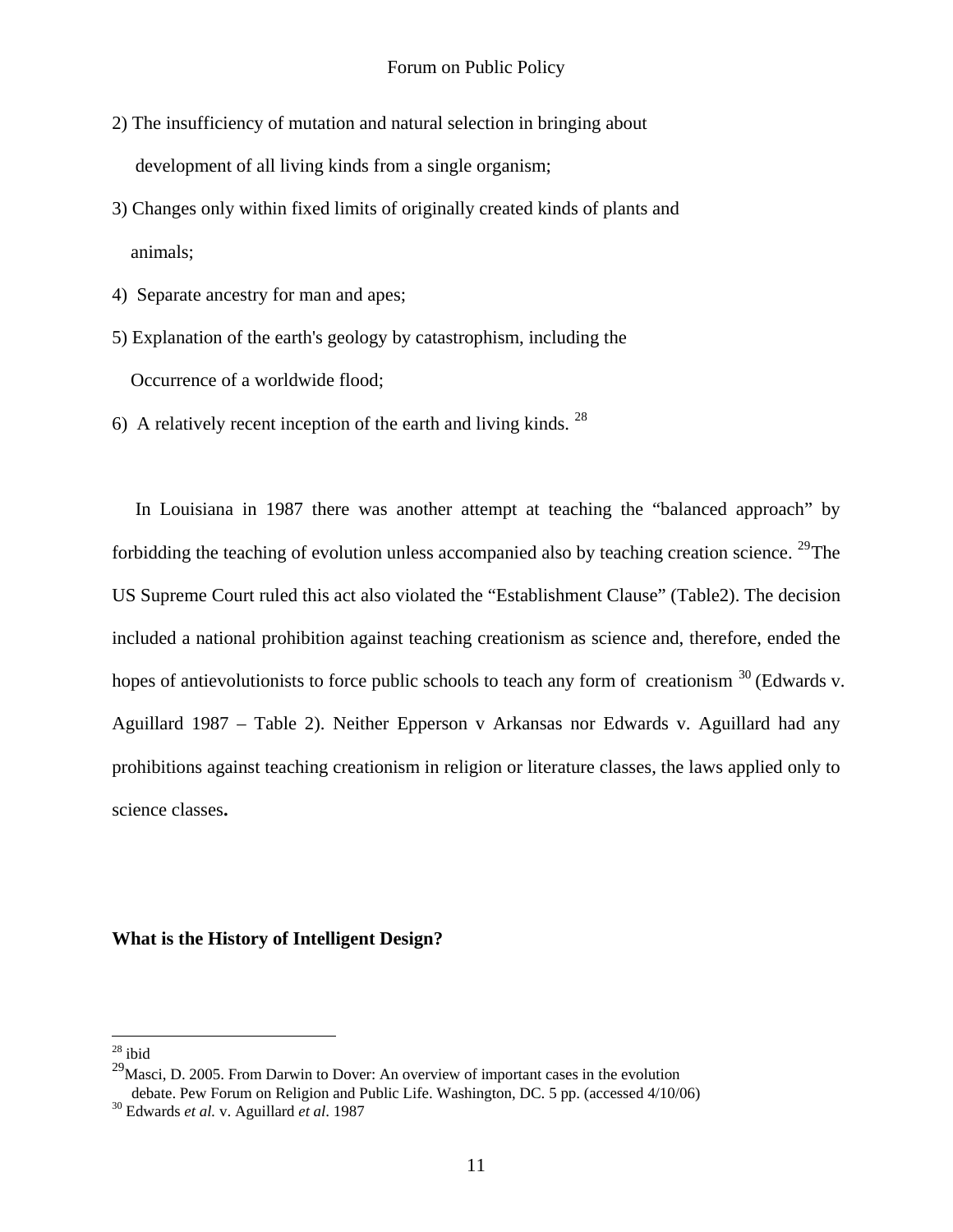Following the Edwards decision (Table 2), opponents of evolution chose the term "intelligent design" instead of "creationism".  $31$ The term "intelligent design" first appeared in the first edition (1989) of the high school biology text, *Of Pandas and People* **(***Pandas***)** by P. David and D. Kenyon.  $32$ This text is considered to be the first intelligent design book.  $33$ 

 ID proponents think living organisms are too complex to be explained by any natural, random, mindless process such as natural selection. Complex organisms and their biochemical and structural components exhibit a design that can only be accounted for by invoking a very, very smart designer. However, ID maintains that life was created, but is generally silent about the creator's identity. [34](#page-11-2)According to Michael Behe "Some systems seem very difficult to form by such successive modifications  $- I$  call them irreducibly complex" *e.g* if you remove one single part from the cell structure, the structure will no longer function.  $35$  Irreducible complexity, states Behe, presents Darwinism with "unbridgeable chasms". <sup>[36](#page-11-4)</sup>One biological example Behe uses is the bacterial flagellum that contains thirty different proteins, all precisely arranged. If you remove anyone of the proteins, the flagellum will not spin.  $37$ Behe wonders how a gradual process of incremental improvement could build a flagellum needing all parts to function? Many biochemical systems cannot be built by natural selection working on mutations. <sup>[38](#page-11-6)</sup>Therefore "irreducible complex" cells arise like irreducible complex mousetraps, someone designs them. A designer might have assembled the first cell, solving the problem of "irreducible complexity", after which evolution may have proceeded by conventional means. The apes still evolved on the

<span id="page-11-1"></span><span id="page-11-0"></span><sup>&</sup>lt;sup>31</sup> Kitzmiller *et al.*. v. DSB. p 24<br><sup>32</sup> Davis, P. and D, Kenyon. 1993. (5<sup>th</sup> printing 2004). *Of Pandas and People. The Central Question of Biological Origins*. Foundation for Thought and Ethics, Richardson, TX.<br><sup>33</sup> Matzke, M. 2004. Introduction: *Of Pandas and People*, the foundational work of the "Intelligent Design"

movement. National Center for Science Education, Oakland, CA. 1 p.

<span id="page-11-3"></span>

<span id="page-11-2"></span><sup>&</sup>lt;sup>34</sup> Orr, H. A. 2005. Devolution. Why intelligent design isn't. *New Yorker* 5/30/05<br><sup>35</sup> Behe, Michael. 2002. The challenge of irreducible complexity. *Natural History*, April<br><sup>36</sup> Behe, M. 1996. *Darwin's Black Box*. Th

<span id="page-11-5"></span><span id="page-11-4"></span>

<span id="page-11-6"></span>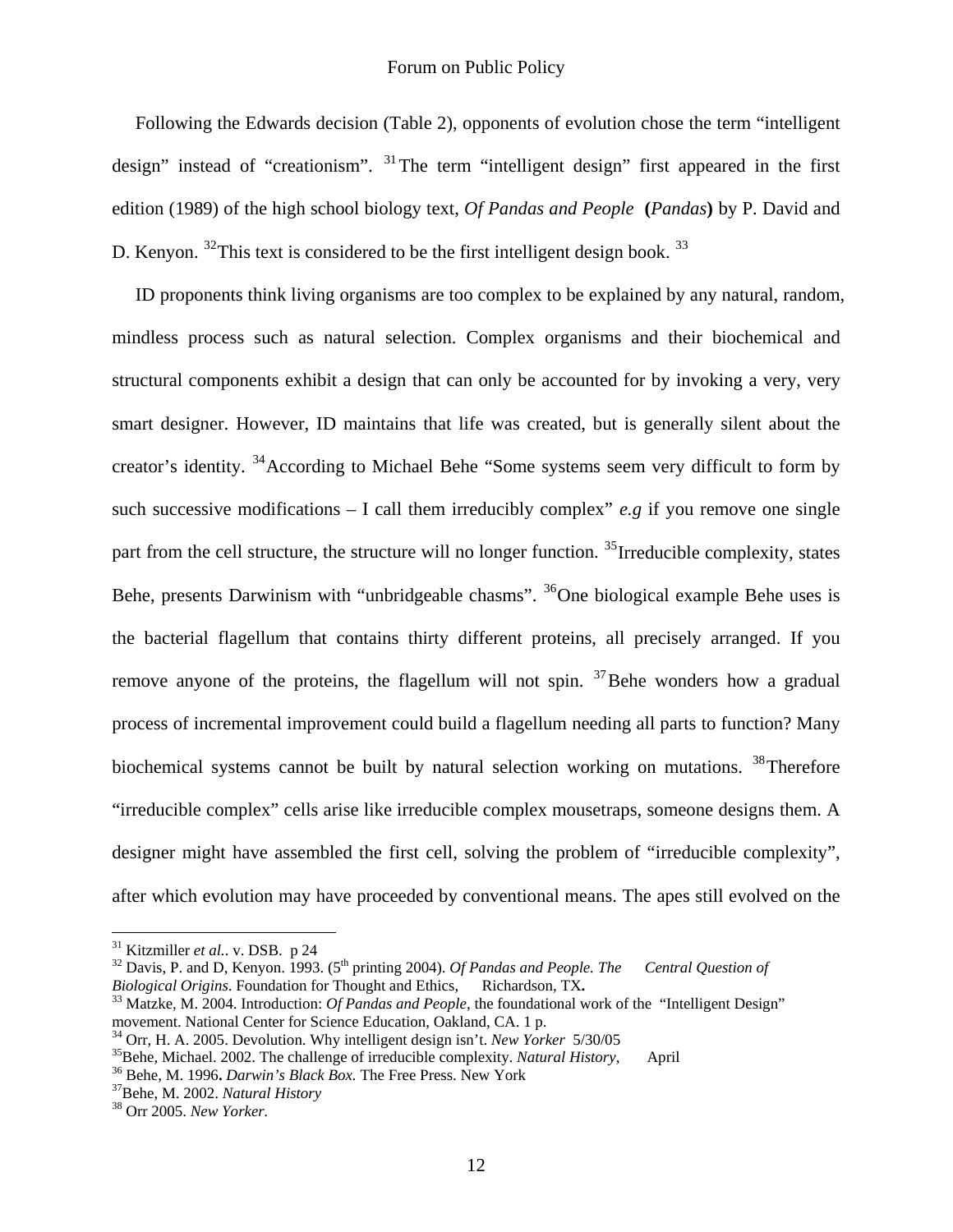African savannah, but our cells harbor micro-machines engineered by an unnamed intelligence approximately four billion years ago. [39](#page-12-0)

 ID is not the same as biblical literalism**.** [40](#page-12-1) ID advocates shun the "creationism" label and do not believe the earth was created in six days, nor that earth is only 10,000 yrs old, nor that the fossil record was laid down during Noah's flood  $1<sup>41</sup>$  $1<sup>41</sup>$  $1<sup>41</sup>$  Proponents do acknowledge some evolutionary change over time, changes may occur within a species, but evolution alone cannot account for the myriad of species on earth today. <sup>[42](#page-12-3)</sup>

 Supporters of ID include the Center for Science and Culture at the Discovery Institute (CSCDI) in Seattle, Washington. This Center "supports research by scientists and other scholars challenging various aspects of neo-Darwinian theory". <sup>[43](#page-12-4)</sup>They have published articles and books on ID. Members of these organizations include: Phillip Johnson, an emeritus law professor and program advisor, Stephen Meyer, a philosopher and program director, and Jonathan Wells, Senior Fellow, who holds Ph.D's in both molecular biology and religious studies. The scientific leaders are Scott Minnich, microbiologist and senior fellow at CSCDI and Michael Behe, a biochemist and author of the book *Darwin's Black Box* (1996). [44](#page-12-5) 

 "Intelligent Design proponents posit that the universe, or at least components of it, have been designed by an 'intelligence'. They also claim that they can empirically distinguish intelligent design from that produced through natural processes (such as natural selection)." <sup>[45](#page-12-6)</sup>The current form of ID came into existence after the Edwards case in 1987.  $46$  According to Dover trial witness Rev. John Haught, the only theologian to testify at the trial, the argument for ID is not a

1

<span id="page-12-0"></span> $39$  ibid.

<span id="page-12-4"></span><span id="page-12-3"></span>

<span id="page-12-2"></span><span id="page-12-1"></span><sup>&</sup>lt;sup>40</sup> Haught, J. F. 2003. *Deeper than Darwin*. Westview Press, Boulder, CO. p 125<br><sup>41</sup> Orr 2005. *New Yorker*.<br><sup>42</sup> Scott, E. 2004 *Evolution vs. Creationism* p 126 – 129<br><sup>43</sup> Center for Science and Culture, Discovery Ins

<span id="page-12-5"></span>

<span id="page-12-7"></span><span id="page-12-6"></span>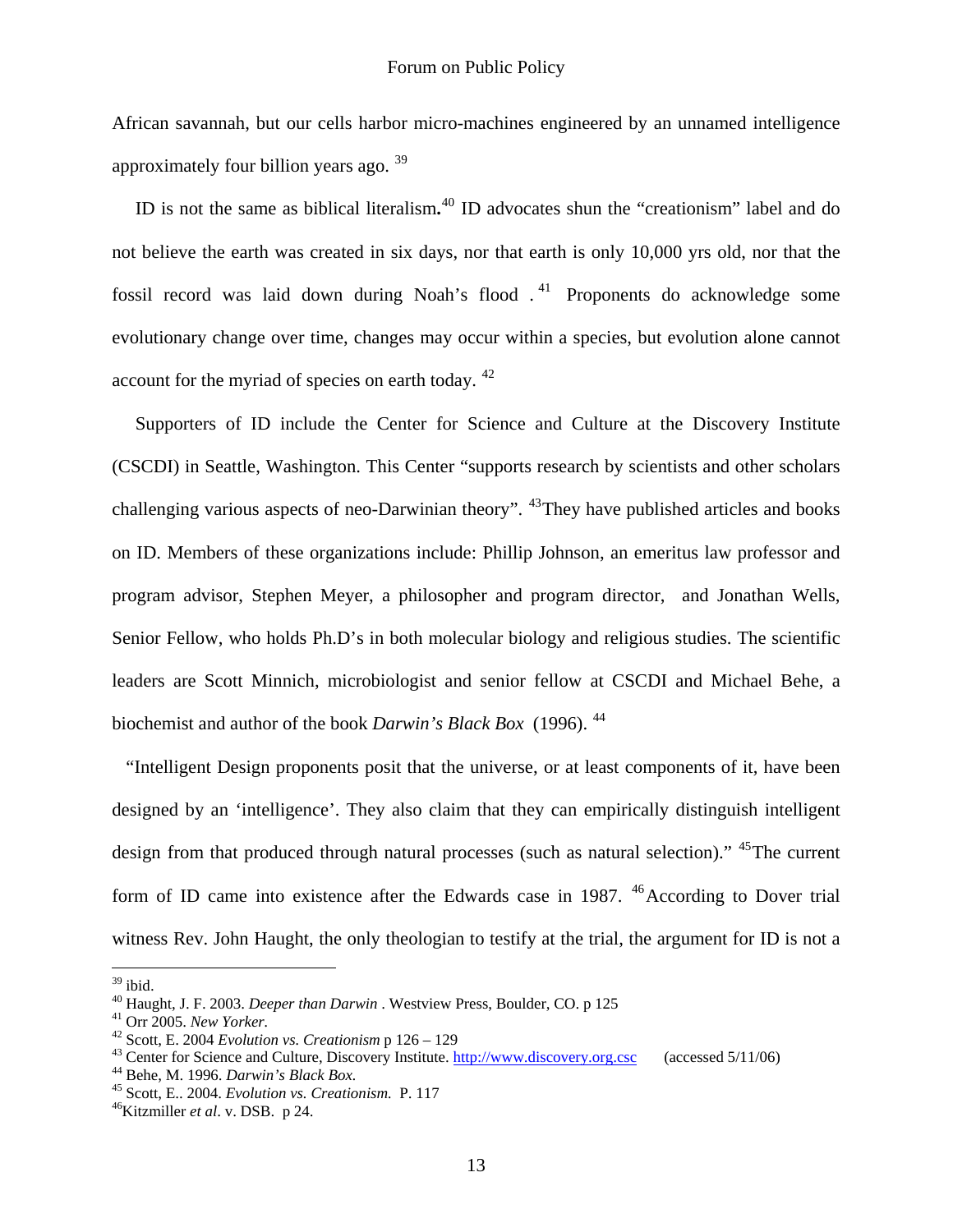new scientific argument, but is rather an old religious argument for the existence of God going back to Thomas Aquinas in the  $13<sup>th</sup>$  century who "argued that design in nature points toward a supreme intelligence".  $47$  Dr. Haught testified that Aquinas was explicit that this intelligent designer "everyone understands to be God."<sup>[48](#page-13-1)</sup> Professor Haught explained that in Western intellectual tradition, non-natural causes occupy a space reserved for ultimate religious explanations. <sup>49</sup>

 Dr. Barbara Forrest, one of Plaintiffs' expert witnesses, is the co-author of the book *Creationism's Trojan Horse: the Wedge of Intelligent Design* by Forrest and Paul R. Gross. where they chronicled the history of ID.<sup>[50](#page-13-3)</sup> Her testimony provided many statements by ID leaders that revealed ID's religious, philosophical, and cultural

content.<sup>[51](#page-13-4)</sup>

1

#### **Can Science Confirm the Supernatural?**

 Can ID be confirmed by the scientific method? If certain biological structures and functions were designed by an unnamed intelligence, can science confirm this intelligence? Attributing unsolved problems about nature to causes and forces outside the natural world is a "science stopper".  $52$  Due to the methods of science, once you attribute a cause to an untestable supernatural force, the proposition cannot be proven or disproven by scientific testing. Intelligent design (formerly Creationism, Creation Science) proposes to change the ground rules of science

 $^{47}$  Haught, J. F. 2005. Expert testimony p 7-8.

<span id="page-13-1"></span><span id="page-13-0"></span>http://www2.ncseweb.org/kvd/experts/haught.pdf (accessed 4/15/06)<br><sup>48</sup> ibid.<br>49 . Kitzmiller *et al.* v. DSB. p 30.

<span id="page-13-3"></span><span id="page-13-2"></span><sup>&</sup>lt;sup>50</sup> Forrest, B. and P. R. Gross. 2004. Creationism's Trojan Horse: the Wedge of Intelligent Design. Oxford University Press, New York.

<span id="page-13-4"></span><sup>51</sup>Kitzmiller *et al*. v. DSB. p 26

<span id="page-13-5"></span> $52$  Miller, K. 2005. expert testimony. pp 14-15 [http://www2/ncseweb.org/kvd/experts/miller.pdf.](http://www2/ncseweb.org/kvd/experts/miller.pdf) (accessed 4/20/06)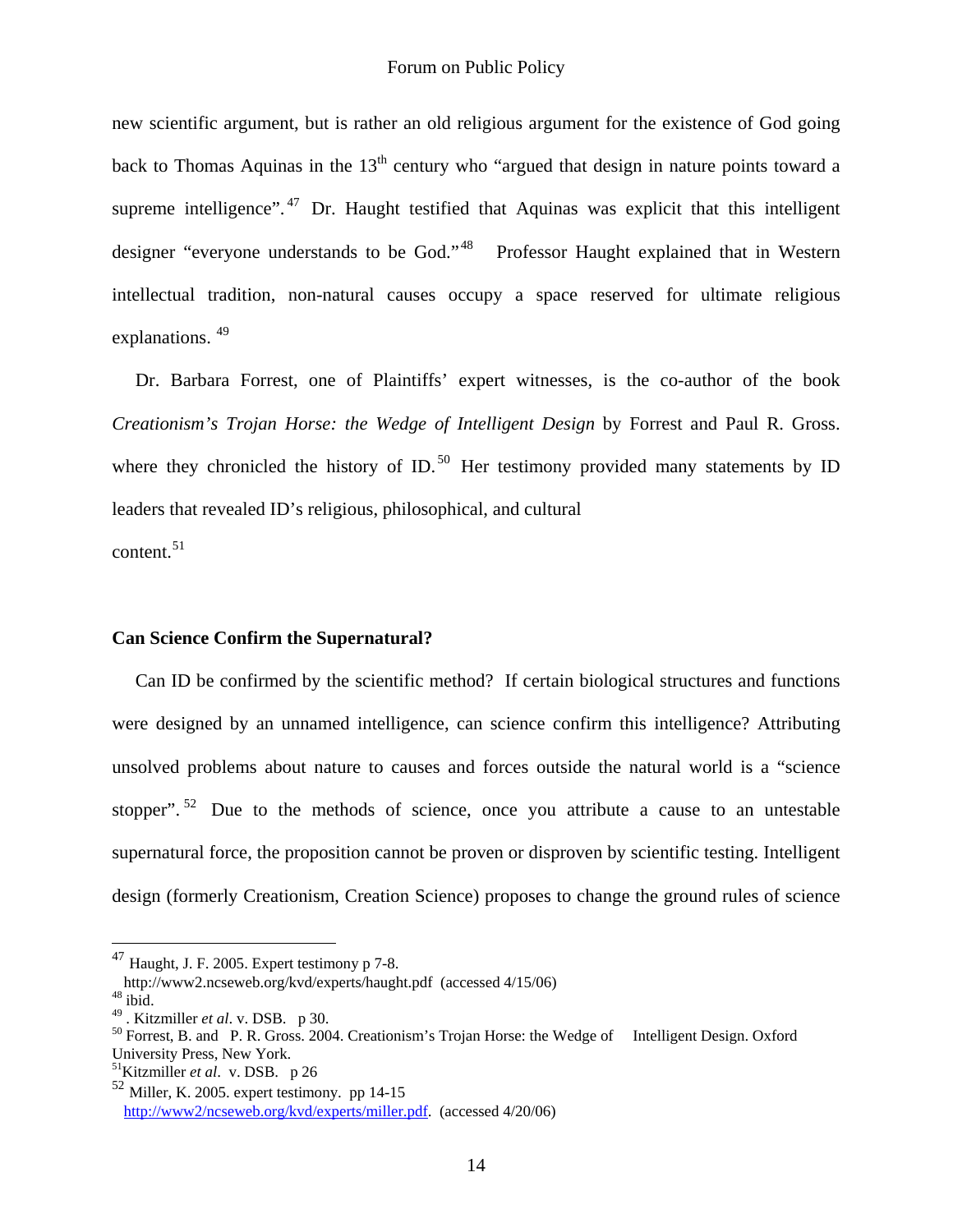to include supernatural causation. According to McLean vs. Arkansas Board of Education this is a religious concept. [53](#page-14-0) 

 The [U.S. National Academy of Sciences](http://en.wikipedia.org/wiki/United_States_National_Academy_of_Sciences) has stated that intelligent design "and other claims of [supernatural](http://en.wikipedia.org/wiki/Supernatural) intervention in the origin of life" are not science because they cannot be tested by [experiment](http://en.wikipedia.org/wiki/Scientific_experiment), do not generate any predictions and propose no new [hypotheses](http://en.wikipedia.org/wiki/Hypothesis) of their own.  $54$ 

#### **What is Biological Evolution?**

 "Evolution-science" includes the scientific evidences and related inferences that indicate: (1) Emergence by naturalistic processes of the universe from disordered matter and emergence of life from nonlife; (2) The sufficiency of mutation and natural selection in bringing about development of present living kinds from simple earlier kinds; (3) Emergence by mutation and natural selection of present living kinds from simple earlier kinds; (4) Emergence of man from a common ancestor with apes; (5) Explanation of the earth's geology and the evolutionary sequence by uniformitarianism and (6) An inception several billion years ago of the earth and somewhat later of life.<sup>[55](#page-14-2)</sup>

 "The concept of biological evolution is one of the most important ideas ever generated by the application of scientific methods to the natural world. The evolution of all the organisms that live on Earth today from ancestors that lived in the past is at the core of genetics, biochemistry, neurobiology, physiology, ecology, and other biological disciplines. It helps to explain the emergence of new infectious diseases, the development of antibiotic resistance in bacteria, the agricultural relationships among wild and domestic plants and animals, the composition of

<sup>53</sup> McLean v Arkansas. 1982.

<span id="page-14-1"></span><span id="page-14-0"></span><sup>54</sup> National Academy of Sciences. (NAS). 1999. *Science and Creationism*. *A View from the National Academy of Sciences.* 2nd Ed. National Academy Press, Wash DC. 55 McLean v Arkansas. 1982

<span id="page-14-2"></span>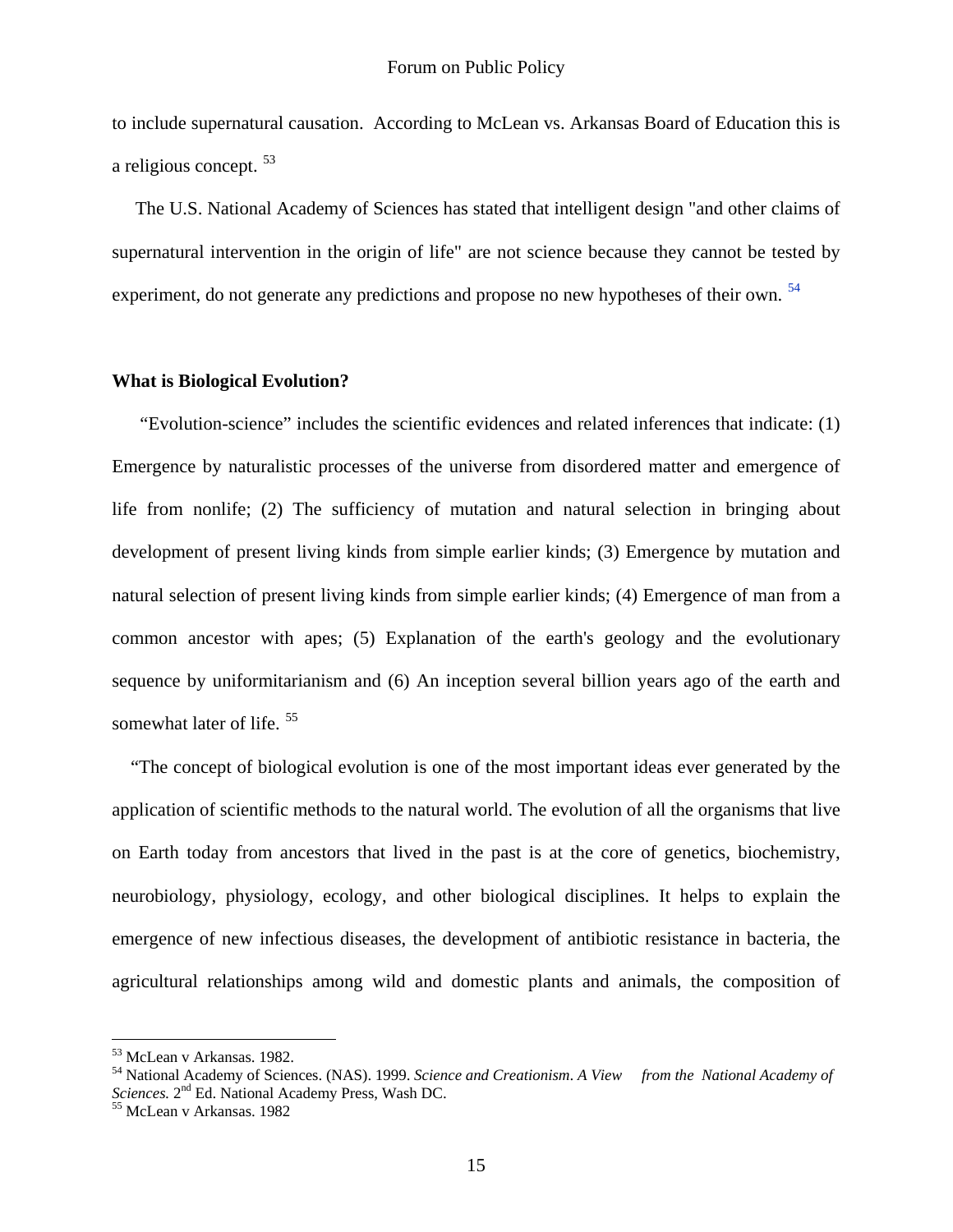Earth's atmosphere, the molecular machinery of the cell, the similarities between human beings and other primates, and countless other features of the biological and physical world. As the great geneticist and evolutionist Theodosius Dobzhansky wrote in 1973, 'Nothing in biology makes sense except in the light of evolution.<sup>"[56](#page-15-0)</sup> "The scientific consensus around evolution if overwhelming."<sup>[57](#page-15-1)</sup>

 Cell biologist Kenneth Miller stated in his testimony at the Dover trial, "All scientific ideas are subject to change, revision, and rejection if they are contradicted by new evidence, and evolution is not an exception. Nonetheless, in nearly a century and a half of investigation, not a single piece of scientific evidence has emerged to contradict the idea that a process of evolutionary change gave rise to the species that exist today. The concept of evolution, therefore, is not controversial within science, and is generally accepted as the central idea upon which all of modern biology is based." [58](#page-15-2)

 As biologists learned more about genetics, and biochemistry, they incorporated these new discoveries into evolutionary theory. A refinement of evolutionary theory, Neo- Darwinism, emerged incorporating the new fields of molecular genetics and enabling the testing of evolution at molecular level. [59](#page-15-3)

 Evolution made possible the development of fantastically complex features of organisms such as eyes, brains, *etc*. without the intervention of a designing mind. Evolution (change over time) results from the combined action of random mutations and natural selection, plus other documented processes such as the founder effect, bottleneck effect, etc. Random DNA mutations are usually detrimental, but rarely a mutation conveys advantage to the survival of the organism

<sup>&</sup>lt;sup>56</sup> National Academy of Science (NAS). 1999

<span id="page-15-1"></span><span id="page-15-0"></span><sup>57</sup> National Academy of Sciences (NAS). 1998.

<span id="page-15-2"></span><sup>58</sup> Miller, K. Expert testimony. 2005 pp 3-4.

<span id="page-15-3"></span> $59$  ibid.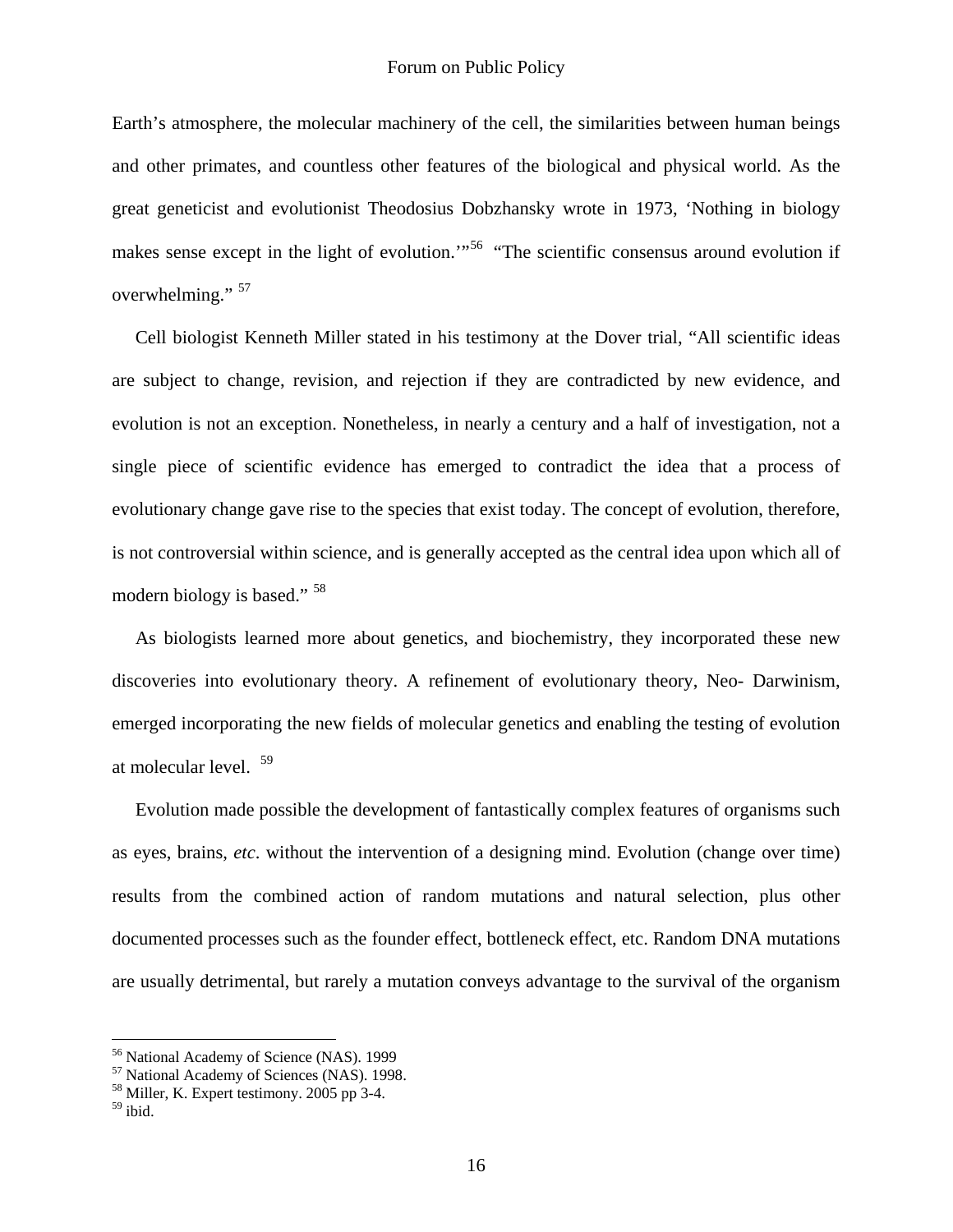and is passed on to the offspring. Over billions of years this process of incremental improvement allows for gradual emergence of organisms exquisitely adapted to their environments. An example here would be the giant tortoises of the Galapagos, found no where else on earth and uniquely adapted to eating plants on the islands, the only large herbivorous animals on the islands. Organisms with genes that adapt them well to their specific environment are favored (selected), flourish and leave offspring also well adapted to their environment. However, a trait beneficial in one environment may not be beneficial if the environment changes (e.g. warms, cools, loss of trees, etc.) or if an individual moves to different environment.

 By 1870 nearly all biologists agreed that life evolved and by1940 most biologists agreed that natural selection was a key force driving evolution. "Of course, like all good science, evolutionary theory continues to change as new data are gathered and new ways of thinking arise. …. researchers still debate such important questions as precisely how new species arise and why species become extinct. There is also uncertainty as to how life began." <sup>[60](#page-16-0)</sup>

#### **Scientific Societies on Evolution**

 $\overline{a}$ 

 The Royal Society, the United Kingdom national academy of science, stated that evolution is "recognized as the best explanation for the development of life on Earth from its beginnings and for the diversity of species" and it is "rightly taught as an essential part of biology and science courses in schools, colleges and universities across the world". <sup>[61](#page-16-1)</sup>

 In February 2006, the Board of Directors of the world's largest general scientific organization, the American Association for the Advancement of Science (AAAS), "strongly denounced legislation and policies that would undermine the teaching of evolution" and "deprive students of

<span id="page-16-1"></span><span id="page-16-0"></span><sup>&</sup>lt;sup>60</sup> Miller, K. R. and J. S. Levine. 2004. *Biology* (high school textbook). Pearson – Prentice Hall, New York. *p* 383. <sup>61</sup> Royal Society Royal Society UK.<http://www.royalsoc.ac.uk/news> (accessed 4/20/06)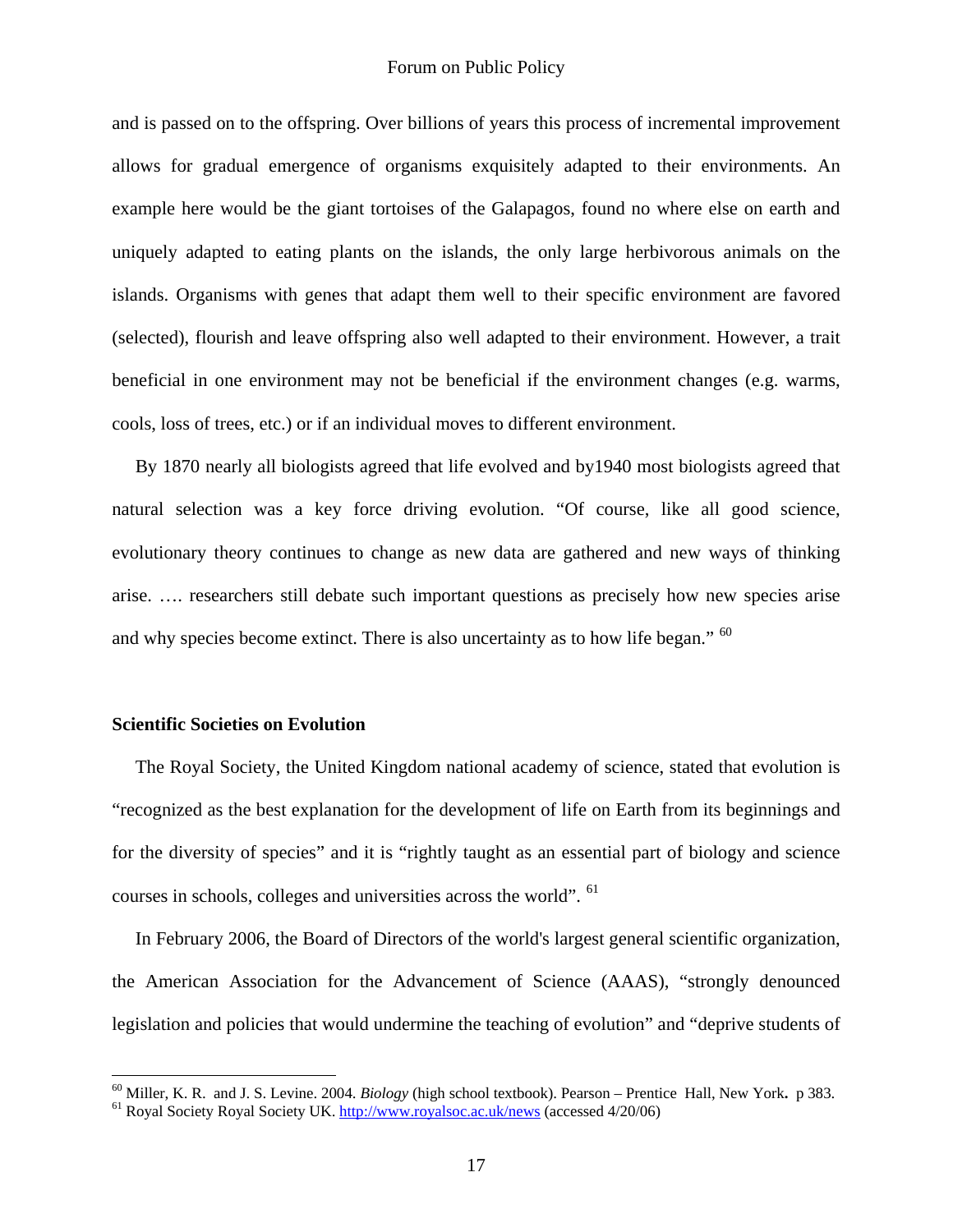the education they need to be informed and productive citizens in an increasingly technological, global community." [62](#page-17-0) Across the United States, at least 14 laws are pending in eight states, differing in language and strategy, but, according to AAAS President Gilbert S. Omenn, "all [laws} would weaken science education" Omenn continued, "The AAAS Board of Directors opposes these attacks on the integrity of science and science education, They threaten not just the teaching of evolution, but students' understanding of the biological, physical, and geological sciences."  $63$ 

 Sigma Xi, the scientific research society, endorsed the AAAS statement supporting teaching evolution in schools. [64](#page-17-2)

#### **Politics and Public Education**

Politicians and religious leaders have become involved with school science curricula.

US President George W. Bush endorsed teaching alternatives to evolution in public schools. He stated that schoolchildren should be taught about ID, "a view of creation that challenges established scientific thinking and promotes the idea that an unseen force is behind the development of humanity."<sup>[65](#page-17-3)</sup> US Senator Rick Santorum (PA) said, "intelligent design is a legitimate scientific theory that should be taught in science classes". <sup>[66](#page-17-4)</sup>

<u>.</u>

<span id="page-17-0"></span> $62$  American Association for the Advancement of Science (AAAS) 2006  $\frac{\text{http://www.aaas.org/news/relcases/2006/0219boardstatement.html}}{\text{ihid}}$  (accessed 3/17/06  $^{63}$  ibid

<span id="page-17-1"></span>

<span id="page-17-2"></span> $^{64}$  Sigma Xi. The Scientific Research Society. 2006<br>http://www.sigmazi.org/resources/evolution/index.shtml (accessed 3/30/06)

<span id="page-17-4"></span><span id="page-17-3"></span><sup>&</sup>lt;sup>65</sup> Baker, P. and P. Slevin. 2005. Bush remarks on "Intelligent Design". *Washington Post* 8/3/05 <sup>66</sup> Orr. 2005. *New Yorker*.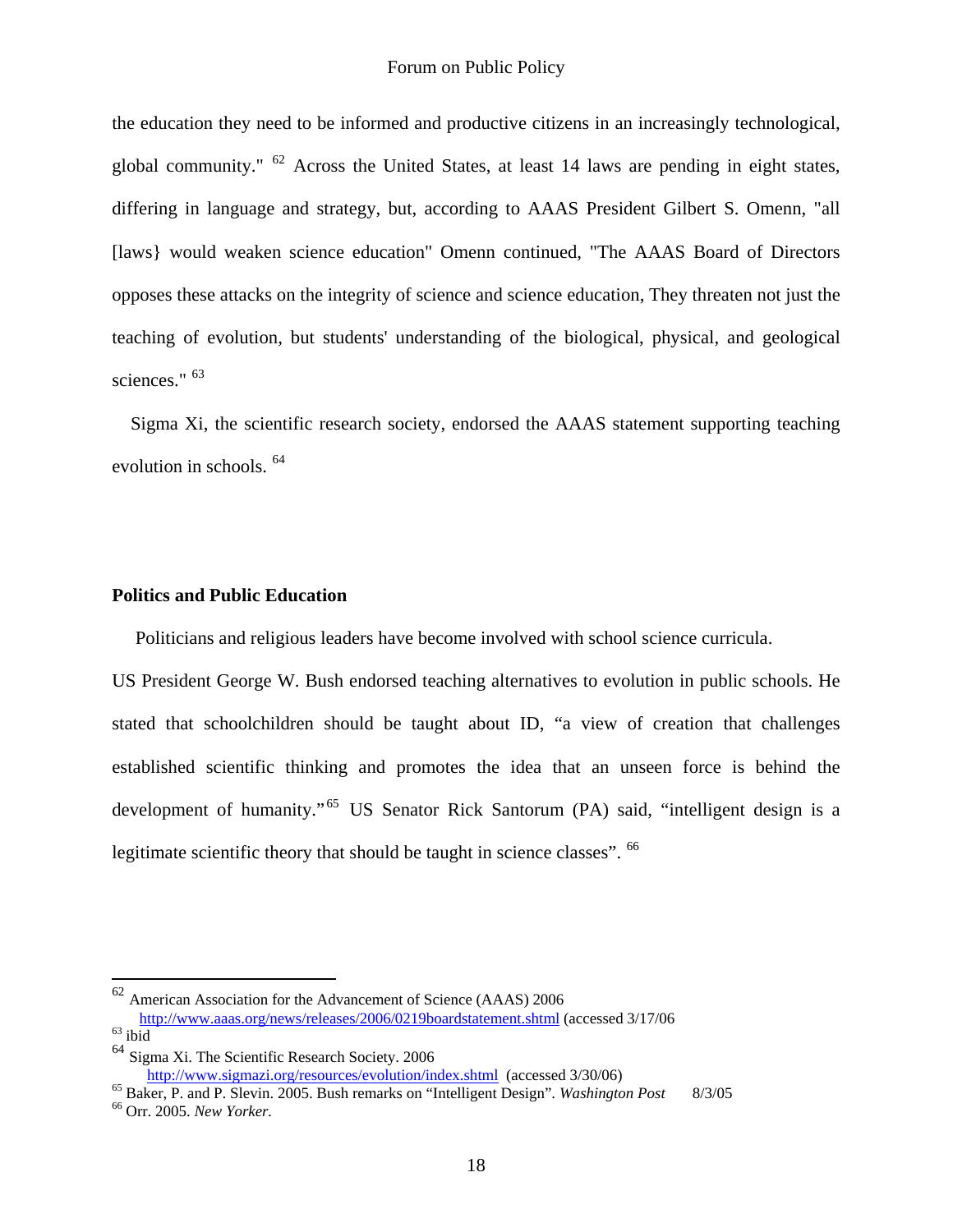#### **Current Research on Evolution**

 In 2005 "biologists made huge strides toward understanding the mechanisms by which living creatures evolve." [67](#page-18-0)AAAS called 'Evolution in Action" the "Breakthrough of the Year": "In the years since the 1859 publication of *The Origin of the Species* , thousands of researchers have sketched life's transitions and explored aspects of evolution Darwin never knew….Equipped with genome data and field observations of organisms from microbes to mammals, biologists made huge strides toward understanding the mechanisms by which living creatures evolve.?" <sup>[68](#page-18-1)</sup>

 Evolution still occurs and has been observed in human genes within the last 5,000 to 15,000 years in Africa, East Asian and European populations.<sup>[69](#page-18-2)</sup> The evolution of the immune system, a point of contention during the Dover trial, is also currently being traced.<sup>[70](#page-18-3)</sup> Recent research also documents the evolution, via a series of mutations, of two hormone receptors from a common molecular ancestor. This evolution demonstrates a "reducible complexity" of a complex hormone system and suggests that certain biochemical systems may, in fact, evolve from previously existing molecules. $71$ 

#### **Background of Trial in Fall 2005**

 According to the New York Times , "For years, a lawyer for the Thomas More Law Center (TMLC) in Michigan visited school boards around the country searching for one willing to challenge evolution by teaching intelligent design, and to face a risky, high-profile trial." <sup>[72](#page-18-5)</sup>This non-profit law firm, founded in 1999, is run by two conservative Roman Catholics, Thomas

<span id="page-18-0"></span><sup>67</sup> Culotta, E. and E. Pennisi. 2005. Breakthrough of the Year: Evolution in Action. *Science* 23:310(5756): 1878-1879

<span id="page-18-1"></span><sup>68</sup> Culotta, E. and E. Pennisi. 2005.

<span id="page-18-3"></span><span id="page-18-2"></span><sup>&</sup>lt;sup>69</sup>Wade, Nicholas. 2006. "Still Evolving Human Genes Tell New Story". *New York Times.* 3/7/06.<br><sup>70</sup> Bottaro , A. M., M. A. Inlay and N. J. Matzke. 2005. Immunology in the spot light at the Dover "Intelligent Design" tri

<span id="page-18-5"></span><span id="page-18-4"></span><sup>&</sup>lt;sup>71</sup> Adami, C. 2006. "Reducible Complexity". Science 312: 61-63<br><sup>72</sup> Goodstein, L. 2005. "In Intelligent Design Case, a Cause in Search of a Lawsuit". New York *Times*. 11/4/05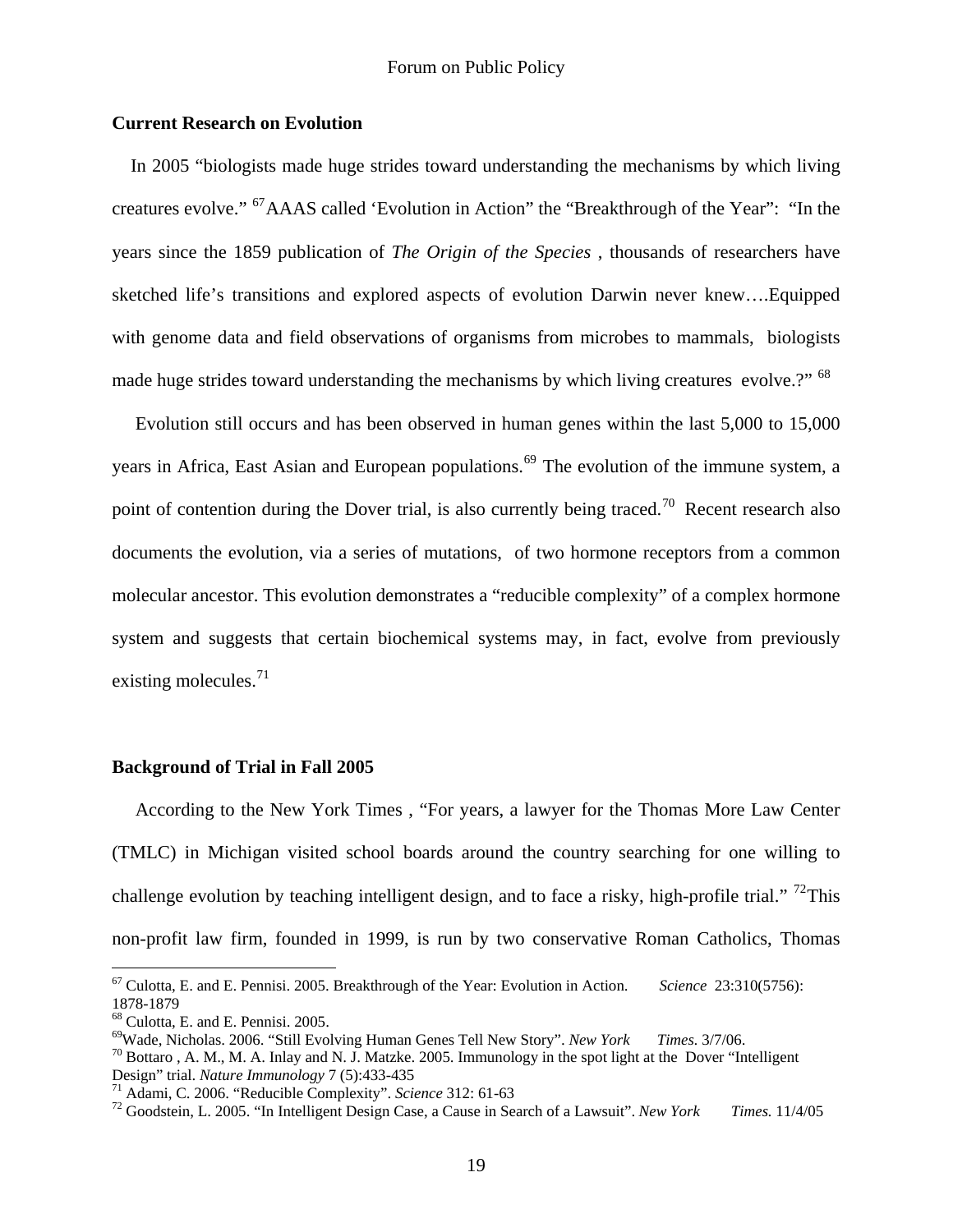Monaghan, former CEO of Domino's Pizza and Richard Thompson, a former prosecutor in Oakland County, Michigan. <sup>[73](#page-19-0)</sup> According to Richard Thompson, president and chief counsel of TMLC, the role of the Center is to use courts "to change the culture" and their web site states their mission is "to protect Christians and their religious beliefs in the public square**". [74](#page-19-1)**

 The Dover Area School District is in south central Pennsylvania, near York. The District has 40,000 residents and 3700 school students with 1000 students in the high school. On October 18, 2004, the Dover Area School Board of Directors passed, by a 6-3 vote, the following resolution: "Students will be made aware of gaps/problems in Darwin's theory and of other theories of evolution including, but not limited to, intelligent design. Note: Origins of Life is not taught."<sup>75</sup>

 On November 19, 2004, a press release from the Dover Area School District (DASD) stated that starting in January 2005, teachers would be required to read the following disclaimer to ninth grade biology classes at Dover High School:

"The Pennsylvania Academic Standards require students to learn about Darwin's Theory of Evolution and eventually to take a standardized test of which evolution is a part. Because Darwin's Theory is a theory, it continues to be tested as new evidence is discovered. The Theory is not a fact. Gaps in the Theory exist for which there is no evidence. A theory is defined as a well-tested explanation that unifies a broad range of observations. Intelligent Design is an explanation of the origin of life that differs from Darwin's view. The reference book, *Of Pandas and People* (Davis and Kenyon 1993) is available for students who might be interested in gaining an understanding of what Intelligent Design actually involves. With respect to any theory, students are encouraged to keep an open mind. The school leaves the discussion of the Origins of Life to individual students and their families. As a Standards-driven district, class

<span id="page-19-0"></span> $^{73}$ ibid

<span id="page-19-1"></span><sup>&</sup>lt;sup>74</sup> Thomas More Law Center. http://www.thomasmore.org/mission-defending.html. (accessed 5/8/06)

<span id="page-19-2"></span><sup>75.</sup> Kitzmiller *et al*. v. DSB. p 1.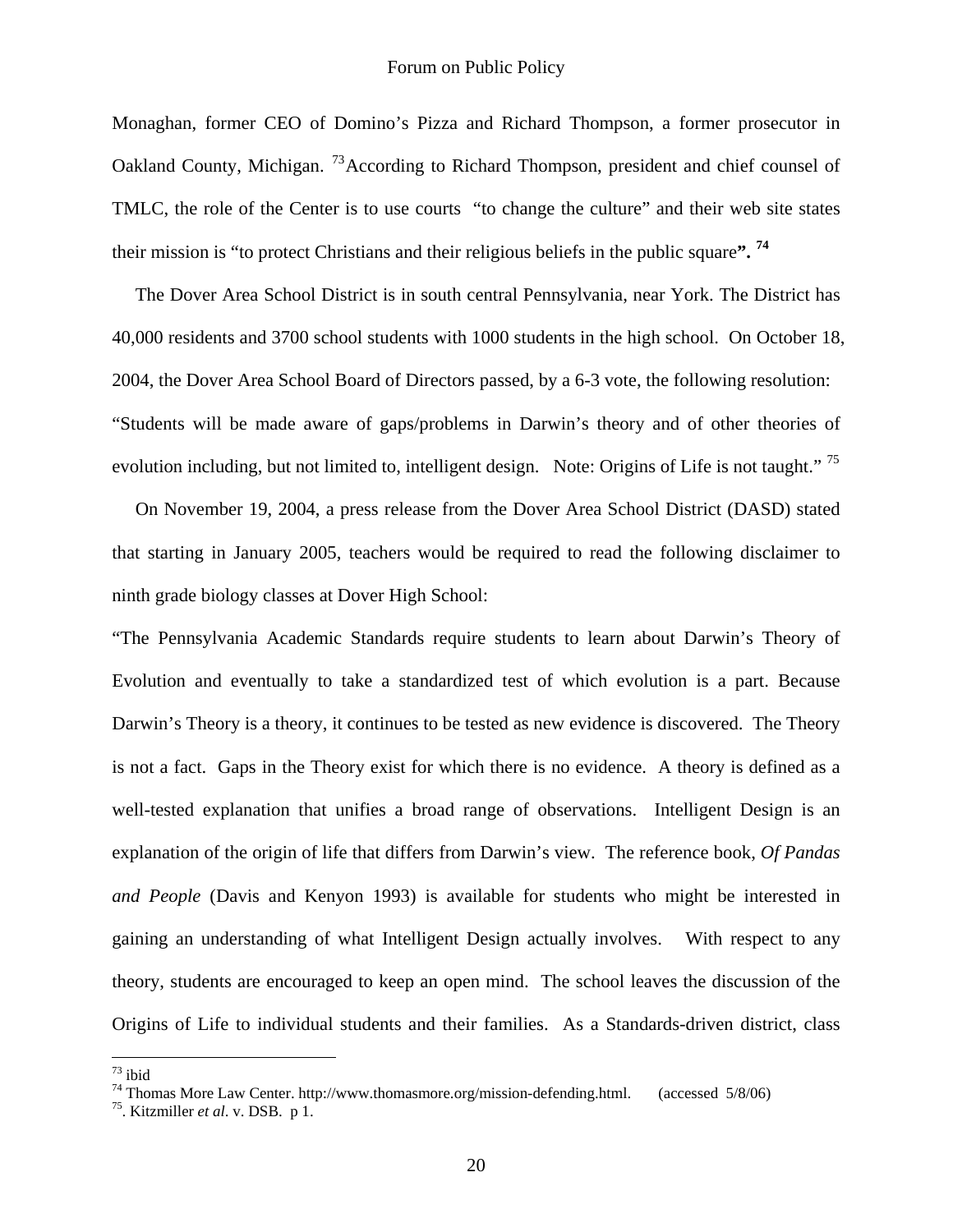instruction focuses upon preparing students to achieve proficiency on Standards-based assessments."<sup>[76](#page-20-0)</sup>

 In February 2005 a letter explaining the ID policy was mailed to every household in the Dover School District along with the Board's discussion and a defense of this curriculum change. [77](#page-20-1) 

 On December 14, 2004, eleven concerned parents (one a former school board member) and teachers, the Plaintiffs, filed a suit challenging the constitutional validity of the October 18, 2004 resolution and the November 19, 2004 press release, collectively "the ID Policy". The policy was challenged in US Middle District Pennsylvania Court as a violation of the "Establishment Clause" of the First Constitutional Amendment. Lawyers for the plaintiffs were the law firm of Pepper Hamilton  $LLP^{78}$ , the Pennsylvania Chapter of American Civil Liberties Union

 $(ACLU)^{79}$ , and the Americans United for Separation of Church and State (AU).  $80$  $80$ 

 The defendants were the Dover School Board of the Dover Area School District (includes Dover Township, Washington Township and Dover Borough in York County, PA) and the Discovery Institute. Lawyers for the defendants were from the Thomas More Law Center, that affirms the rights of Christians to publicly practice their religion and express their religious

<span id="page-20-0"></span> $^{76}$  Kitzmiller *et al.* v. DSB. p 2.

<span id="page-20-1"></span><sup>76</sup> Kitzmiller *et al*. v. DSB. p 2. 77 Kitzmiller *et al*. v. DSB. p 54.

<sup>78</sup> Pepper Hamilton Law Firm<http://www.pepperlaw.com/news.cfm?ID=943.0> (accessed 5/11/06). lawyers for plaintiff**s,** Kitzmiller *et al*. v. DSB-Eric Rothschild, Steve Harvey, Joseph Farber, Benjamin Mather and Thomas Schmidt

<sup>79</sup> American Civil Liberties Union. (ACLU)accessed (5/4/06) <http://www.aclu.org/religion/intelligentdesign/21779res20051123.html> Lawyers for plaintiffs **=** Withold Walczak and Paula Knudsen

<sup>80</sup> Americans United for Separation of Church and State (AU)

<span id="page-20-2"></span>[http://www.au.org/site/PageServer?pagename=issues\\_evolution](http://www.au.org/site/PageServer?pagename=issues_evolution) (accessed 5/4/06) lawyers for plaintiffs = Ayesha Khan, Richard Katskee, Alex Luchenitser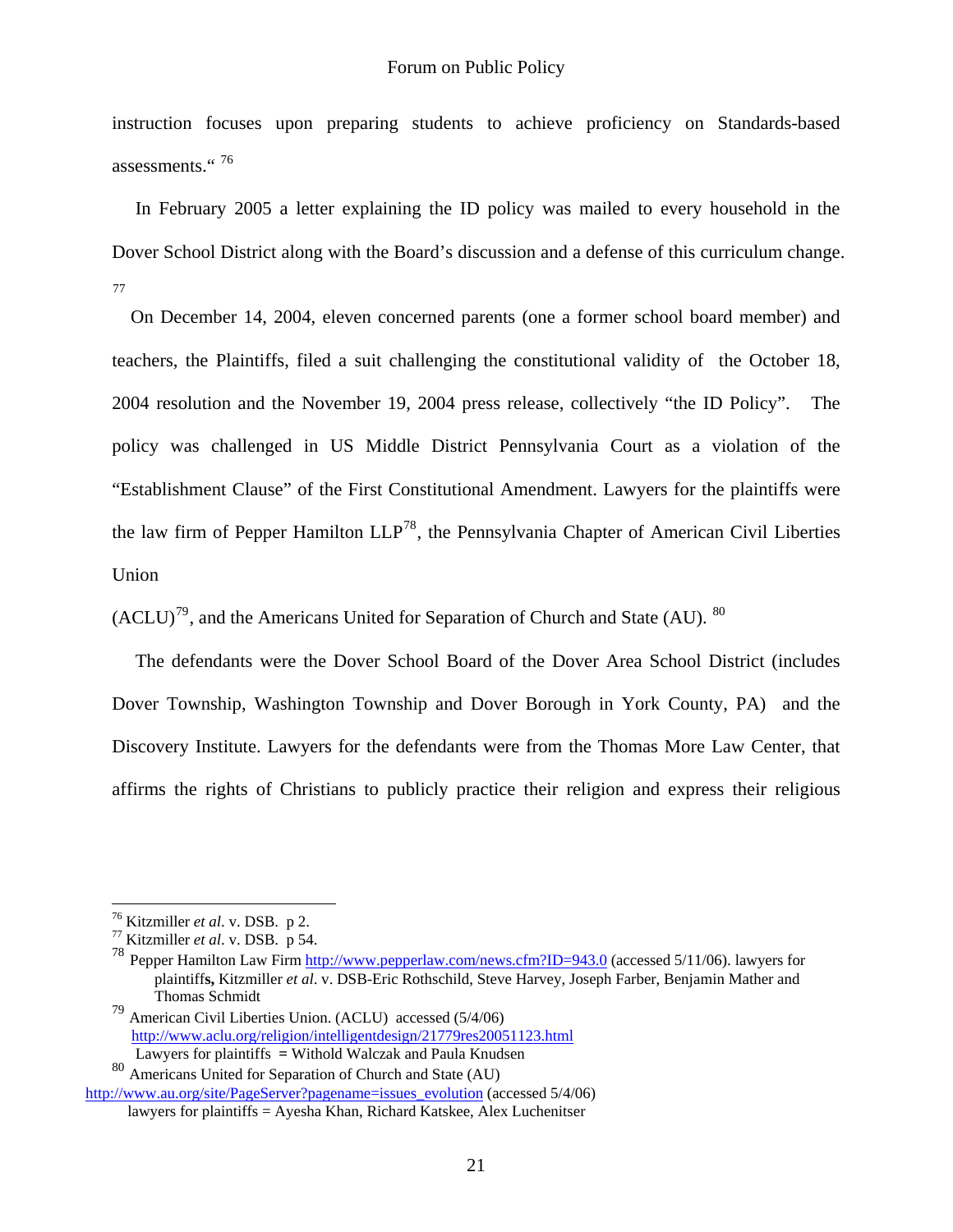beliefs. "Our Founding fathers fought for a nation built on a foundation of religion and morality.

Our lawyers are committed to restoring and preserving that foundation." <sup>81</sup>

The trial started September 26, 2005 and ended on November 4, 2005. Expert witnesses who

testified are listed in Table 3.

#### **Table 3 - Expert Witnesses \* Kitzmiller et al. v. Dover Area School District - Trial 2005**

**For Plaintiffs**: Barbara Forrest, Ph.D., Professor of Philosophy, Southeastern Louisiana University, Hammond, LA.

 John F. Haught, Ph.D., Professor of Theology, Georgetown University, Washington, DC.

 Kenneth K. Miller, Ph.D., Professor of Biology, Brown University, Providence, RI.

 Robert Pennock, Ph.D., Associate Professor of Science and Technology, and of Philosophy, Michigan State University, East Lansing, MI.

 Brian Alters, Ph.D., Associate Professor of Education, McGill University, Montreal, Quebec, Canada

 Kevin Padian, Ph.D., Professor of Integrative Biology and Curator of Museum of Paleontology, University of California, Berkeley, CA

#### **Rebuttal Expert**: **deposed, did not testify**

 Jeffrey Shallit, Ph.D., Professor of Computer Science, University of Waterloo, Ontario, Canada

**For Defense**: Michael Behe, Ph.D. Professor of Biochemistry, Lehigh University, Bethlehem, PA

 Scott Minnich, Ph.D., Associate Professor of Microbiology, University of Idaho, Moscow, ID.

#### **Deposed, but did not testify**:

Dick M. Carpenter II, Ph.D., Assistant Professor of Educational

<span id="page-21-0"></span><sup>&</sup>lt;sup>81</sup> Thomas More Law Center.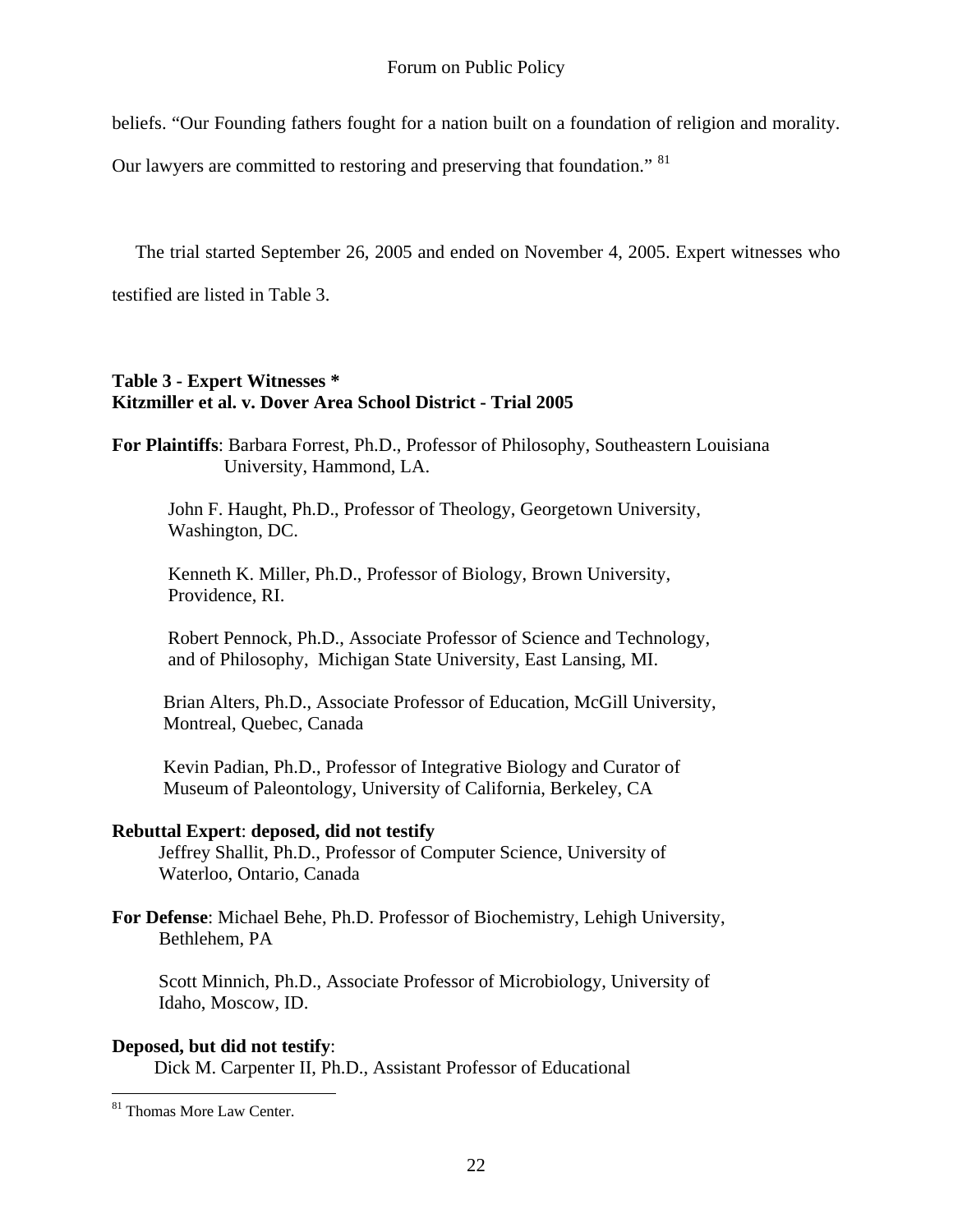Leadership, University of Colorado, Boulder, CO

 Warren A. Nord, Ph.D., Director, Program in the Humanities and Human Values, University of North Carolina, Chapel Hill, NC.

#### **Testimony Withdrawn:**

 William Demski, Ph.D., Professor of Science and Theology, Southern Seminary, Louisville, KY.

- **Rebuttal Experts**: Steve Fuller, Ph.D., Professor of Sociology, University of Warwick, Coventry, UK
- **Withdrawn before deposition**: Stephen Meyer, Ph.D., Director and Senior Fellow, Discovery Institute Center for Science and Culture, Seattle, WA

\*Witness testimonies are available at [http://www2.ncseweb.org.](http://www2.ncseweb.org/)

#### **Judge Jones Opinion 12/20/05**

1

 This "Court's findings of fact and conclusions of law which are based on the Court's review of the evidence presented at trial, the testimony of witnesses at trial, the parties' proposed findings of fact and conclusions of law with supporting briefs, other documents [numerous letters, amicus briefs and other correspondence in relation to case] and evidence in record and applicable law." Various Amici Curiae briefs were filed, from biologists, the Discovery Institute, *Scipolicy*, the Journal of Science and Health Policy,  $^{82}$  $^{82}$  $^{82}$  and the Foundation for Thought and Ethics.  $^{83}$  $^{83}$  $^{83}$ 

<span id="page-22-0"></span><sup>82</sup> *Scipolicy*. *The Journal of Science and Health Policy.* <http://gort.ucsd.edu/newjour/s/msg02690.html> (accessed)5/2/6)<br><sup>[83](http://gort.ucsd.edu/newjour/s/msg02690.html)</sup> Foundation for Thought and Ethics.<http://www.fteonline.com/about/html>(accessed 5/9/06)

<span id="page-22-1"></span>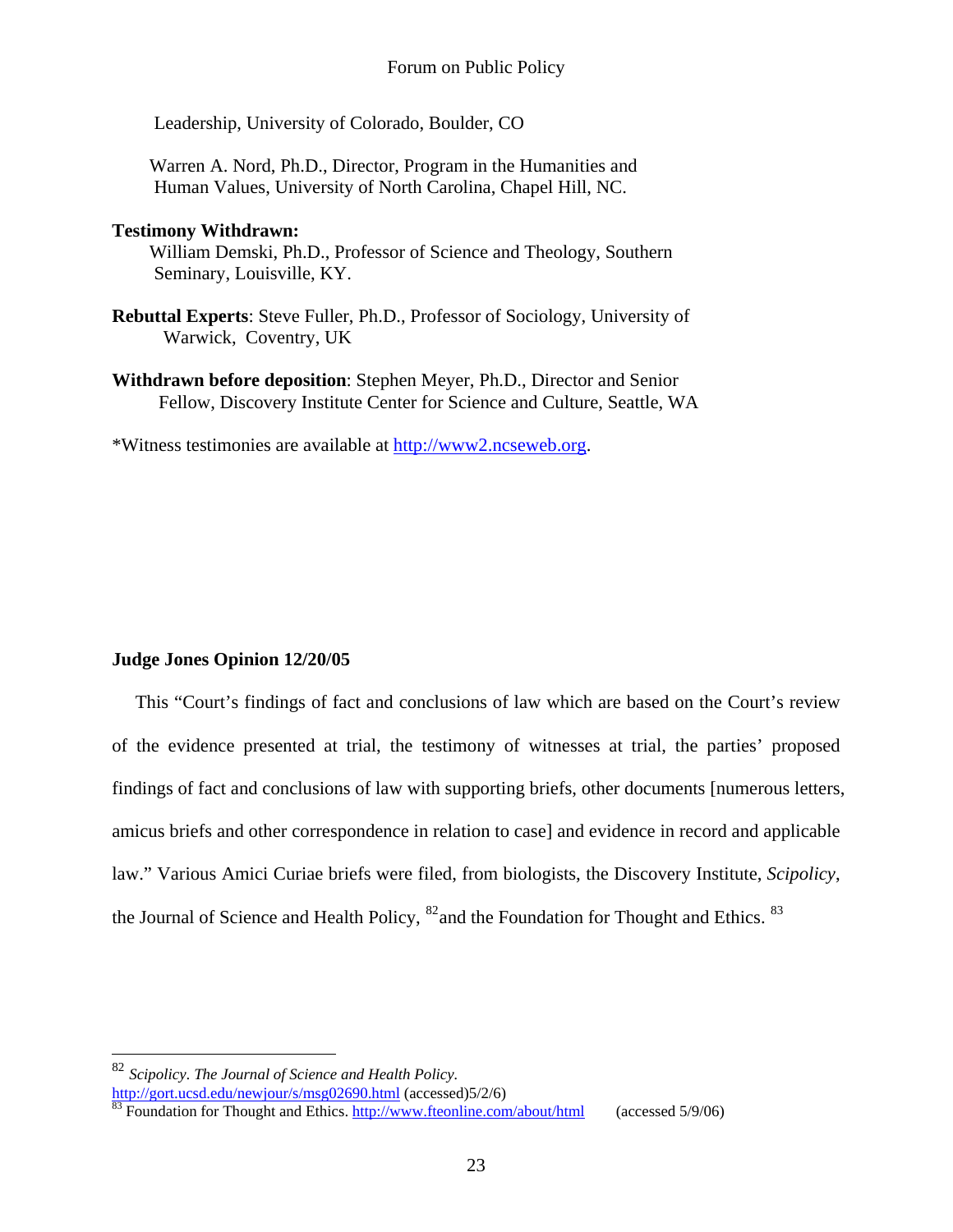#### **Questions Considered during Trial**

## **1 ) Does teaching ID violate Establishment Clause of the First Amendment of US constitution?**

 The Dover (PA) School Board's ID policy violates the Establishment Clause of the First Amendment of the US Constitution and the Pennsylvania Constitution. "For the reasons that follow, we hold that the ID Policy is unconstitutional pursuant to the Establishment Clause of the First Amendment of the United States Constitution and Art. I & 3 of the Pennsylvania Constitution". <sup>[84](#page-23-0)</sup> "[I]t is unconstitutional to teach Intelligent Design (ID) as an alternative to evolution in a public school science classroom". <sup>[85](#page-23-1)</sup> "The proper application of both the endorsement and Lemon tests to the facts of this case makes it abundantly clear that the Board's ID Policy violates the Establishment Clause. In making this determination, we have addressed the seminal question of whether ID is science. We have concluded that it is not, and moreover that ID cannot uncouple itself from its creationist, and thus religious, antecedents." <sup>86</sup>

 The "endorsement test", mandated in "establishment" cases, recognizes that when government transgresses the limits of neutrality and acts in ways that show religious favoritism or sponsorship, it violates the Establishment Clause. [87](#page-23-3) 

#### **2) Is ID science? Is ID the same as Creationism, Creation Science or**

#### **Scientific Creationism?**

 $\overline{a}$ 

After extensive testimony, Judge Jones ruled that ID is not science, but religion.

<span id="page-23-0"></span><sup>&</sup>lt;sup>84</sup> Kitzmiller *et al.* v. DSB p 3, 139.<br><sup>85</sup> Kitzmiller *et al.* v. DSB p 137<br><sup>86</sup> Kitzmiller *et al.* v. DSB p 14<br><sup>87</sup> Kitzmiller *et al.* v. DSB p 14

<span id="page-23-2"></span><span id="page-23-1"></span>

<span id="page-23-3"></span>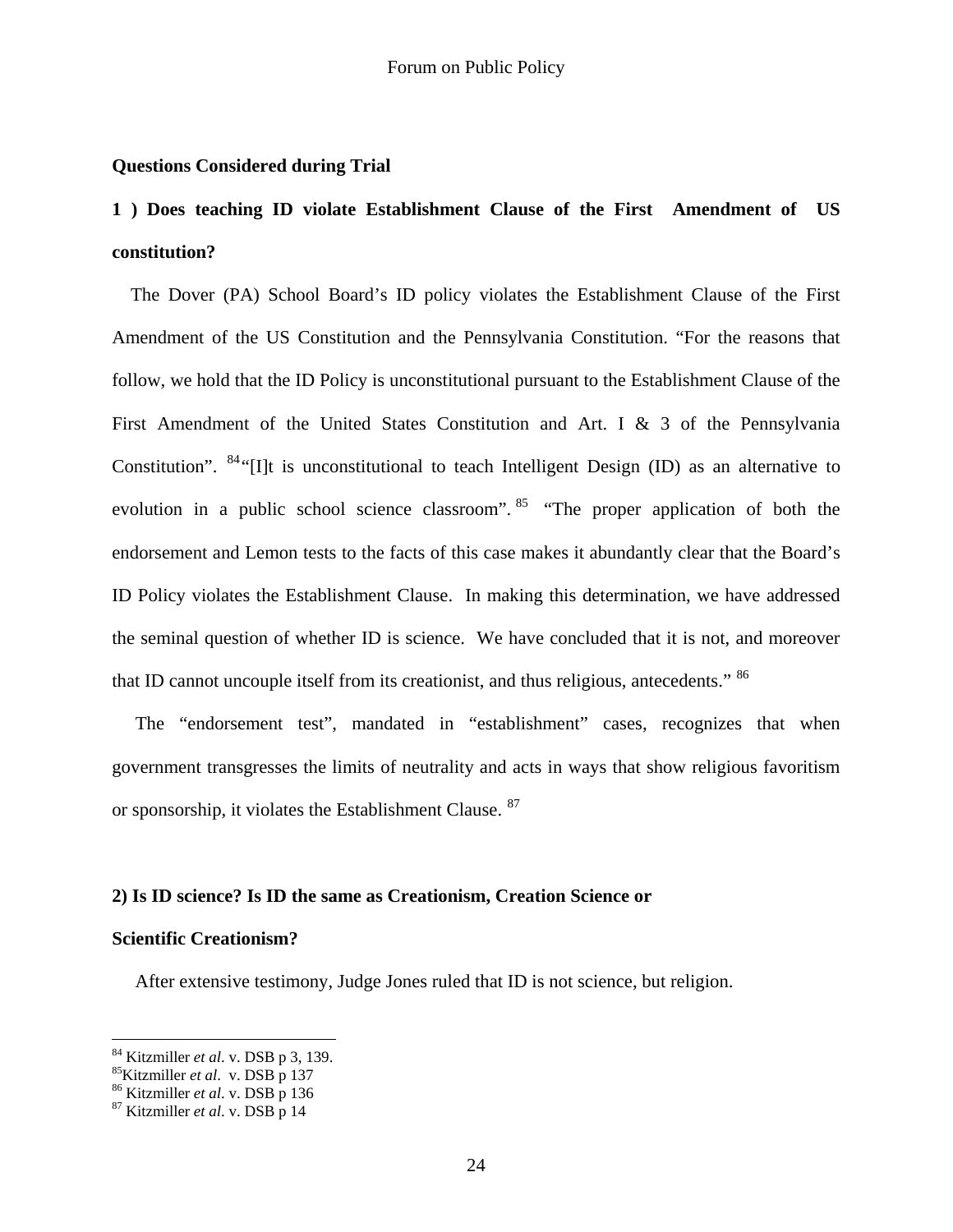"After a searching review of the record and applicable caselaw, we find that while ID arguments may be true, a proposition on which the Court takes no position, ID is not science." <sup>[88](#page-24-0)</sup>Supernatural explanations cannot be proved or disproved by scientific methods because they are untestable. ID cannot qualify as science,  $89$  because it "cannot uncouple itself from its creationist, and thus religious, antecedents<sup>" [90](#page-24-2)</sup> and "is grounded in theology, not science". <sup>[91](#page-24-3)</sup> The only real effect of the ID Policy is the advancement of religion.  $92$ 

 Judge Jones suggested that ID was appropriate for social studies, religion and philosophy classes, but not for science class. Science classes should present material generally accepted by the majority of scientists and which has been subjected to the scientific method.

 In the 1987 Edwards decision (Table 2), the US Supreme Court held that the state violated the Establishment Clause by "restructur[ing] the science curriculum to conform with a particular religious viewpoint."[93](#page-24-5) In reference to ID, Judge Jones ruled that

"ID aspires to change the ground rules of science to make room for religion, specifically, beliefs consonant with a particular version of Christianity." <sup>[94](#page-24-6)</sup>

 The Court showed that ID is really warmed over creationism. For example, in a more recent printing *Of Pandas and People* (2004) the term "intelligent design" is substituted consistently for "creationism" in a previous edition. <sup>[95](#page-24-7)</sup>

 The defendants proposed that ID is science and presented several scientists who wished to redefine science to include supernatural. An intelligent designer works outside laws of nature and science. According to *Of Pandas and People* (2004) "what kind of intelligent agent was it

<span id="page-24-0"></span><sup>88</sup> Kitzmiller *et al*. v. DSB p 64

<span id="page-24-1"></span><sup>89</sup> Kitzmiller *et al*. v. DSB p 136

<span id="page-24-2"></span> $90$  ibid.

<span id="page-24-3"></span><sup>91</sup> Kitzmiller *et al*. v. DSB p 89

<span id="page-24-4"></span><sup>92</sup> Kitzmiller *et al*. v. DSB p 134

<span id="page-24-5"></span><sup>93</sup> Kitzmiller *et al*. v. DSB p 22-23.

<span id="page-24-6"></span><sup>94</sup> Kitzmiller *et al*. v. DSB p 29.

<span id="page-24-7"></span><sup>95</sup> Kitzmiller *et al*. v. DSB p 32.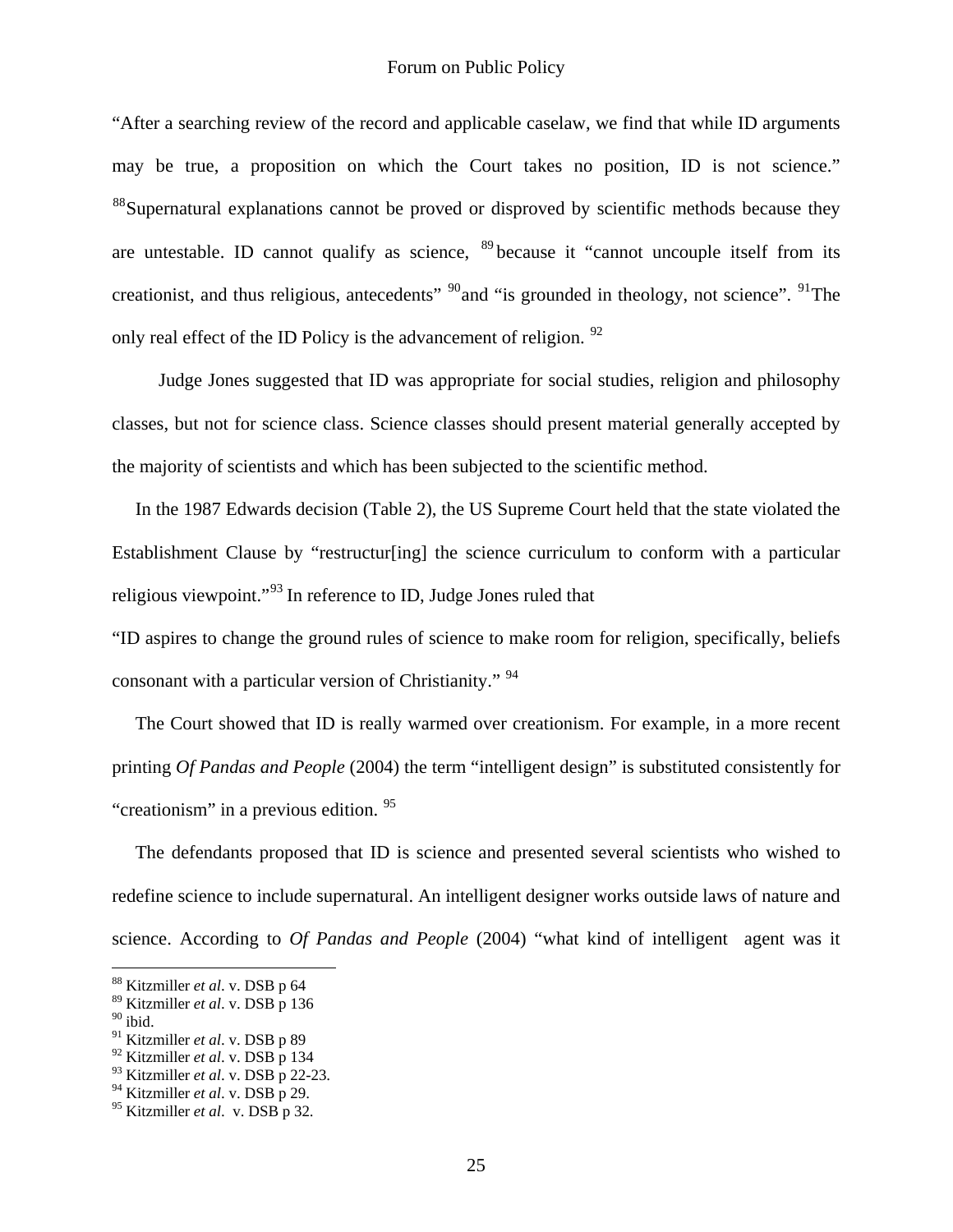(designer) ?" "On its own science cannot answer this question. It must leave it to religion and philosophy". [96](#page-25-0)

Judge Jones ruled that ID is not science  $\frac{97}{9}$  $\frac{97}{9}$  $\frac{97}{9}$  because: (1) ID violates the centuries-old ground rules of science by invoking and permitting supernatural causation; (2) the argument of irreducible complexity, central to ID, employs the same flawed and illogical contrived dualism that doomed creation science in the 1980's; and (3) ID's negative attacks on evolution have been refuted by the scientific community. [98](#page-25-2) Science does not consider issues of "meaning" and "purpose" in the world, ID does.  $99$ "It is notable that defense experts' own mission, which mirrors that of the IDM [Intelligent Design Movement] itself, is to change the ground rules of science to allow supernatural causation of the natural world, which the Supreme Court in Edwards and the court in McLean correctly recognized as an inherently religious concept." <sup>[100](#page-25-4)</sup>

#### **Who/What is the intelligent designer?**

 Rev. Haught testified at the trial that anyone familiar with Western religious thought would make the association that the designer is God. According to *Pandas* the intelligent designer works outside laws of nature. In "*Of Pandas and People*" the designer is called a "master intellect", strongly suggesting a supernatural deity. Many ID proponents think the designer is God, no serious alternative to God is proposed.  $101$ 

#### **3) What is evolution?**

<span id="page-25-0"></span><sup>&</sup>lt;sup>96</sup> Davis, P. and D, Kenyon. 1993. (5<sup>th</sup> printing 2004). *Of Pandas and People.*  $^{97}$  Kitzmiller *et al.* v. DSB p 64.

<span id="page-25-2"></span><span id="page-25-1"></span><sup>&</sup>lt;sup>97</sup> Kitzmiller *et al.* v. DSB p 64.<br><sup>98</sup> ibid.<br><sup>99</sup> Kitzmiller *et al.* v. DSB p 65

<span id="page-25-5"></span>

<span id="page-25-4"></span><span id="page-25-3"></span><sup>&</sup>lt;sup>100</sup> Kitzmiller *et al*. v. DSB p 67.<br><sup>101</sup> Kitzmiller *et al*. v. DSB p 34.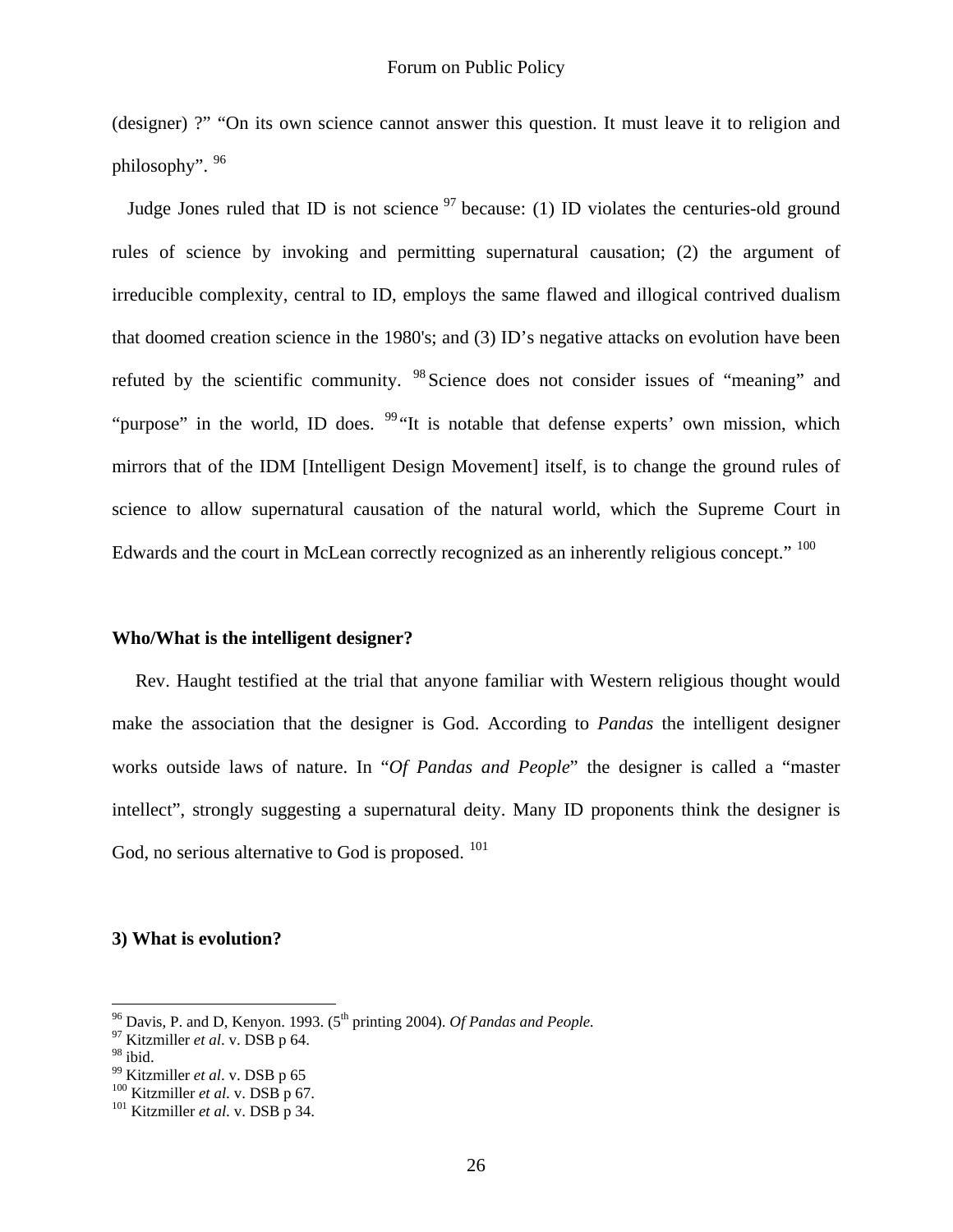The theory of evolution is overwhelmingly accepted by the scientific community and in no way conflicts with the existence of a divine creator.  $^{102}$  $^{102}$  $^{102}$  To be sure, Darwin's theory of evolution is imperfect….However, the fact that a scientific theory cannot yet render an explanation on every point should not be used as a pretext to thrust an untestable alternative hypothesis grounded in religion into the science classroom or to misrepresent well-established scientific propositions… Even though theory cannot yet provide explanation for every natural phenomenon, an alternative untestable hypothesis (ID) grounded in religion should not be presented in science class".  $^{103}$  $^{103}$  $^{103}$ 

 Prior to the release of the proposed disclaimer, the Dover School Board contacted no scientific organizations, only two groups with religious missions.<sup>[104](#page-26-2)</sup> There is a large amount of information on evolution available from scientific societies.

#### **4) Did the government (school board) endorse Christianity by its actions?**

 "A reasonable observer is presumed to know the social meaning of the theory-not-fact deliberate word choice and would perceive the School Board to be aligning itself with proponents of religious theories of origin, thus communicat[ing] to those who endorse evolution that they are political outsiders, while . . . communicat[ing] to the Christian fundamentalists and creationists who pushed for a disclaimer that they are political insiders." [105](#page-26-3)

<span id="page-26-1"></span><span id="page-26-0"></span><sup>&</sup>lt;sup>102</sup> Kitzmiller *et al.* v. DSB p 136.<br><sup>103</sup> Kitzmiller *et al.* v. DSB pp 136-137.<br><sup>104</sup> Kitzmiller *et al.* v. DSB p 56 –57.

<span id="page-26-2"></span>

<span id="page-26-3"></span>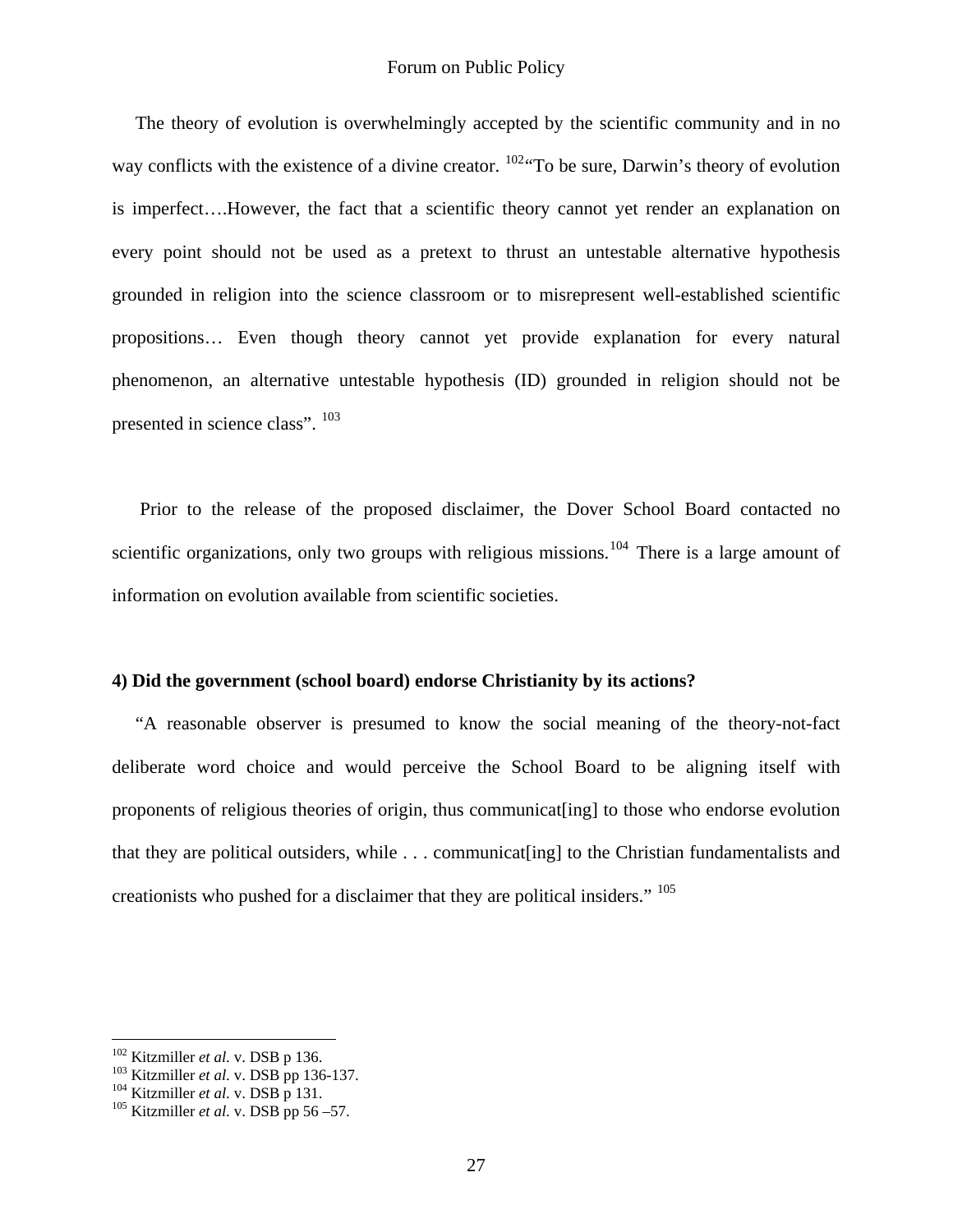**5) What message did the School Board intend to communicate – to students, to parents and to the general public? Did the ID policy and disclaimer convey a message of endorsement or disapproval of religion to a reasonable objective observer?** 

 . The Court had to decide if the proposed disclaimer appeared to endorse or disapprove of religion when considered by a reasonable, objective observer.  $^{106}$  $^{106}$  $^{106}$ The Defendant's conduct must be judged from the standpoint of reasonable objective observer. <sup>[107](#page-27-1)</sup>In answer to this question, Judge Jones stated "A[a]n objective observer would know that ID and teaching about "gaps" and "problems" in evolutionary theory are Creationist, religious strategies that evolved from earlier forms of Creationism".[108](#page-27-2) 

# **6) Would a student of a relevant age perceive the disclaimer as official school**

## **support of religious activity? [109](#page-27-3)**

 Judge Jones noted that "students are more impressionable than adults, they may be systematically less effective than adults at recognizing when religious conduct is unofficial and therefore permissible."[110](#page-27-4) When the disclaimer was read to a ninth grade biology class, would an objective student view the disclaimer as an official endorsement of religion?  $111$ "[W]we find that an objective student would view the disclaimer as a strong official endorsement of religion." <sup>112</sup>

<span id="page-27-0"></span><sup>&</sup>lt;sup>106</sup> Kitzmiller *et al*. v. DSB p 17.<br><sup>107</sup> Kitzmiller *et al.* v. DSB p 50.<br><sup>108</sup> Kitzmiller *et al.* v. DSB p 18.

<span id="page-27-1"></span>

<span id="page-27-4"></span><span id="page-27-3"></span><span id="page-27-2"></span><sup>&</sup>lt;sup>109</sup> Kitzmiller *et al.* v. DSB p 36.<br><sup>110</sup> Kitzmiller *et al.* v. DSB p 37.<br><sup>111</sup> Kitzmiller *et al.* v. DSB p 38.<br><sup>112</sup> Kitzmiller *et al.* v. DSB p.38.

<span id="page-27-5"></span>

<span id="page-27-6"></span>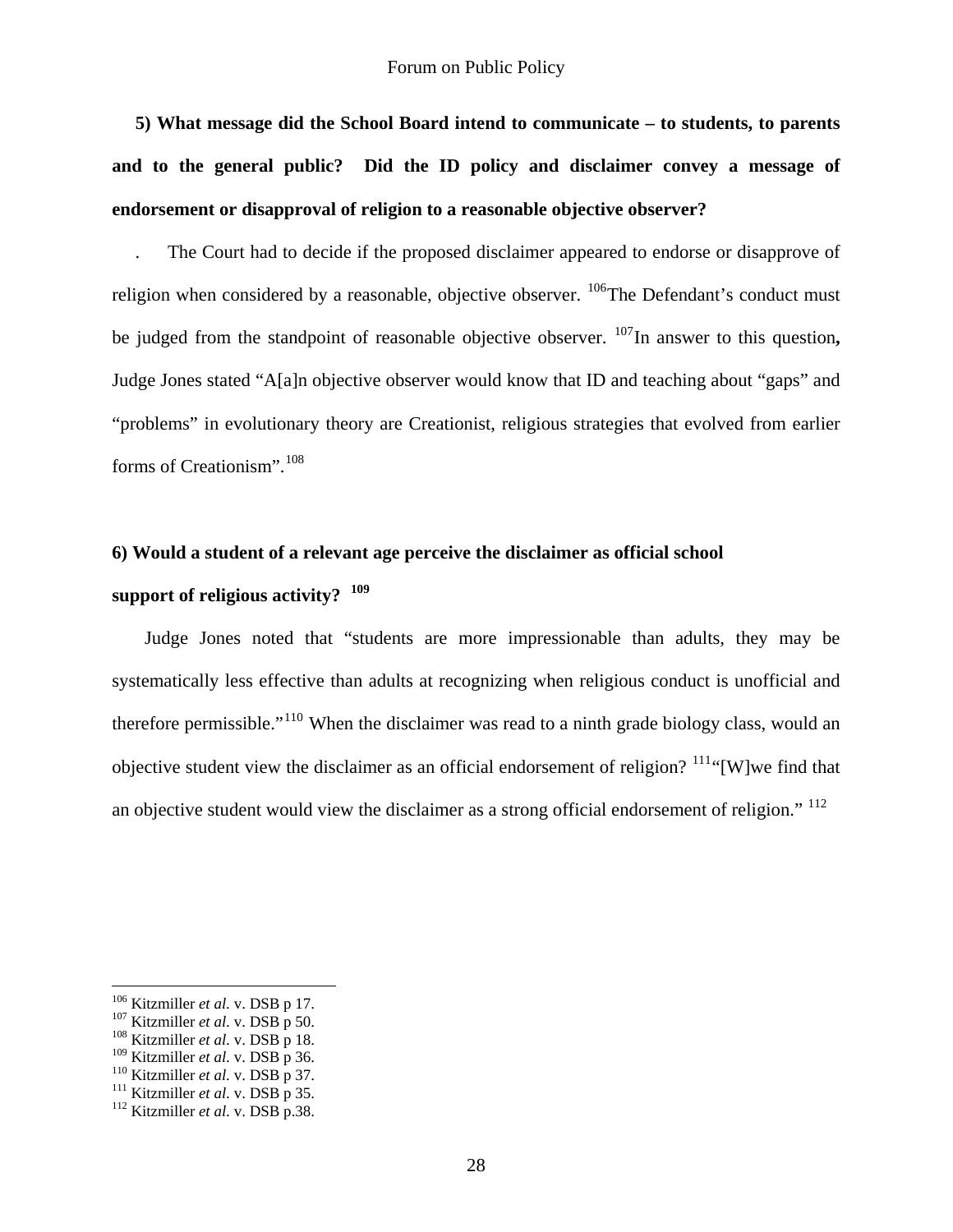"We have now found that both an objective student and an objective adult member of the Dover community would perceive Defendants' conduct to be a strong endorsement of religion pursuant to the endorsement test."<sup>[113](#page-28-0)</sup>

#### **7) Does the text,** *Of Pandas and People***, proposed by the school board, have a**

#### **religious message?**

The text is published by the Christian organization, Foundation for Thought and Ethics.<sup>[114](#page-28-1)</sup> In early preEdwards (before 1987) drafts of *Pandas*, the term "creation" was defined as "various forms of life that began abruptly through an intelligent agency with their distinctive features intact – fish with fins and scales, birds with feathers, beaks, and wings, etc," the very same way in which ID is defined in the subsequent published versions. [115](#page-28-2)

 The proposed biology book, *Pandas*, supports the proposition that "ID requires supernatural creation …. To which students in Dover's ninth grade biology class are directed. *Pandas* indicates that there are two kinds of causes, natural and intelligent, which demonstrate that intelligent causes are beyond nature." "T[t]he objective observer, whether adult or child, would conclude from the fact that *Pandas* posits a master intellect that the intelligent designer is God."<sup>[116](#page-28-3)</sup> For all these reasons, "A reasonable observer ..... would perceive the School Board to be aligning itself with proponents of religious theories of origin," thus "communicat[ing] to those who endorse evolution that they are political outsiders, while . . . communicat [ing] to the

<span id="page-28-1"></span><span id="page-28-0"></span><sup>&</sup>lt;sup>113</sup> Kitzmiller *et al.* v. DSB p 63.<br><sup>114</sup> Foundation for Thought and Ethics.<br><sup>115</sup> Kitzmiller *et al.* v. DSB p 56.<br><sup>116</sup> Kitzmiller *et al.* v. DSB p 33.

<span id="page-28-3"></span><span id="page-28-2"></span>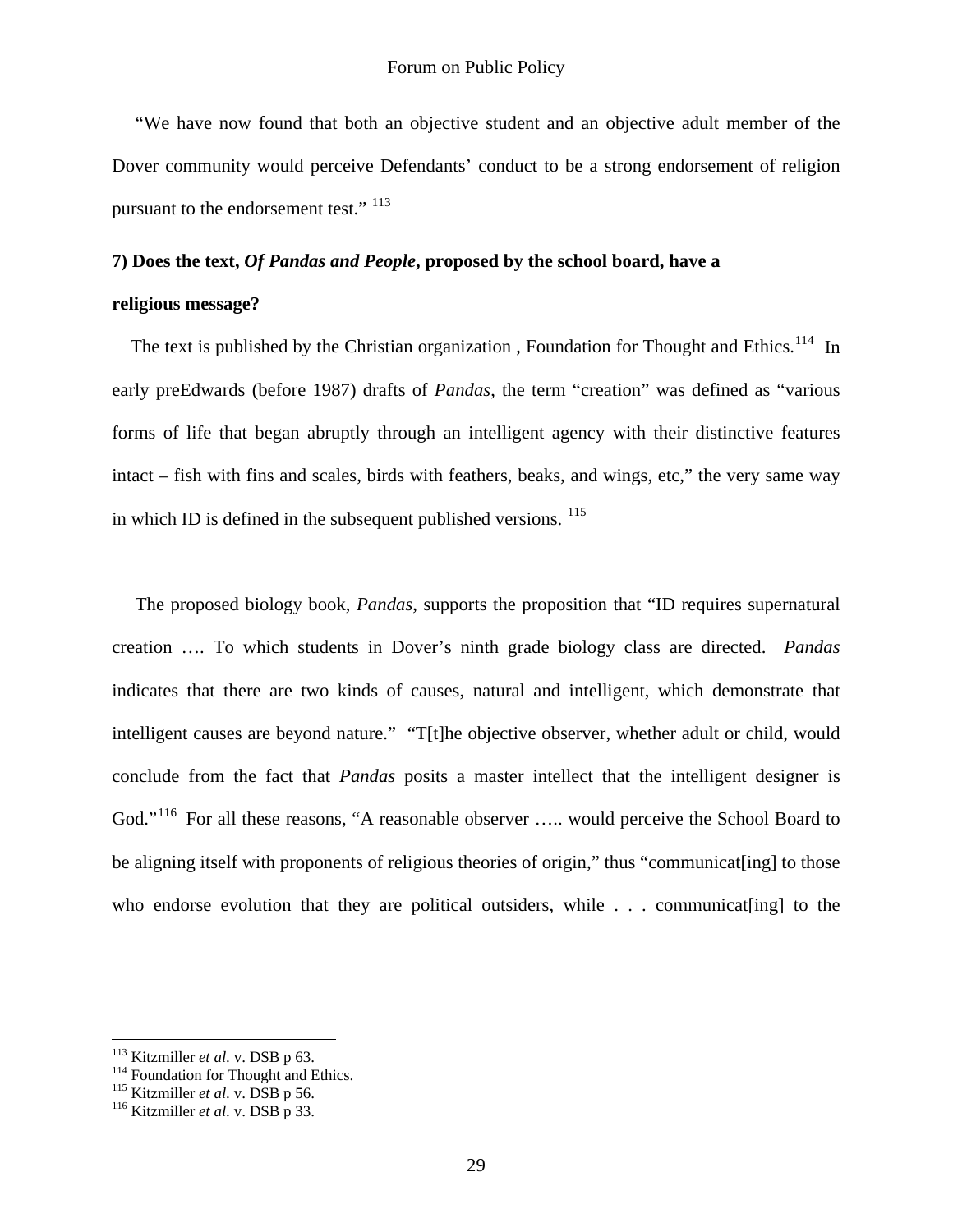Christian fundamentalists and creationists who pushed for a disclaimer that they are political insiders." <sup>[117](#page-29-0)</sup>

#### **8) What is science?**

 The National Academy of Sciences: "Science is a particular way of knowing about the world. In science, explanations are restricted to those that can be inferred from the confirmable data – the results obtained through observations and experiments that can be substantiated by other scientists."<sup>[118](#page-29-1)</sup>

 Science is limited to natural explanations about natural world, using the Scientific Method and does not consider meaning, purpose or supernatural explanations. The method includes a series of steps for answering questions. First an hypothesis, an educated guess about observed phenomena and its possible causes, is proposed, then a tentative explanation. The hypothesis must be testable. Next there is accurate and extensive testing of hypothesis, including controls. Based on the test results, and statistics, the hypothesis is either accepted, revised or rejected. The experiments may then be tested by other scientists, using the same methods. When a large number of scientists accept the hypothesis, it becomes a scientific theory.

 Science is progressive, ever changing as new hypotheses are proposed. Science is based on statistics and probability –  $e.g.$  is the hypothesis supported in 95% of experimental results? The measure of the scientific worth of an hypothesis is its testability and repeatability by other scientists.

#### **9) What is Religion?**

<span id="page-29-0"></span> $117$  Kitzmiller et al. v. DSB p 57.

<span id="page-29-1"></span><sup>&</sup>lt;sup>118</sup> Kitzmiller *et al.* v. DSB p 66.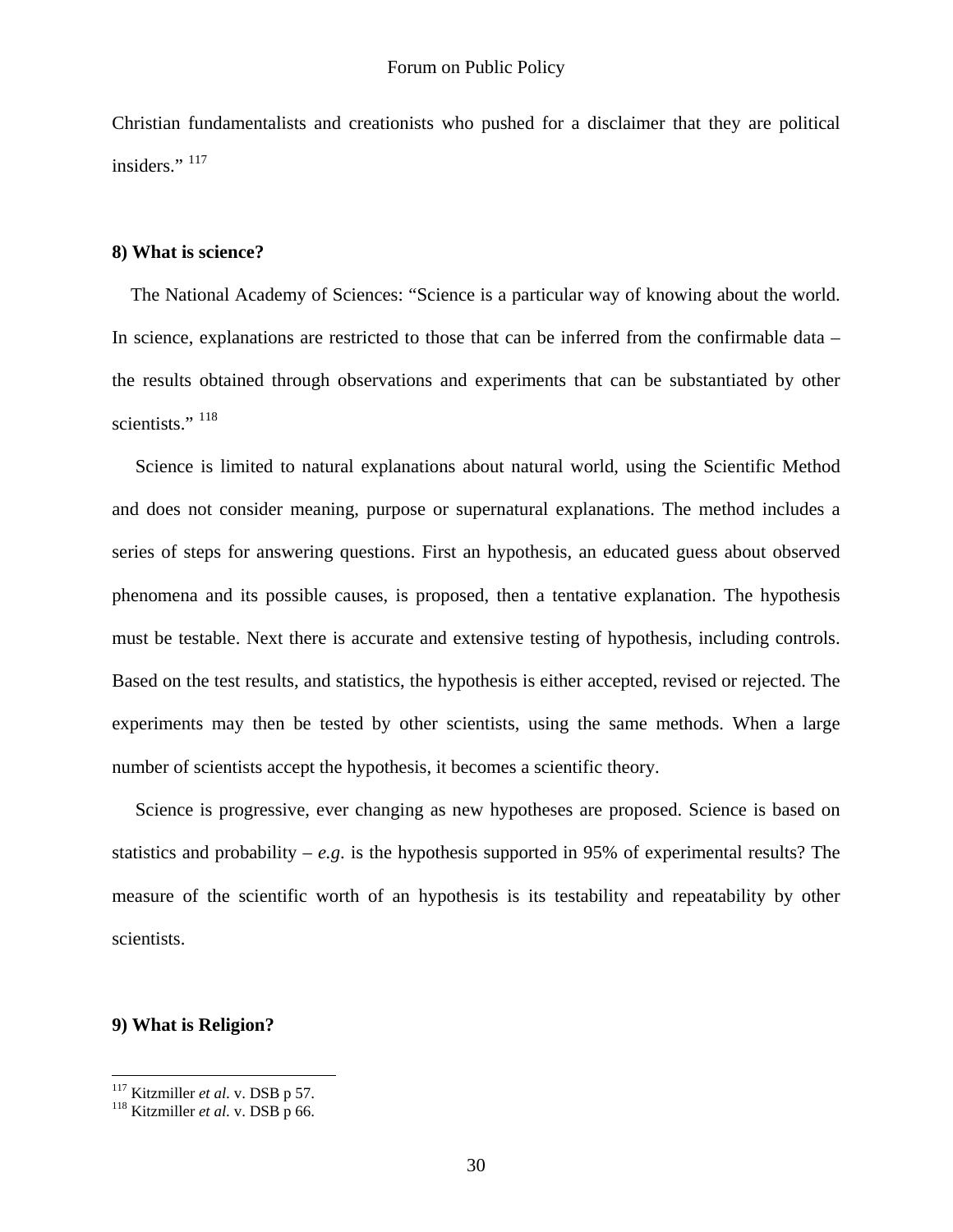Religion is defined as "recognition of and belief in a super human power or powers".<sup>[119](#page-30-0)</sup> It cannot be tested scientifically, because science can only test natural observable phenomena amenable to scientific testing methods.

#### **The "Lemon Test"**

 As mandated by the justice system, Judge Jones used various tests (Lemon test, various legal precedents, two previous US Supreme Court rulings stating Creationism should not be taught as science – Table 2) when ruling on issues of the violation of the "Establishment Clause". A 1971 Supreme Court Decision, Lemon v Kurtzman, proposed a three part test to determine if a government action violated the "Establishment" Clause of the First Constitutional Amendment. The "Lemon Test" states that the action in question must 1) have a *bona fide* secular purpose; 2) not advance or inhibit religion; and 3) not excessively entangle the government with religion (Table 2).  $^{120}$  $^{120}$  $^{120}$ In applying the Lemon test to the challenged action, the Judge said "We find that the secular purposes claimed by the board amount to a pretext for the board's real purpose, which was to promote religion in the public school classroom." <sup>[121](#page-30-2)</sup>

#### **Climate of the Trial**

 $\overline{a}$ 

 During the trial the community was very divided and considerable nasty assertions were made between the evolution supporters and the ID supporters.<sup>[122](#page-30-3)</sup> Evolution supporters were called unChristian, atheists and told they were going to go to hell.  $^{123}$  $^{123}$  $^{123}$ 

<span id="page-30-0"></span><sup>119</sup> Barnhart, C. (Editor). 1951. *Thorndike-Barnhart Comprehensive Desk Dictionary*. 1951. Doubleday & Co., NY. p. 656.

<span id="page-30-1"></span><sup>&</sup>lt;sup>120</sup> Masci, D. 2005. From Darwin to Dover.<br><sup>121</sup> Kitzmiller *et al*. v. DSB p 132.<br><sup>122</sup> Kitzmiller *et al*. v. DSB p 129 – 130<br><sup>123</sup> Kitzmiller *et al*. v. DSB p 130.

<span id="page-30-2"></span>

<span id="page-30-3"></span>

<span id="page-30-4"></span>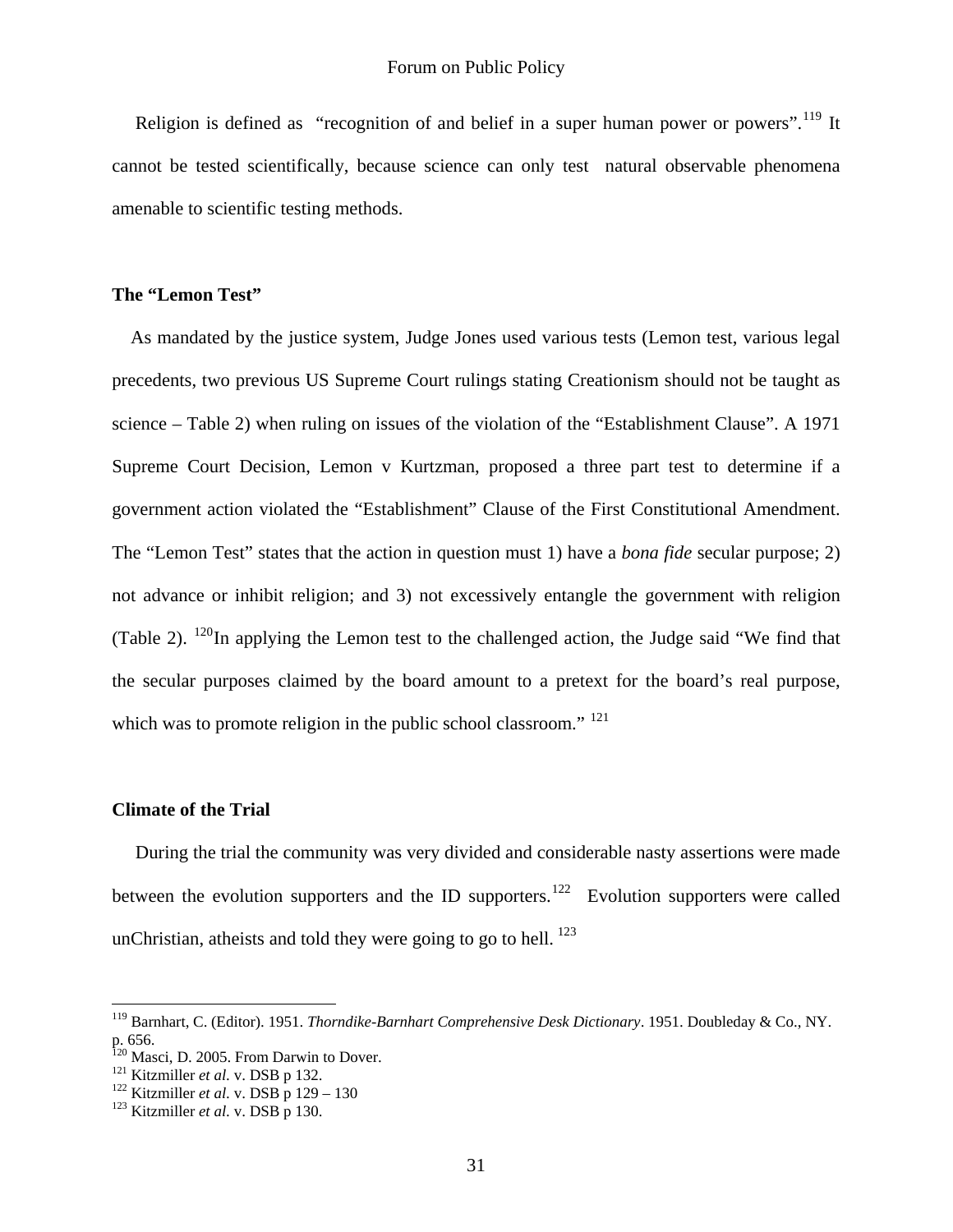Several members of the School Board admitted they know very little about ID and that they did not know if ID was good science or not.<sup>[124](#page-31-0)</sup> Certain defendants from the School Board insisted that the US Constitution did not address the separation of church and state and that it was only a "myth" that such an amendment existed. <sup>125</sup>

 The Dover science teachers were in the middle of this controversy. They refused to read the disclaimer, so school administrators had to do it. <sup>[126](#page-31-2)</sup>The teachers were not consulted about the ID policy. [127](#page-31-3)The School Board only consulted religious education organizations, no scientific societies.<sup>[128](#page-31-4)</sup>

 "Judge Jones also excoriated members of the Dover, PA school board, who he said lied to cover up their religious motives, made a decision of 'breathtaking inanity' and 'dragged' their community into 'this legal maelstrom with its resulting utter waste of monetary and personal resources'". <sup>[129](#page-31-5)</sup>

 The School Board ignored their solicitor's warnings that a suit might ensue if they continued their effort to incorporate the disclaimer into the school curriculum. <sup>[130](#page-31-6)</sup>

#### **Judge Jones' Conclusions**

 "The citizens of the Dover area were poorly served by the members of the Board who voted for the ID Policy. It is ironic that several of these individuals, who so staunchly and proudly

<span id="page-31-0"></span><sup>&</sup>lt;sup>124</sup> Kitzmiller et al. v. DSB p 121-122

<span id="page-31-2"></span><span id="page-31-1"></span><sup>&</sup>lt;sup>125</sup> Kitzmiller *et al.* v. DSB pp 104 – 105, 118<br><sup>126</sup> Kitzmiller *et al.* v. DSB p 127.<br><sup>127</sup> Kitzmiller *et al.* v. DSB p 122.<br><sup>128</sup> ibid.

<span id="page-31-3"></span>

<span id="page-31-4"></span>

<span id="page-31-5"></span><sup>129</sup> Goodstein, L.. 2005. "Judge Rejects Teaching Intelligent Design" *New York Times* 12/20/05. 130 Kitzmiller *et al*. v. DSB. p127

<span id="page-31-6"></span>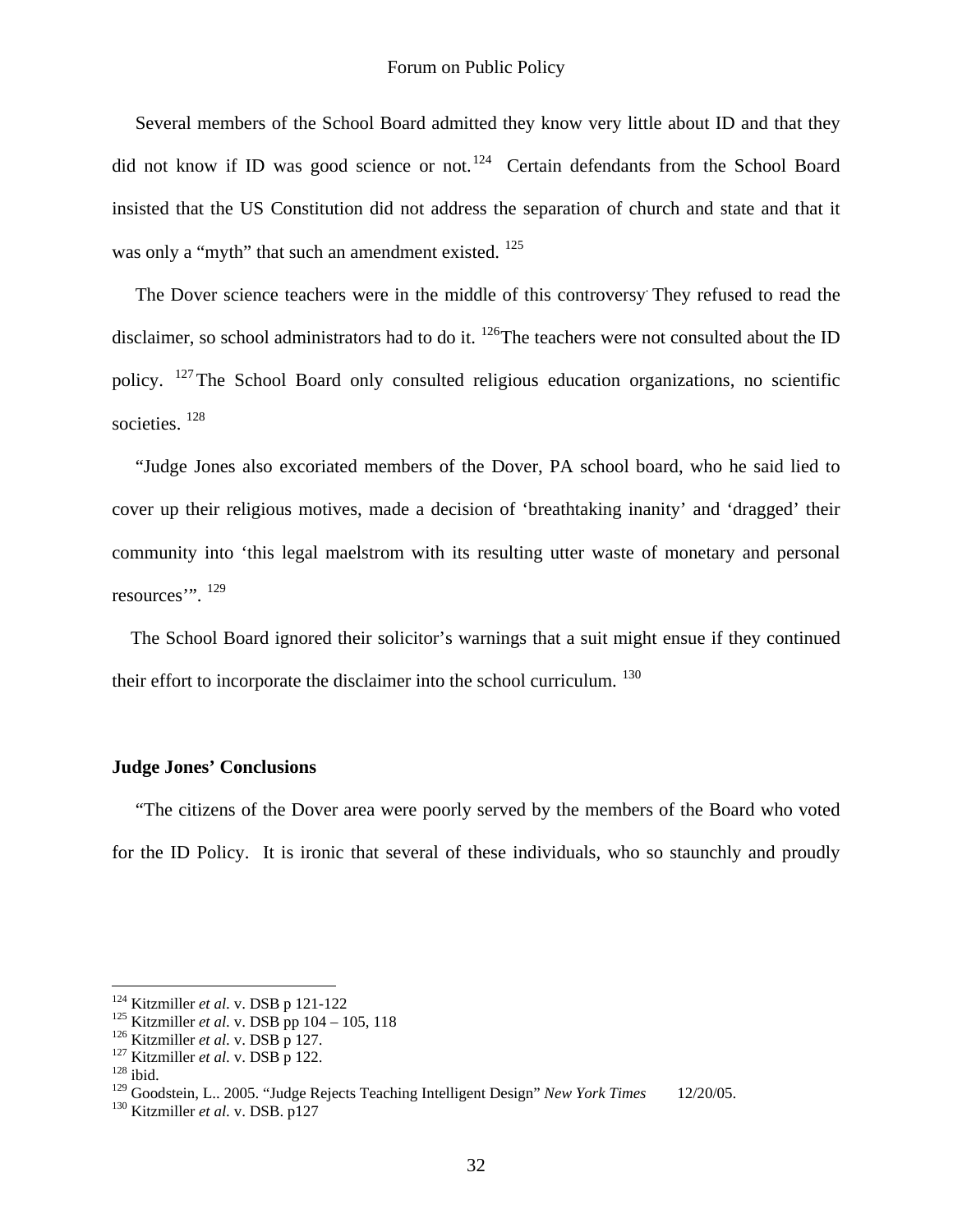touted their religious convictions in public, would time and again lie to cover their tracks and disguise the real purpose behind the ID Policy." <sup>131</sup>

The judge also ruled that the Dover School Board could not use the proposed disclaimer.<sup>132</sup> "We will also issue a declaratory judgment that Plaintiffs' rights under the Constitutions of the United States and the Commonwealth of Pennsylvania have been violated by Defendants' actions. Defendants' actions in violation of Plaintiffs' civil rights as guaranteed to them by the Constitution of the United States and 42 U.S.C. § 1983 subject Defendants to liability with respect to injunctive and declaratory relief, but also for nominal damages and the reasonable value of Plaintiffs' attorneys' services and costs incurred in vindicating Plaintiffs' constitutional rights." $133$ 

#### **Future Decisions on ID**

 Anti-evolution legislation currently is being considered in Alabama, Kansas, Michigan, Missouri, Mississippi, New York, Oklahoma, South Carolina and Utah. [134](#page-32-3)

 Scientists hope that the Dover decision will reduce the number of challenges to the teaching of evolution in various US states In Kansas the State Board of Education is currently weighing new standards, drafted by ID supporters, that cast doubt on the theory of evolution and encourage teachers to "teach the evidence" for and against evolution. ID supporters have framed the current school board election as a battle between science and religion.<sup>[135](#page-32-4)</sup> As you enter

<span id="page-32-1"></span>

<span id="page-32-2"></span>

<span id="page-32-4"></span><span id="page-32-3"></span>

<span id="page-32-0"></span><sup>&</sup>lt;sup>131</sup> Kitzmiller *et al.* v. DSB. p137<br>
<sup>132</sup> Kitzmiller *et al.* v. DSB. p138.<br>
<sup>133</sup> ibid.<br>
<sup>134</sup> AAAS Board. 2006. "Strategies Evolve as Candidates Prepare for Kansas Board Races." Science 311 (5761): 588-589.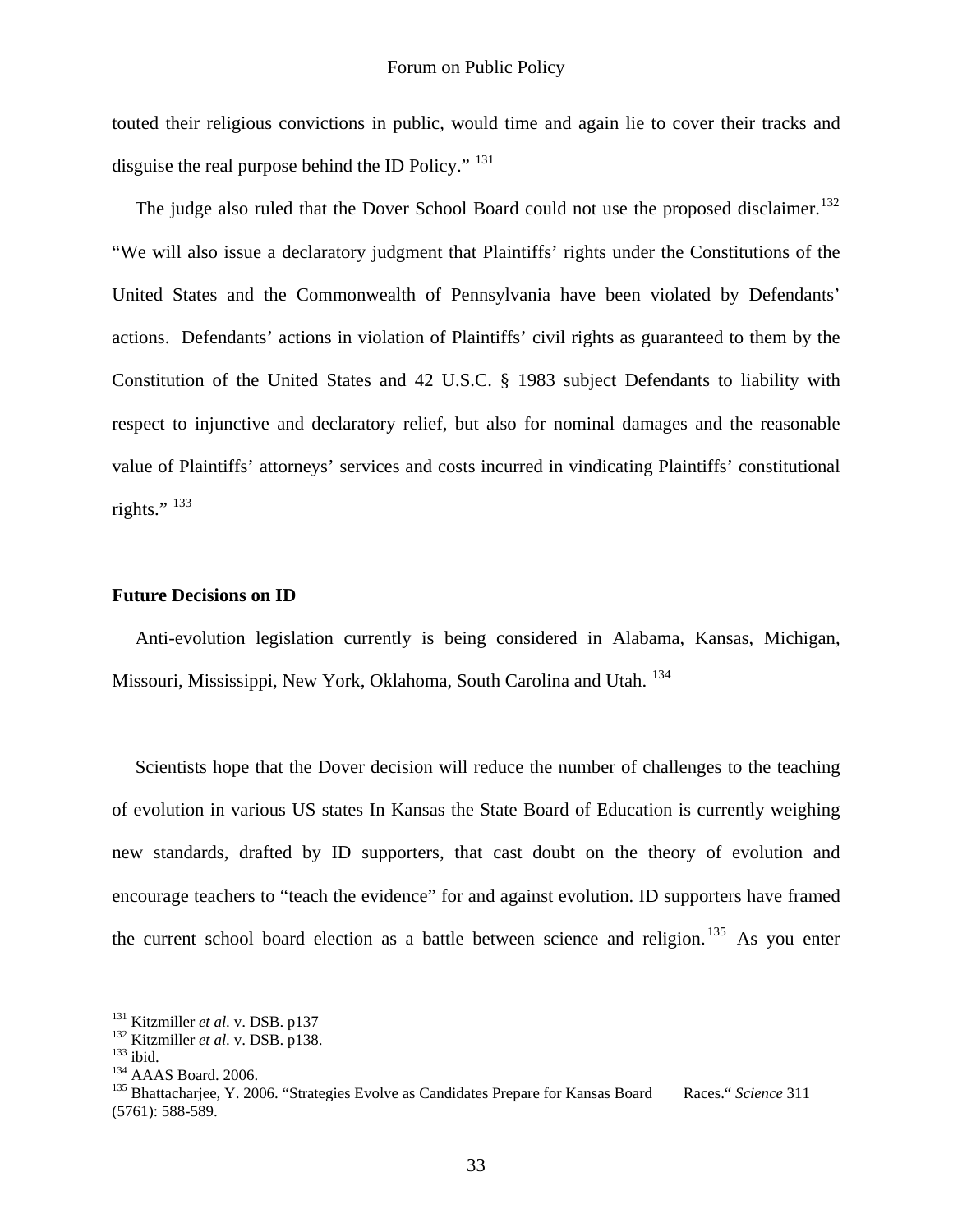Kansas, a conservative state, from Missouri on a main highway, antievolutionists have posted a billboard stating "Evolution is a Fairy-Tale for Grown-Ups"<sup>[136](#page-33-0)</sup> The evolutionists running for the State Board hope that the Dover decision will strengthen their case. The financial costs  $(51,000,000^{137})$  $(51,000,000^{137})$  $(51,000,000^{137})$  incurred by the Dover School as a result of the decision are a powerful argument for the evolutionists. According to an evolution supporter running for the Kansas State Education Board, "Either we can have a very expensive lawsuit, or we can get it taken care of through the election."  $138$ 

 ID proponents now propose that schools teach "the controversy" concerning evolution. After the Dover decision, the teaching of ID in any form could expose the school boards to expensive lawsuits. <sup>[139](#page-33-3)</sup> Alan Leshner, CEO of AAAS, concludes "These people are well financed and ideologues in the true sense, and they are not giving this [ID] up." <sup>[140](#page-33-4)</sup>

#### **Public Reactions to Dover Decision**

 John G. West, senior fellow at the Discovery Institute stated "The Dover decision is an attempt by an activist federal judge to stop the spread of a scientific idea and even to prevent criticism of Darwinian evolution through government-imposed censorship rather than open debate, and it won't work….He has conflated Discovery Institute's position with that of the

 $136$  ibid.

<span id="page-33-1"></span><span id="page-33-0"></span><sup>137</sup> National Center for Science Education. 2006. "Intelligent design cost Dover over \$1,000,000." (accessed 6/20/06)

<span id="page-33-2"></span>[http://www.ncseweb.org/resources/news/2006/PA/162\\_intelligent\\_design-costs-dov\\_2\\_24](http://www.ncseweb.org/resources/news/2006/PA/162_intelligent_design-costs-dov_2_24)  $^{138}_{138}$  Bhattacharjee, Y. 2006.

<span id="page-33-4"></span><span id="page-33-3"></span><sup>&</sup>lt;sup>139</sup> Cullotta, E. 2006. "Is ID on the Way Out?". *Science* 311: 770<sup>140</sup> ibid.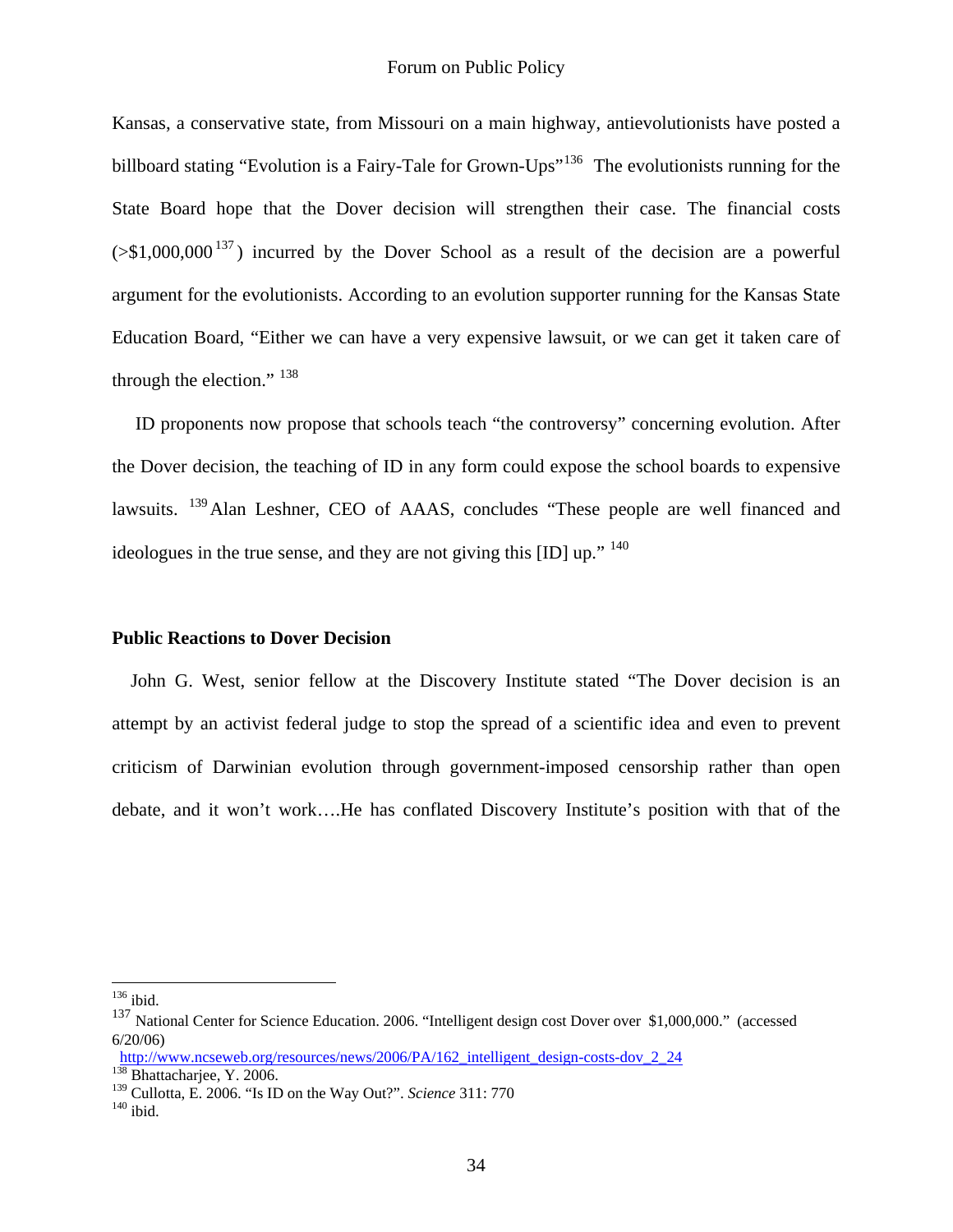Dover School Board, and he totally misrepresents intelligent design and the motivations of the scientists who research it."<sup>[141](#page-34-0)</sup>

 Michael Behe reacted to decision stating that the Dover decision "does not impact the realities of biology, which are not amenable to adjudication. On December 21, 2005, as before, the cell is run by amazingly complex, functional machinery that in any other context would immediately be recognized as designed. On December 21, 2005, as before, there are no non-design explanations for the molecular machinery of life, only wishful speculations and Just-So stories." **[142](#page-34-1)**

 In *The Lutheran* , a publication of the Evangelical Lutheran Church in America, named the news stories about the merits of evolution versus ID number six among the top twenty religious stories of 2005.  $^{143}$  $^{143}$  $^{143}$ 

 A reporter for *Guardian Unlimited* reports, "A federal judge's ruling that intelligent design is faith masquerading as science is being viewed by all sides involved with the issue as a setback, though not a fatal blow, for the movement promoting the concept as an alternative to evolution." [144](#page-34-3)

 According to one of the plaintiffs in the Dover case "The ruling against the teaching of ID is a significant blow to Religious Right-led efforts to sneak fundamentalist dogma into public schools under the guise of science. It sets an important precedent blocking the Religious Right's crusade to force a particular form of religion into the science curriculum." <sup>[145](#page-34-4)</sup>

<span id="page-34-0"></span><sup>&</sup>lt;sup>141</sup> Discovery Institute, Discovery Institute Staff, "Dover Intelligent Design Decision Criticized as a Futile Attempt to Censor Science Education". Discovery Institute News, Seattle, WA 12/20/05. [http://www.discovery.org.csc](http://www.discovery.org.csc/) (accessed 5/11/06)

<span id="page-34-1"></span><sup>&</sup>lt;sup>142</sup> Behe, M. 2006. "Whether Intelligent Design is Science" Discovery institute Feb 3. 1 page <http://www.discovery.org/scripts/viewDB/index.php?command=view&id=3218>

<span id="page-34-3"></span>

<span id="page-34-2"></span><sup>(</sup>accessed 5/11/06)<br>
<sup>143</sup> Hunter, Elizabeth. 2005. *The Lutheran* 12/21 "Top Religious Stories of 2005."<br>
<sup>144</sup> Bates, S. 2006. "Archbishop: stop teaching creationism". *Guardian Unlimited*. 3/21/06.<br>
<sup>145</sup> Americans Unit

<span id="page-34-4"></span>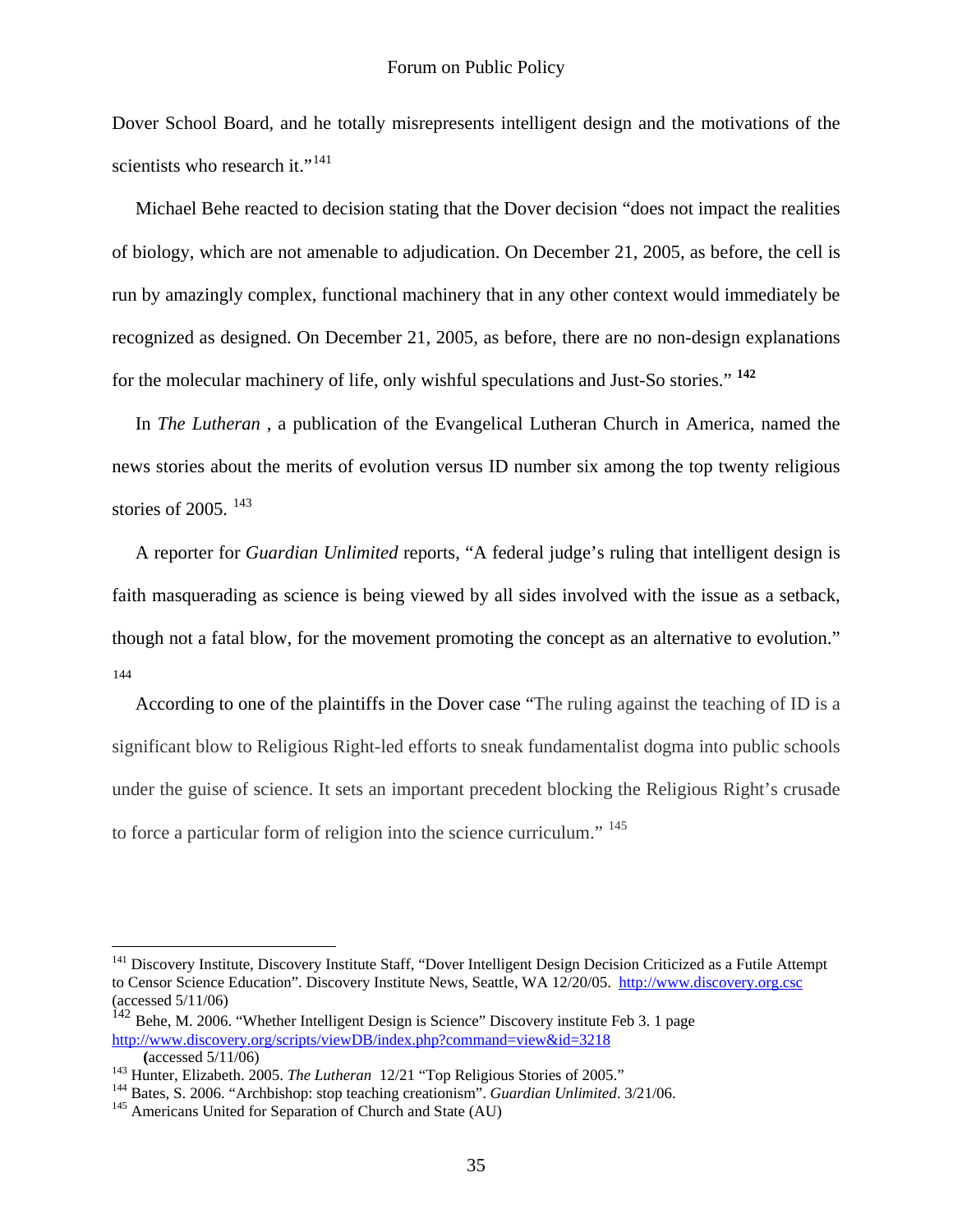In November 2005, prior to Judge Jones' decision, eight Dover School Board members who favored the ID policy were voted out of office. The new Board members were opposed to the ID policy. [146](#page-35-0)

#### **Are Science and Religion Compatible? Can you believe in God and evolution?**

 Many scientists are persons of faith. Judge Jones stated "Both defendants and many of the leading proponents of ID make a bedrock assumption that is utterly false. Their presupposition is that evolutionary theory is antithetical to a belief in the existence of a supreme being and to religion in general. Repeatedly in this trial, plaintiff's scientific experts testified that the theory of evolution represents good science, is overwhelmingly accepted by the scientific community, and that it in no way conflicts with, nor does it deny, the existence of a divine creator." [147](#page-35-1) 

 Rev. Dr. Warren Eshbach, adjunct faculty at the Lutheran Theological Seminary at Gettysburg, PA, stated in a press conference (November 2005) concerning the Dover trial "In terms of religion and science, I believe: 1) that Genesis 1-11 was not written as a scientific text book for the 21st century, but was a faith statement about the beginnings of life; 2) that Christians can believe in evolution, without going against their belief in a Creator God….The scientific theory of evolution and theology of intelligent design do not have to be mutually exclusive. The infinite God encompasses both,**"** [148](#page-35-2)

<span id="page-35-1"></span><span id="page-35-0"></span><sup>146</sup> Wilgoren, J. 2006. "In Evolution Debate, a Counter Attack. *New York Times.* 1/1/06. 147 Kitzmiller *et al*. v. DSB. p136.

<span id="page-35-2"></span><sup>148</sup> Eshbach, W. 2005. Statement re: Dover Area School District. <http://www.gettsburgsem.org/studies/id/hbrg-statement.htm>. (accessed 4/20/06)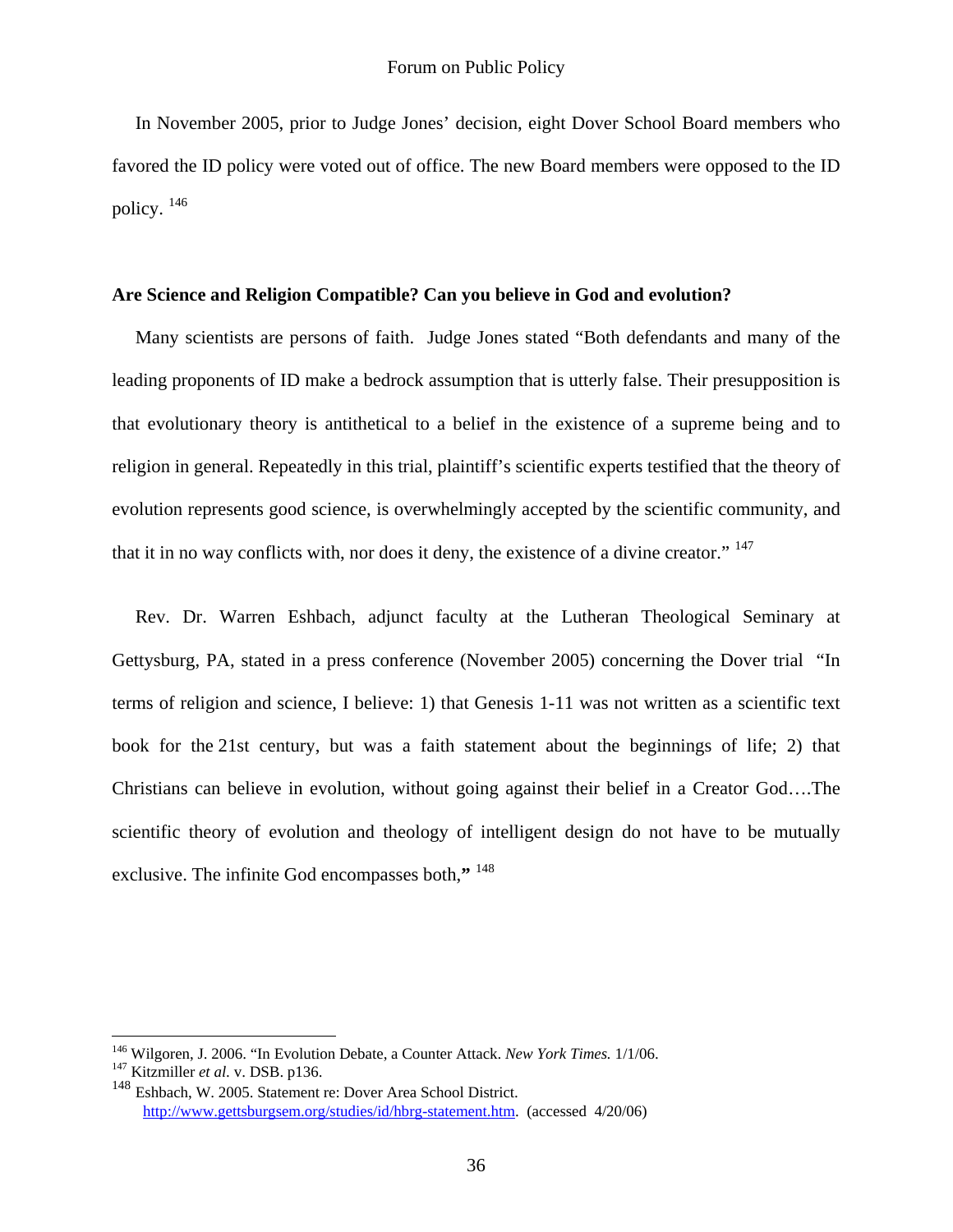The Archbishop of Canterbury, Rowan Williams, said he does not believe creationism should be taught in schools. "My worry is creationism can end up reducing the doctrine of creation rather than enhancing it."  $^{149}$  $^{149}$  $^{149}$ 

 In the US many clergy say that the controversy over ID is not science versus religion (though ID proponents may present it that way) and that there is no conflict between religion and evolution science. "On 12 February 2006, hundreds (320) of Christian churches from all portions of the country (48 states) and a host of denominations will come together to discuss the compatibility of religion and science. For far too long, strident voices, in the name of Christianity, have been claiming that people must choose between religion and modern science. More than 10,000 Christian clergy have already signed 'The Clergy Letter' demonstrating that this is a false dichotomy. Now on the  $197<sup>th</sup>$  anniversary of the birth of Charles Darwin, many of these leaders will bring this message to their congregations through sermons and/or discussion groups. Together, participating religious leaders will be making the statement that religion and science are not adversaries. And, together, they will be elevating the quality of the national debate on this topic." $150$ 

Pope Benedict XVI declared that the universe is an "intelligent project". <sup>[151](#page-36-2)</sup>However, a professor of evolutionary biology, Fioerenzo Facchini, quoted in the official Vatican newspaper *L'Osservatore Romano* (1/16 - 17/06), labeled as "correct" this decision in Pennsylvania that intelligent design should not be taught as science and called intelligent design unscientific.  $152$ 

Charles Krauthammer of the *Washington Post* commented, "How ridiculous to make

<span id="page-36-0"></span><sup>&</sup>lt;sup>149</sup> Bates, S. 2006. Guardian Unlimited.

<span id="page-36-1"></span><sup>&</sup>lt;sup>150</sup> Clergy letter project http://www.uwosh.edu/colleges/cols/clergy project.htm (accessed 5/8/06)

<span id="page-36-2"></span><sup>151</sup> Fisher, I, and C. Dean. 2006. "In 'Design' vs. Darwinism, Darwin Wins Points." *New York Times* 1/19/06. 152 ibid

<span id="page-36-3"></span>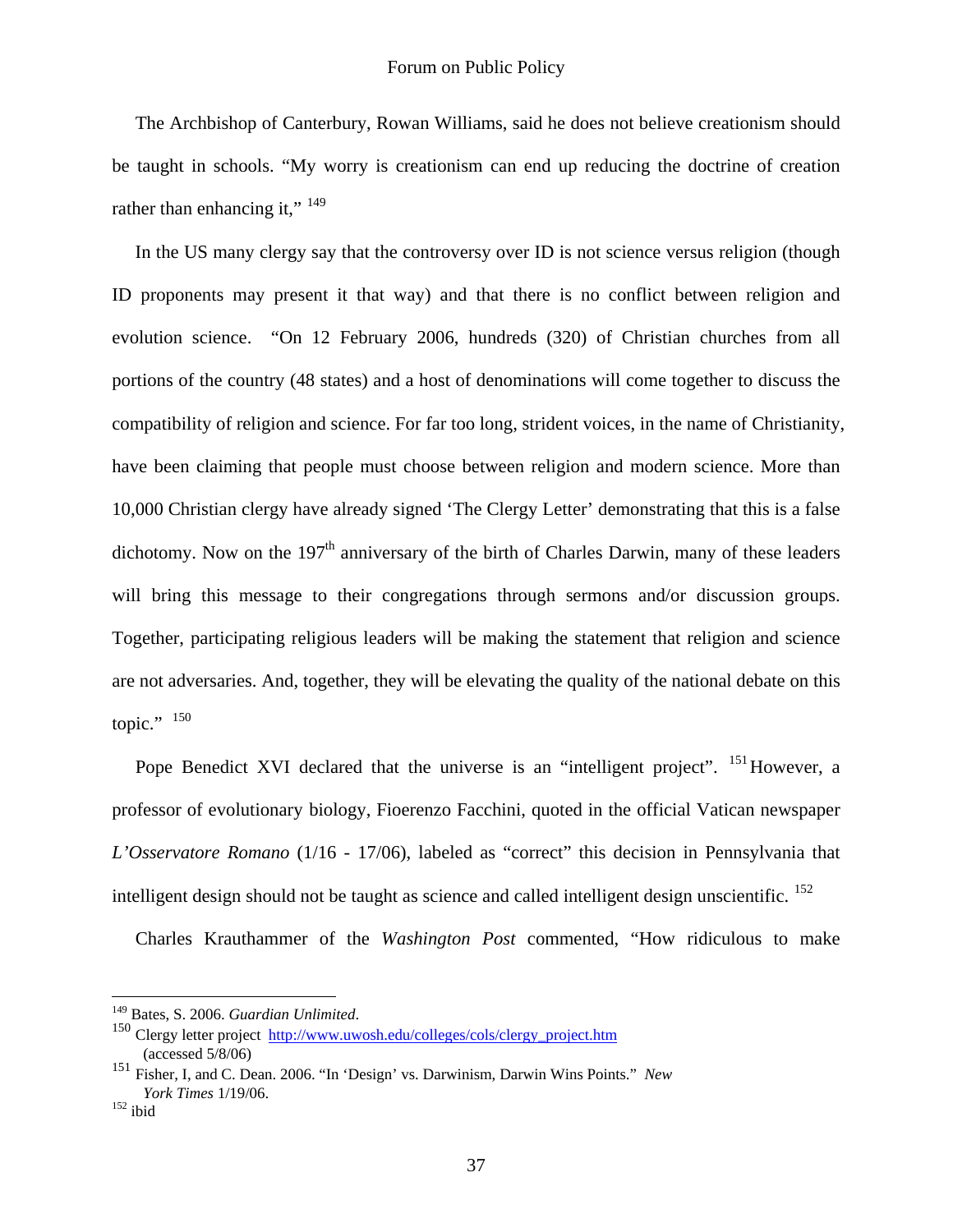evolution the enemy of God. What could be more elegant, more simple, more brilliant, more economical, more creative, indeed more divine that a planet with millions of life forms, distinct and yet interactive, all ultimately derived from accumulated variations in a single doublestranded molecule, pliable and fecund enough to give us mollusks and mice, Newton and Einstein? Even if it did give us the Kansas state Board of Education too "<sup>[153](#page-37-0)</sup>

 Rachel Carson, author of *Silent Spring* and *The Sea Around Us,* spoke out on evolution and faith. "It is true that I accept the theory of evolution as the most logical one that has ever been put forward to explain the development of living creatures on this earth. As far as I am concerned, however, there is absolutely no conflict between a belief in evolution and a belief in God as the creator. Believing as I do in evolution, I merely believe that it is the method by which God created and is still creating life on earth. And it is a method so marvelously conceived that to study it in detail is to increase – and certainly never to diminish – one's reverence and awe both for the Creator and the process." [154](#page-37-1)

#### **Conclusions and Summary**

 "Defendants' ID Policy violates the Establishment Clause of the First Amendment of the Constitution of the United States and Art. I, § 3 of the Constitution of the Commonwealth of Pennsylvania."<sup>[155](#page-37-2)</sup> The Board's ID policy was "imprudent and ultimately unconstitutional... The breathtaking inanity of the Board's decision is evident when considered against the factual backdrop which has now been fully revealed through this trial. The students, parents, and teachers of the Dover Area School District deserved better than to be dragged into this legal maelstrom, with its resulting utter waste of monetary and personal resources." <sup>[156](#page-37-3)</sup>

<span id="page-37-1"></span><span id="page-37-0"></span><sup>&</sup>lt;sup>153</sup> Krauthammer, Charles. "Pondering Intelligent Design". *Washington Post.* 11/28/05.<br><sup>154</sup> Lear, Linda. 1997. *Rachel Carson: Witness for Nature*. Henry Holt and Co. Inc., New York. p 227.<br><sup>155</sup> Kitzmiller *et al.* v.

<span id="page-37-2"></span>

<span id="page-37-3"></span>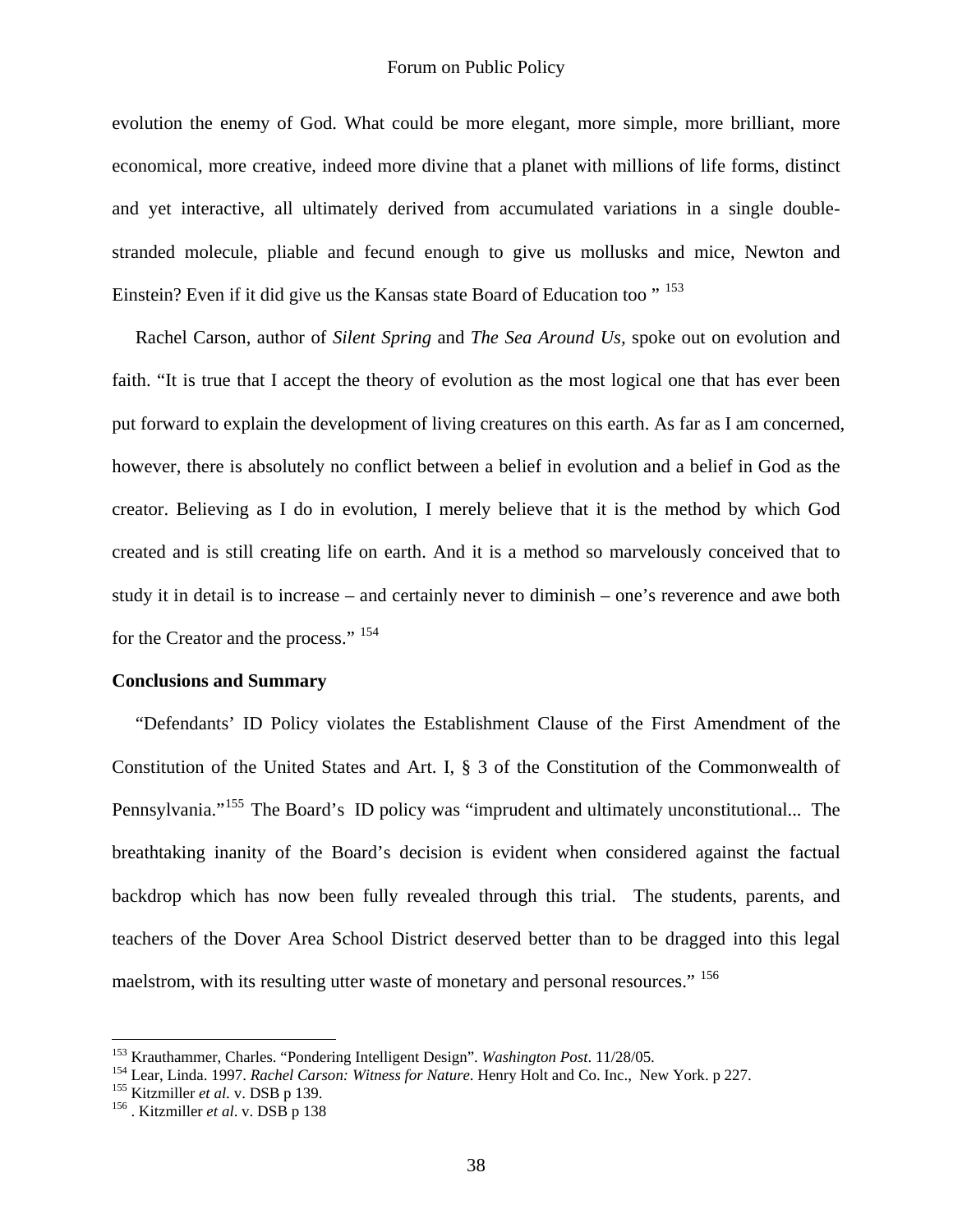The problem in the US with the upsurge of attempts to curtail the teaching of evolution appears to be the increasing influence of the religious right and the inadequacy of science teaching, especially concerning evolution. The misunderstanding of evolution by the American public is a serious concern that should be rapidly addressed by the education community. Why is scientific illiteracy so prevalent in US? There appears to be a suspicion of scientists and science. Political agendas appear to exert more influence than science.

 The Court showed that ID is not science, but religion. Once this was demonstrated, religion (ID) did not belong in science classes because students and adults would perceive it as an endorsement of a form of religion. ID, however, is an appropriate subject for social studies, philosophy or religion classes.

 The expert witnesses were all outstanding in their fields and presented extremely thoughtful, clear and eloquent testimonies. This case will be studied extensively and has been labeled by some as "The 21<sup>st</sup> Century Scopes Trial".

 Judge Jones made a very brave decision in this case, but it was based on two previous Supreme Court cases and several district court cases. The judge has discussed his role in this case only from the point of the independence of the judiciary. He said his own personal views could not enter into his decision. He was legally bound to abide by the legal precedents and the Court's research into previous cases was extensive. This decision only applies to central Pennsylvania, but most persons involved with the issue think that the decision will impact all US school districts considering any type of ID policy.

#### **References**

Adami, C. 2006. "Reducible Complexity". *Science* 312: 61-63.American Association for the Advancement of Science (AAAS). 2006.<http://www.aaas.org/news/releases/2006/0219boardstatement.shtml>(accessed 3/30/06)Americans United for Separation of Church and State, Washington, DC. [http://www.au.org/site/PageServer?pagename=issues\\_evolution](http://www.au.org/site/PageServer?pagename=issues_evolution) (accessed 5/4/06)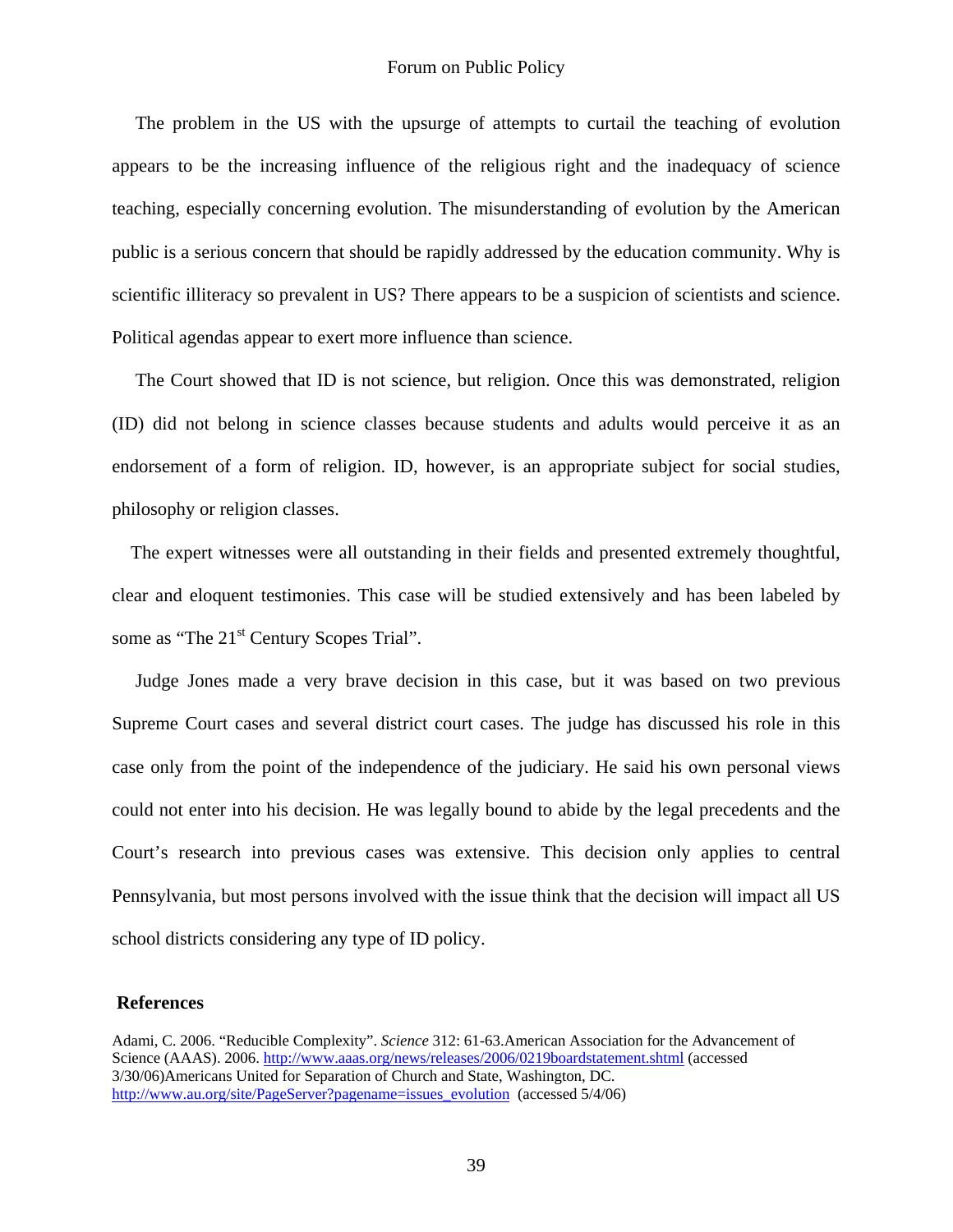#### Forum on Public Policy

American Civil Liberties Union. (ACLU)(accessed 5/4/06) http://www.aclu.org/religion/intelligentdesign/21779res20051123.html. Baker, P. and P. Slevin. 2005. "Bush Remarks on 'Intelligent Design' Theory Fuels Debate". *Washington Post* 8/3/05 Barnhart, C. (Editor). 1951. *Thorndike-Barnhart Comprehensive Desk Dictionary*. 1951. Doubleday & Co., NY. 896 pp. Bates, S. 2006. "Archbishop: stop teaching creationism". *Guardian Unlimited*. 3/21/06. Behe, M. 1996**.** *Darwin's Black Box.* The Free Press. New York. 307 pp. Behe, Michael. 2002. The challenge of irreducible complexity. *Natural History*, April. Behe 2006. "Whether Intelligent Design is Science" Discovery Institute. Feb 3. <http://www.discovery.org/scripts/viewDB/index.php?command=view&id=3218> (accessed 5/11/06) Bhattacharjee, Y. 2006. "Strategies Evolve as Candidates Prepare for Kansas Board Races." *Science* 311 (5761) : 588-589. Bottaro , A. M., M. A. Inlay and N. J. Matzke. 2005. Immunology in the spot light at the Dover "Intelligent Design" trial. *Nature Immunology* 7 (5):433-435. Center for Science and Culture, Discovery Institute. [http://www.discovery.org.csc](http://www.discovery.org.csc/). (accessed 5/11/06) Clergy Letter Project. [http://www.uwosh.edu/colleges/cols/clergy\\_project.htm.](http://www.uwosh.edu/colleges/cols/clergy_project.htm) (accessed 5/8/06) Collins, G. 2005. "An Evolutionist's Evolution." *New York Times*. 11/7/05 Cullotta, E. 2006. "Is ID on the Way Out?". *Science* 311: 770. Culotta, E. and E. Pennisi. 2005. "Breakthrough of the Year: Evolution in Action'. *Science*  23:310 (5756): 1878-1879. Daniels v. Waters, (6<sup>th</sup> Cir. 1975).<http://www.talkorigins.org/faqs/daniel-v-waters.html>. (accessed 5/5/06) Davis, P. and D, Kenyon. 1993. (5<sup>th</sup> printing 2004). *Of Pandas and People. The Central Question of Biological Origins*. Foundation for Thought and Ethics, Richardson, TX. 170 pp. Discovery Institute Staff, "Dover Intelligent Design Decision Criticized as a Futile Attempt to Censor Science Education". Discovery Institute News, Seattle, WA 12/20/05.) [http://www.discovery.org.csc](http://www.discovery.org.csc/) (accessed 5/11/06) Edwards *et al*. v. Aguillard *et al*.1987. No. 85-1513. <http://www.talkorigins.org/faqs/edwards-v-aguillard.html> (accessed 2/20/06) Epperson v. Arkansas, 1968.<http://www.talkorigins.org/faqs/epperson-v-arkansas.html>. (accessed 2/20/06) Eshbach, W. 2005. Statement re: Dover Area School District. <http://www.gettsburgsem.org/studies/id/hbrg-statement.htm> (accessed 4/20/06) Fisher, I, and C. Dean. 2006. "In 'Design' vs. Darwinism, Darwin Wins Points." *New York Times* 1/19/06. Forrest, B. and P. R. Gross. 2004. *Creationism's Trojan Horse: the Wedge of Intelligent Design*. Oxford University Press, New York. 416 pp. **F**oundation for Thought and Ethics. Richardson, Texas.<http://www.fteonline.com/about/html>(Accessed 5/9/06) Goodstein Laurie. 2005. "In Intelligent Design Case, a Cause in Search of a Lawsuit" .*New York Times* 11/4/05. Goodstein Laurie. 2005. "Judge Rejects Teaching Intelligent Design" *New York Times* 12/20/05 Gross, L. 2006. Scientific illiteracy and the partisan takeover of biology. *PLoS Biol* 4(5): e167. Gross, P. R., U. Goodenough, L. S. Lerner, S. Haack, M. Schwartz, R. Schwartz and C. E. Finn. 2005. *The State of State Science Standards 2005*. Thomas B. Fordham Institute, Washington, D.C. [http://www.edexcellence.net/institute/publication/publication.cfm?id=52.](http://www.edexcellence.net/institute/publication/publication.cfm?id=52) (accessed 5/4/06) Haught, J. F. 2005. Expert testimony at Dover Trial. <http://www.ncseweb.org/kvd:experts/haught.pdf>(accessed 4/15/06) Haught, J. F. 2003. *Deeper than Darwin* .Westview Press, Boulder, CO. 256 pp. Holden, C. 2006. "Darwin's Place On Campus Is Secure – But Not Supreme." *Science* 311: 769-771. Hunter, Elizabeth. 2005. "Top Religious Stories of 2005." *The Lutheran* 12/21/05. Kitzmiller v. Dover Area School District. Case No. 4:04-cv2688. US District Court, Middle District of Pennsylvania . Memorandum Opinion. Jones, J. E.12/20/05. 139 pp. [http://www.talkorigins.org/faqs/dover/kitzmiller\\_v\\_dover\\_decision.html](http://www.talkorigins.org/faqs/dover/kitzmiller_v_dover_decision.html) (accessed 2/14/06) Krauthammer, Charles, 2005. "Pondering Intelligent Design". *Washington Post* 11/28/05. Lawrence, J. and R. E. Lee 1955. *Inherit the Wind*. Bantam Books, New York.